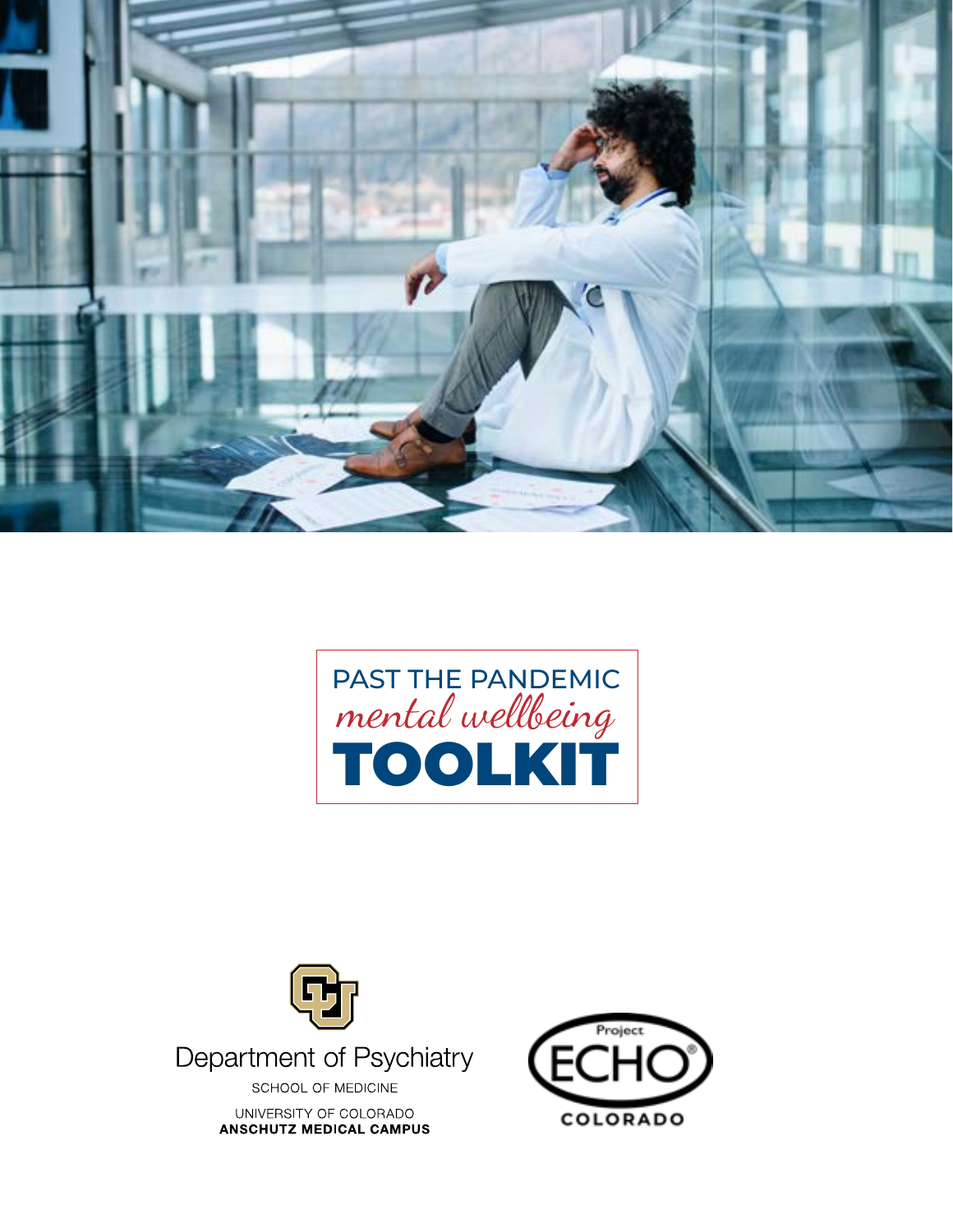

## **Mandy Doria**, LPC, NCC, RYT-200 and **Leslie Choi**, PMHNP-BC

This toolkit is designed to help you improve your mental well-being through use of selfmonitoring tools, exercises, and tips. This is a summary of curriculum discussed and explained in an interactive [ECHO Colorado](https://echocolorado.org/find-an-echo/) learning series, *Past the Pandemic: Mental Well-being for You and Your Patients*. It is intended and written to be self-lead, so that you can access various tools and share them with your loved ones, patients and colleagues as you see fit.

Even though we aren't "past the pandemic", we wrote this curriculum with the intent that these skills can be used beyond this pandemic and applicable to well-being in a timeless way.

We would like to thank Laura McGladrey, PMHNP, FNP, RN, FAWM and The Responder Alliance for their permission to use the foundational language and Stress Continuum model discussed throughout this toolkit. It is with great appreciation and gratitude for your work that we present this helpful information.

Visit [ResponderAlliance.com](http://www.ResponderAlliance.com) for more tools and resources.

The tools and information in this toolkit were developed by various Faculty within the Department of Psychiatry at the University of Colorado Anschutz Medical Campus.

> *We want to thank the following individuals for their support, resources, and contributions to this toolkit:*

> > **Andy Novick Emily Hemendinger Scott Cypers Julie Wolfe Steve Berkowitz Crystal Chaparro**

> > > *Graphic Design* **Sue Stoveall**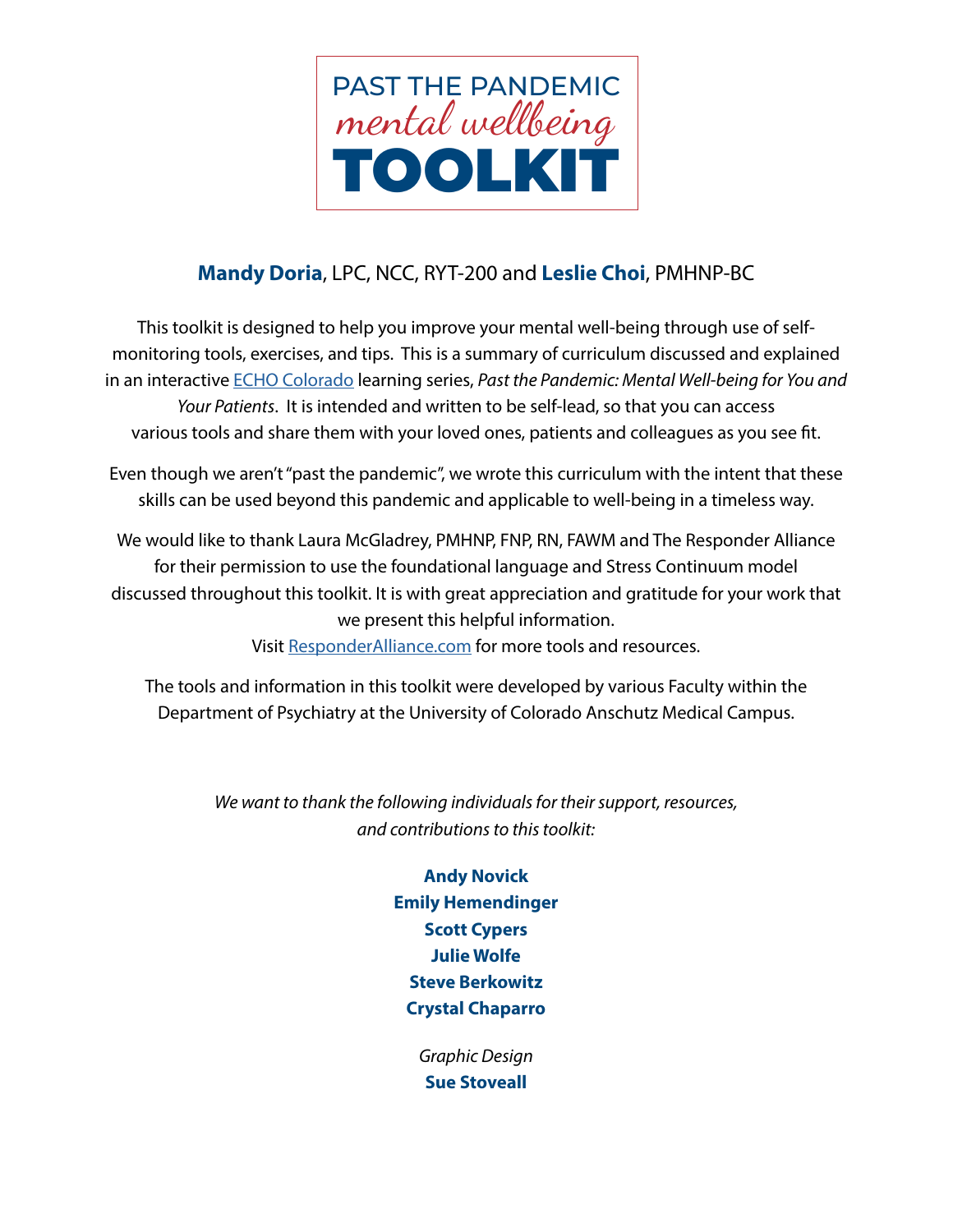Whether you are a health care worker, teacher, parent, spouse, or friend, we have all experienced various sources of depletion due to the COVID-19 pandemic. Although this toolkit was developed with health care workers in mind, we are hoping that it can be utilized and helpful to anyone and everyone.

## TABLE OF CONTENTS

| 32 |
|----|
|    |
|    |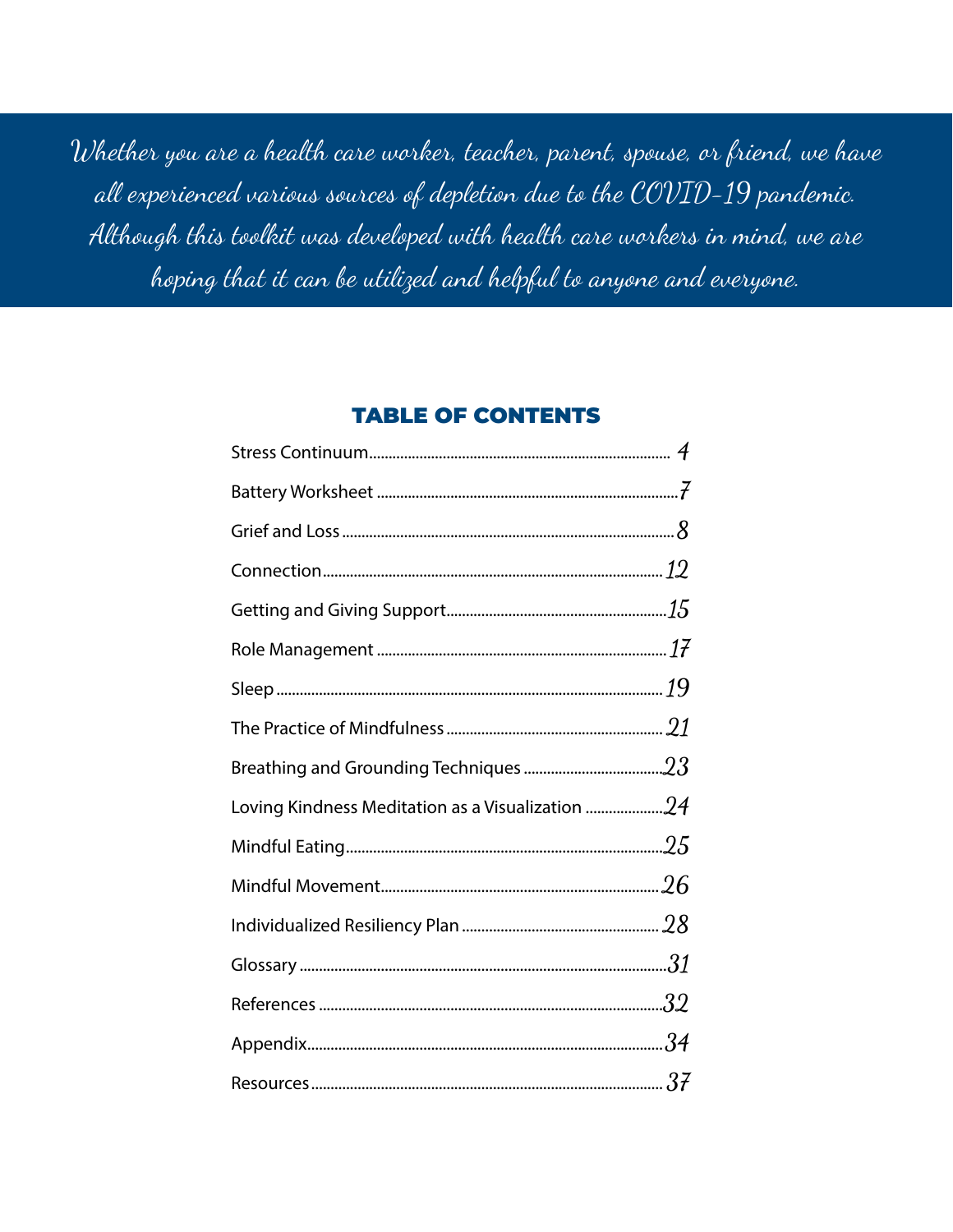## STRESS CONTINUUM

Stress injuries are common, predictable *exposure injuries* that are reversible and treatable when recognized. The stress continuum can be used to increase self-awareness and self-monitoring. This allows us to recognize and respond to stress or stress injury as it occurs, and follow up with effective, supportive strategies to reduce the impact in our lives.

| <b>INJURED</b><br><b>REACTING</b><br><b>READY</b><br><b>CRITICAL</b>                                                                                                                                                                                                                                                                                                                                                                                                                                                                                                                                                                                                                                                                                                                                                                                                                                                                                                              |  |  |
|-----------------------------------------------------------------------------------------------------------------------------------------------------------------------------------------------------------------------------------------------------------------------------------------------------------------------------------------------------------------------------------------------------------------------------------------------------------------------------------------------------------------------------------------------------------------------------------------------------------------------------------------------------------------------------------------------------------------------------------------------------------------------------------------------------------------------------------------------------------------------------------------------------------------------------------------------------------------------------------|--|--|
|                                                                                                                                                                                                                                                                                                                                                                                                                                                                                                                                                                                                                                                                                                                                                                                                                                                                                                                                                                                   |  |  |
| <b>Healthy Sleep</b><br><b>Sleep Loss</b><br><b>Sleep Issues</b><br>Insomnia<br><b>Sense of Mission</b><br><b>Change in Attitude</b><br><b>Emotional Numbness</b><br><b>Hopelessness</b><br><b>Spiritually and Emotionally</b><br>Avoidance<br><b>Anxiety and Panic</b><br><b>Burnout</b><br><b>Healthy</b><br><b>Loss of Interest</b><br><b>Nightmares</b><br><b>Depression</b><br><b>Physically Healthy</b><br><b>Distance from Others</b><br><b>Intrusive Thoughts</b><br><b>Disengaged</b><br><b>Emotionally Available</b><br><b>Short Fuse</b><br><b>Feeling Lost or</b><br><b>Physical Symptoms</b><br>Gratitude<br><b>Out of Control</b><br><b>Cutting Corners</b><br><b>Feeling Trapped</b><br><b>Vitality</b><br><b>Blame</b><br><b>Loss of Creativity</b><br><b>Relationships Suffering</b><br><b>Room for Complexity</b><br><b>Hiding Out</b><br><b>Lack of Motivation</b><br><b>Isolation</b><br><b>Broken Relationships</b><br>Fatigue<br><b>Thoughts of Suicide</b> |  |  |

## **RESPONDER STRESS CONTINUUM**

Adapted from Combat and Operational Stress First Aid by Laura McGladrey | *[responderalliance.com](http://responderalliance.com)* 

This model was originally used in combat operations to monitor and mitigate stress accumulation in deployment<sup>1</sup>. It has been calibrated for use with law enforcement, EMS, fire fighters and search and rescue teams<sup>2</sup> and is now being used in health care settings to turn the tide on occupational stress and burnout.

| Where are you on the Stress Continuum Today? _________________________________                                                                      |  |
|-----------------------------------------------------------------------------------------------------------------------------------------------------|--|
|                                                                                                                                                     |  |
| What conditions, triggers, situations, or stressors contribute to where you are trending on the<br>Continuum today? (Think people, places, things.) |  |
|                                                                                                                                                     |  |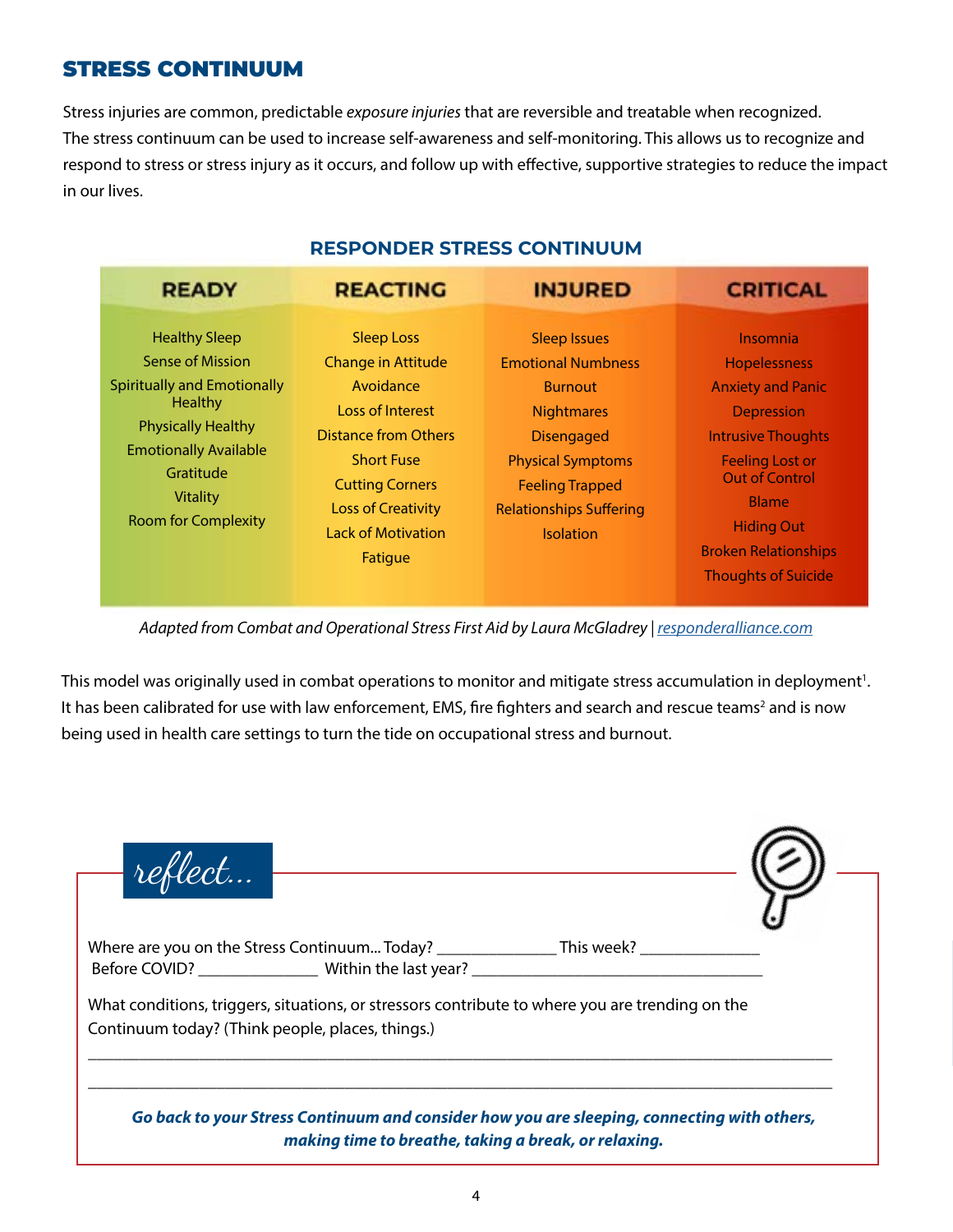To further increase self-awareness, we may notice different experiences we have as we trend toward different zones. When we are burned out, for example, we may think, "I can't do this anymore." What might you say to yourself when feeling depleted or when you are "ready" and have capacity? How might you act differently when in the green, compared to when in the orange or yellow? Where do you feel physical tension as you lose capacity and stress builds? How might others experience you?

### KEY  $C =$  Cognitively I think  $P =$  Physically I feel  $E =$  Emotionally I feel  $B =$  Behaviorally, others notice I may act **READY REACTING INJURED CRITICAL** C \_\_\_\_\_\_\_\_\_\_\_\_\_\_\_\_\_\_\_\_\_  $C = \bigcup_{i=1}^n C_i$  $C = \frac{1}{2}$ C \_\_\_\_\_\_\_\_\_\_\_\_\_\_\_\_\_\_\_ \_\_\_\_\_\_\_\_\_\_\_\_\_\_\_\_\_\_\_ \_\_\_\_\_\_\_\_\_\_\_\_\_\_\_\_\_\_\_ \_\_\_\_\_\_\_\_\_\_\_\_\_\_\_\_\_\_\_ P \_\_\_\_\_\_\_\_\_\_\_\_\_\_\_\_\_\_\_ P \_\_\_\_\_\_\_\_\_\_\_\_\_\_\_\_\_\_\_ P \_\_\_\_\_\_\_\_\_\_\_\_\_\_\_\_\_\_\_ P \_\_\_\_\_\_\_\_\_\_\_\_\_\_\_\_\_\_\_ \_\_\_\_\_\_\_\_\_\_\_\_\_\_\_\_\_\_\_  $\_$ \_\_\_\_\_\_\_\_\_\_\_\_\_\_\_\_\_\_\_ E \_\_\_\_\_\_\_\_\_\_\_\_\_\_\_\_ E \_\_\_\_\_\_\_\_\_\_\_\_\_\_\_\_\_\_\_ E <u>and the second that</u> E <u>\_\_\_\_\_\_\_\_\_\_\_\_\_\_\_\_\_\_\_\_\_\_\_</u> \_\_\_\_\_\_\_\_\_\_\_\_\_\_\_\_\_\_\_ \_\_\_\_\_\_\_\_\_\_\_\_\_\_\_\_\_\_\_ \_\_\_\_\_\_\_\_\_\_\_\_\_\_\_\_\_\_\_ \_\_\_\_\_\_\_\_\_\_\_\_\_\_\_\_\_\_\_ B \_\_\_\_\_\_\_\_\_\_\_\_\_\_\_\_\_\_\_ B \_\_\_\_\_\_\_\_\_\_\_\_\_\_\_\_\_\_\_ B \_\_\_\_\_\_\_\_\_\_\_\_\_\_\_\_\_\_\_ B \_\_\_\_\_\_\_\_\_\_\_\_\_\_\_\_\_\_\_ \_\_\_\_\_\_\_\_\_\_\_\_\_\_\_\_\_\_\_ \_\_\_\_\_\_\_\_\_\_\_\_\_\_\_\_\_\_\_ \_\_\_\_\_\_\_\_\_\_\_\_\_\_\_\_\_\_\_ \_\_\_\_\_\_\_\_\_\_\_\_\_\_\_\_\_\_\_

### *Fill in the blank Stress Continuum model below based on the key provided.*

*Adapted from Combat and Operational Stress First Aid by Doria & Choi, 2020*

As you go through each module in this toolkit to learn new tools and strategies, come back to your individualized Stress Continuum to fill in more elements.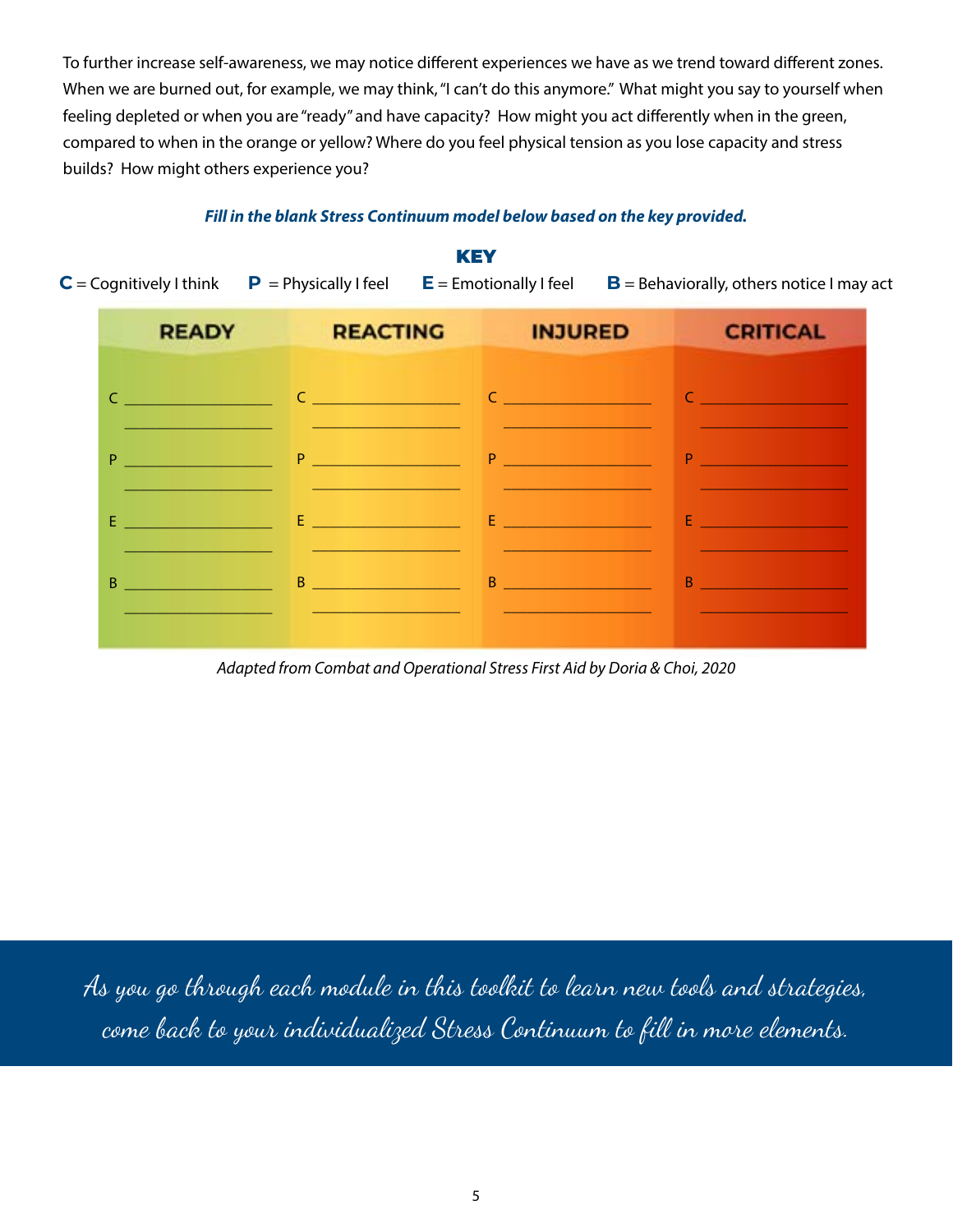When we trend toward the orange/injured or red/critical zones, we often resort to maladaptive coping strategies or avoidance behaviors in order to get through the day. These can be considered "numbing" or survival tools because we think they may be helpful in the short term to alleviate stress, but they usually do not help in the long term and can contribute to further burnout.



*If you know how you numb/avoid, you'll know when you're numbing or avoiding your stress, and this is an opportunity to acknowledge your stressors and make more room for mitigation.*

However, stress isn't always a bad thing and biologically it helps us to stay focused, alert, energized and to remember things. In excess, however, increased levels of stress hormones cortisol and norepinephrine — which are a part of our normal biological expression, can lead to hyperarousal, cardiovascular stress, impaired concentration, anxiety, depression and other physical illness or disease.<sup>3</sup>

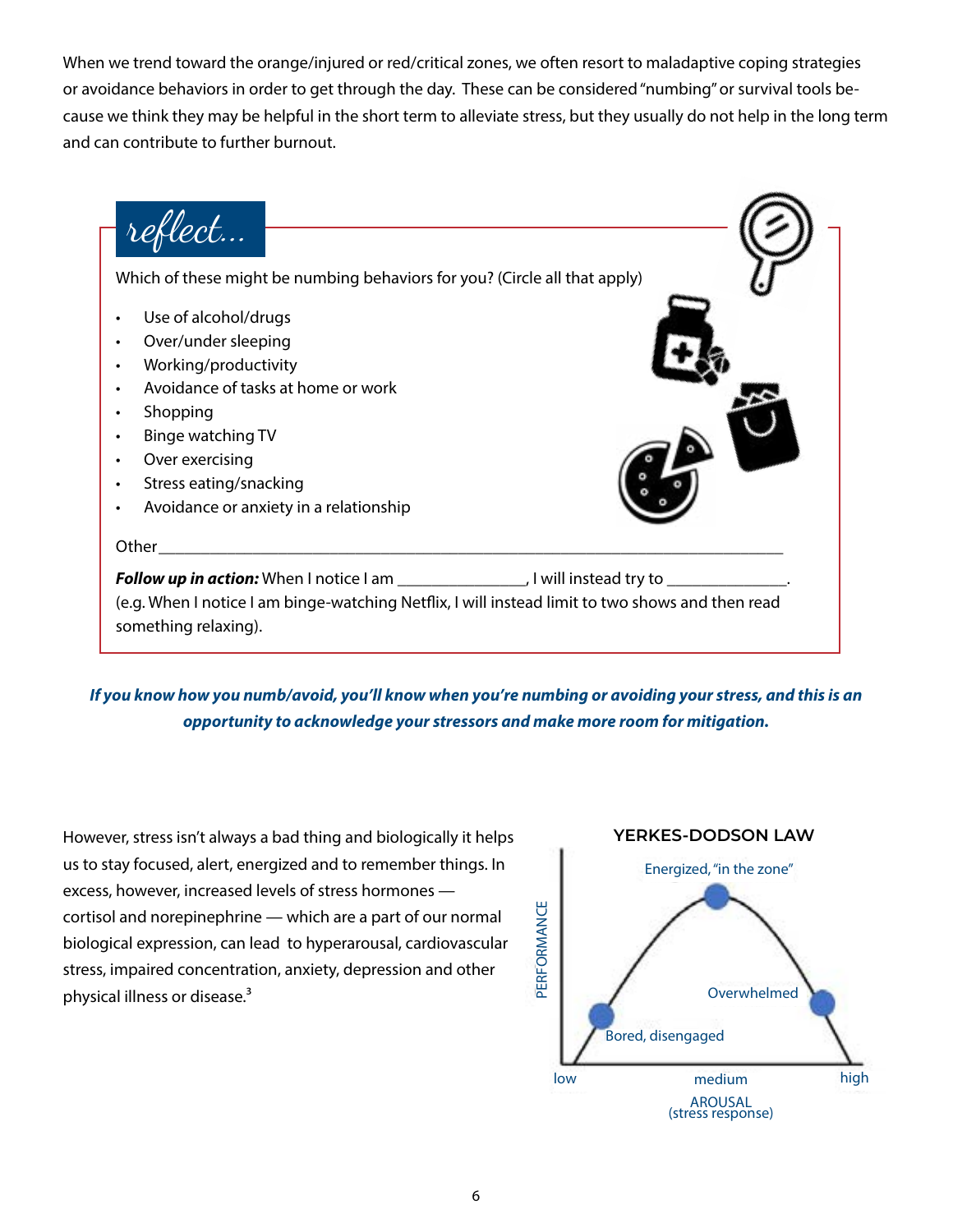Now that you have considered where and why you are trending on the **STRESS CONTINUUM**, let's look at specific strategies to build more capacity, trend toward green, and prevent or mitigate burnout.

This **BATTERY SNAPSHOT** shows "charges" and "depletions" that contribute to our wellbeing. By increasing our self-awareness of what charges us, we can build more capacity to handle our stressors (*e.g.,* by taking a break, getting outside). On the same note, if we can recognize our depletions and what drains us early on, we may be able to intervene or find ways to balance our stress with more charges.

| fluid, ever-changing battery at least weekly or keep it in mind throughout the day. | Fill in your own charges and depletions that contribute to your battery.<br>Be honest, open, specific, and thoughtful. Revisit this concept internally often. Check in with this |
|-------------------------------------------------------------------------------------|----------------------------------------------------------------------------------------------------------------------------------------------------------------------------------|
| <b>WHAT CHADGES THE BATTEDY?</b>                                                    | <b>WHAT DRAINS THE RATTERY?</b>                                                                                                                                                  |
| Adequate sleep<br>$\Omega$                                                          | Long hours at work<br>O                                                                                                                                                          |
| Connecting with friends and family                                                  | Not taking enough breaks<br>$\Omega$                                                                                                                                             |
| Playing with kids or pets<br>∩                                                      | Feeling isolated, not seeing others<br>$\Omega$                                                                                                                                  |
| Exercise or time outdoors<br>∩                                                      | Increased demand at work/home<br>$\Omega$                                                                                                                                        |
| $\circ$                                                                             | $\Omega$                                                                                                                                                                         |
| $\Omega$                                                                            |                                                                                                                                                                                  |
| $\overline{O}$                                                                      |                                                                                                                                                                                  |
| $\overline{O}$                                                                      | $\Omega$                                                                                                                                                                         |
| $\overline{O}$                                                                      | $\Omega$                                                                                                                                                                         |
|                                                                                     |                                                                                                                                                                                  |

*This concept of a battery snapshot was adapted by Laura McGladrey [/Responder Alliance](https://www.responderalliance.com/), 2020*

Battery charges may also be referred to as "green choices." For more ideas to increase battery charges in different areas of your life, see Green Choice Worksheet in Appendix A.

The following sections highlight strategies and tools across different topics to mitigate stress injury impact, improve your mental wellbeing, and "trend toward the green." <sup>7</sup>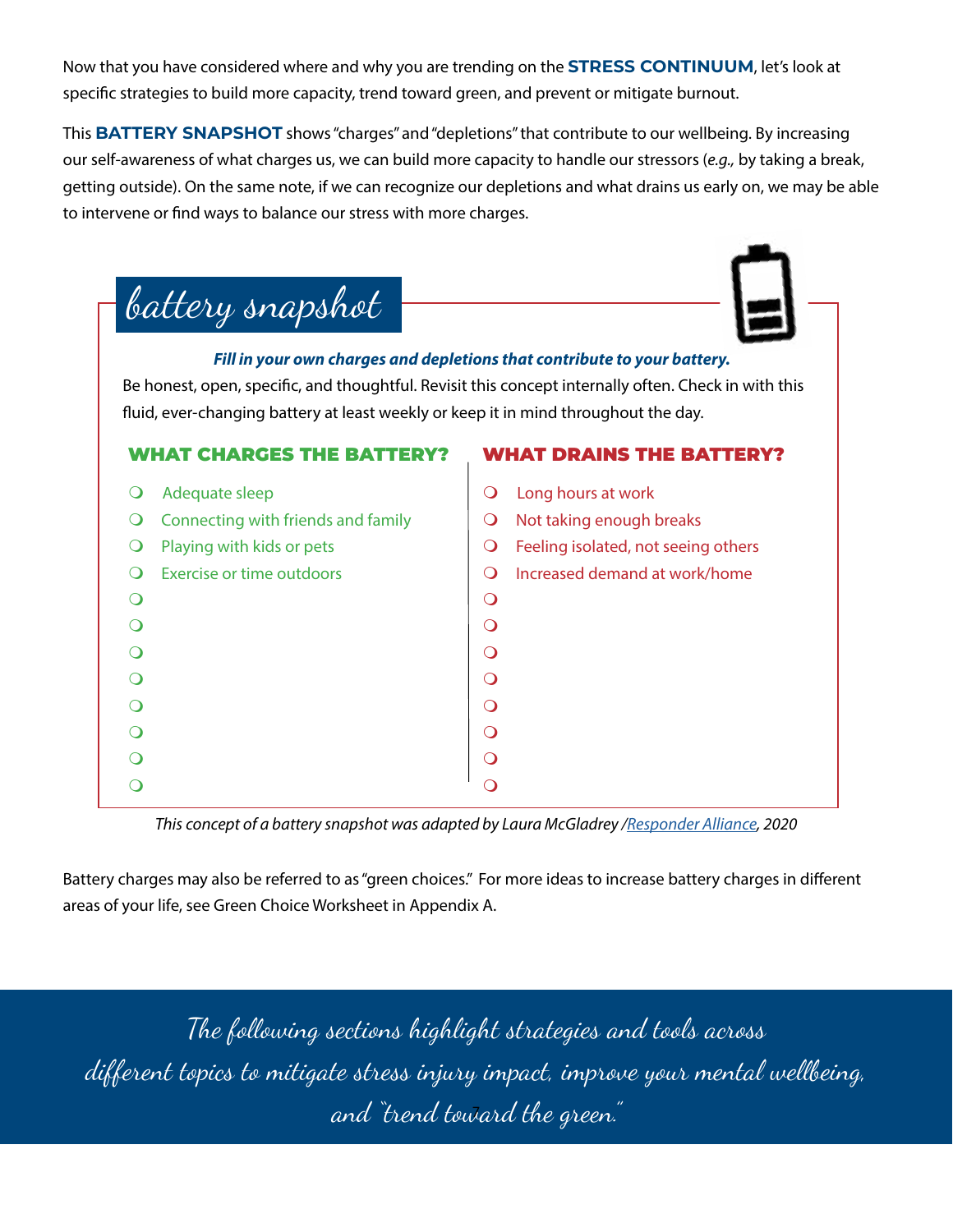## GRIEF

Elizabeth Kübler-Ross, expert and pioneer in the study and process of grief, states:

"Grief is the intense emotional response to the pain of a loss. It is the reflection of a connection that has been broken. Most important, grief is an emotional, spiritual, and psychological journey to healing." *On Grief and Grieving4*

Some common themes of grief that have emerged during COVID-19:

- Loss of life to COVID-19 virus (patients, loved ones, colleagues, community and beyond).
- Feeling ineffective in preventing and treating COVID (from long-COVID, to those on ventilators, and everything in between).
- Unknown nature of impact of the virus (initially, and then long term effects).
- Difficulty planning for the future and sense of uncertainty.
- Cancelation of major life events and loss of important chapters in our lives.
- Loss of routines, sense of normalcy, and general expectations or responsibilities at work, home and school.
- Delay or cancelation of normal grieving traditions (memorial/burial services, inability to gather and heal as a community, hugging or physical presence of loved ones).
- Psychological and physical exhaustion and depletion due to ongoing loss and cycle of grief (wanting it to be over when it's not yet over).
- Loss of gatherings (social, worship, family dinners), general coping strategies, travel, enjoyment of life, and social connection.
- Loss of trust in others and differences in responding to the virus (vaccinations, masks, other precautions).
- Loss of safety, sense of safety, or feeling safe around others.

To begin moving through the grief process, related to COVID-19 and beyond, recognize common feelings associated with grief/unexpected loss:

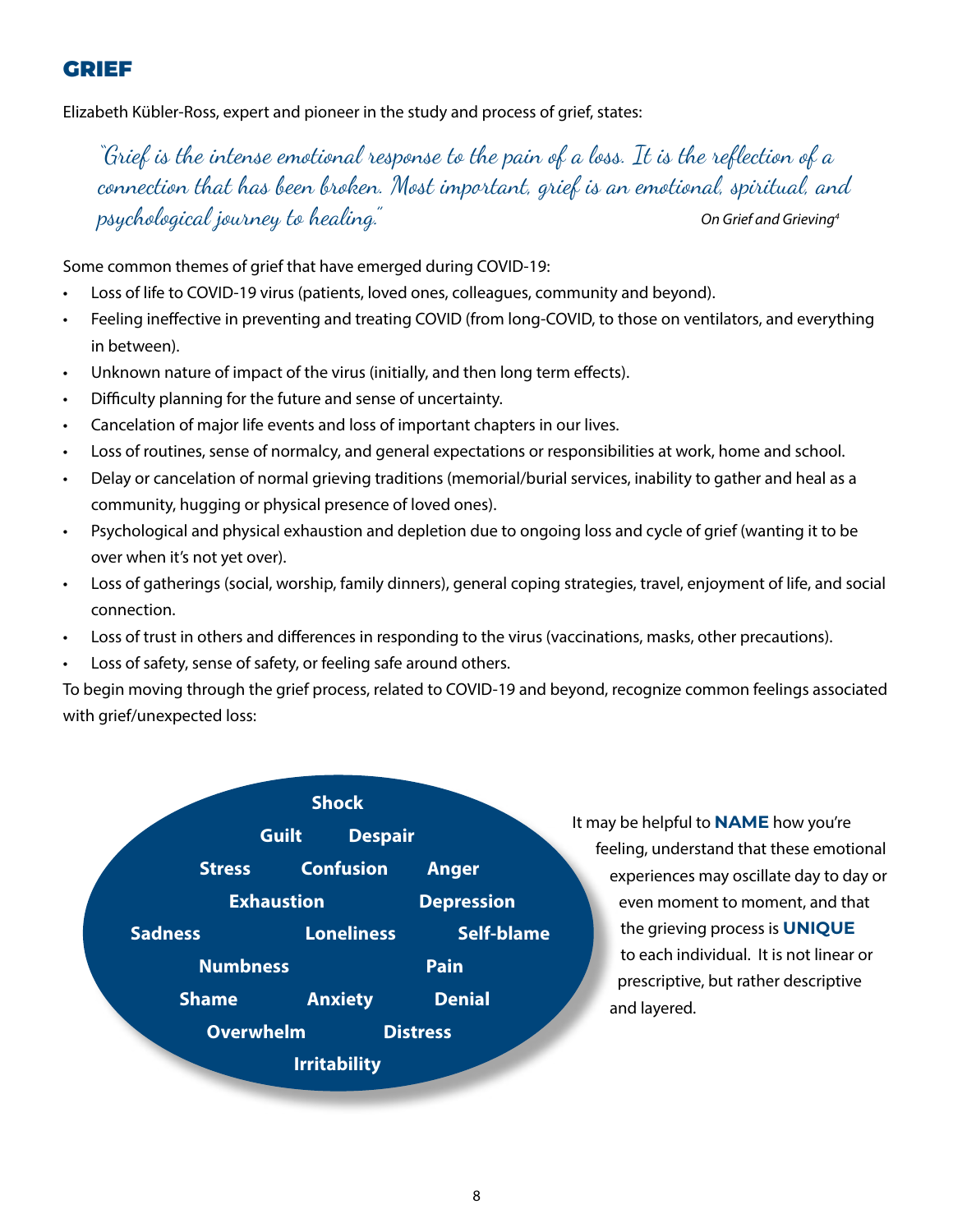Other suggestions to move through **GRIEF** and **LOSS**:

- Acknowledge your **pain**, accept that grief can trigger many **different and unexpected emotions**.
- Understand that your grieving process will be **unique** to you.
- Seek out **face-to-face support** from people who care about you.
- Support yourself emotionally by **taking care of yourself physically**. Eat adequate meals, get plenty of rest, and exercise or move your body regularly.
- Recognize what is **within and without** of your control.
- Try to **not compare your grief or suffering** to someone else's pain.
- Recognize the **physical and emotional toll** the pandemic has had on our ability to cope and grieve.
- Practice self-compassion, patience, and grace with yourself (and others) as you heal.
- Recognize the difference between **grief and depression**. *See table below for more information.*

|                                    | <b>Grief</b>                                                                                                                                                                                                                                          | <b>Depression</b>                                                                                                                                                                     |
|------------------------------------|-------------------------------------------------------------------------------------------------------------------------------------------------------------------------------------------------------------------------------------------------------|---------------------------------------------------------------------------------------------------------------------------------------------------------------------------------------|
| Pattern                            | Waves or pangs of grief associated with thoughts<br>or reminders of the deceased that are likely to<br>spread further apart over time                                                                                                                 | Negative emotions experienced continually over time                                                                                                                                   |
| Feelings                           | Emptiness and loss accompanied by<br>occasional pleasant emotions                                                                                                                                                                                     | Persistent depressed mood, hopelessness, and the inability to<br>anticipate happiness or pleasure                                                                                     |
| Self-esteem                        | Typically maintained, but if negative self-talk is<br>present, it usually involves perceived failings in<br>relationship to the deceased (e.g., not visiting the<br>deceased more often, failing to communicate<br>their love enough to the deceased) | Critical toward self, feelings of worthlessness, and self-<br>loathing                                                                                                                |
| Relationships                      | Maintains connections with family and friends<br>who can provide support                                                                                                                                                                              | Withdraws from others physically and emotionally and has<br>difficulty accepting support from others                                                                                  |
| Thoughts                           | Preoccupation with thoughts and memories of<br>the deceased; can think about the future                                                                                                                                                               | Self-critical or pessimistic thoughts; tends to be hopeless                                                                                                                           |
| Thoughts of<br>death or<br>suicide | Thoughts of death and dying focused on the<br>deceased and perhaps reuniting with the<br>deceased                                                                                                                                                     | Thoughts of death and/or suicide related to feelings of worth-<br>lessness, a belief that one is undeserving of life, or a sense of<br>escaping one's situation or pain of depression |
| Triggers                           | Sadness triggered by thoughts or reminders of<br>the deceased                                                                                                                                                                                         | Depressed mood not tied to specific thoughts or<br>preoccupations                                                                                                                     |

*Table adapted by Julie Wolfe, MD and Mandy Doria, LPC from AAFP, 20195*



*If you are experiencing the symptoms of grief described above for longer than 12 months after your loss, you may be moving into a more complex bereavement, and we recommend reaching out to a mental health provider, whether it is for grief or depression.*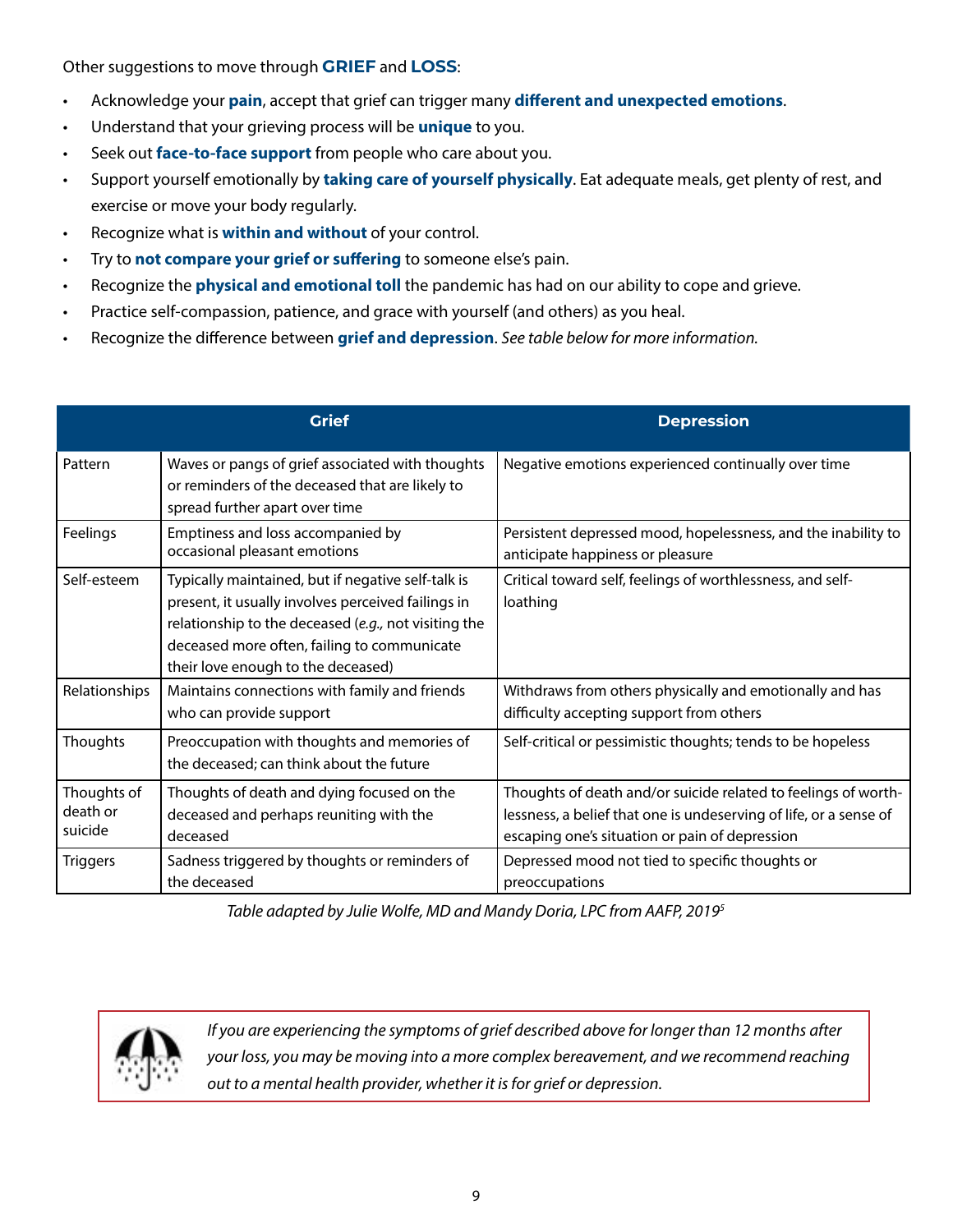What has been your experience with **GRIEF** since COVID-19 hit? The pandemic may have exposed our vulnerabilities and our difficulties with adapting to change. It has also altered our social calibration, as we have lost our sense of normal and routine social connections. This, along with added stressors throughout the pandemic, has led to **COLLECTIVE GRIEF** and trauma.

Labeling what we have lost... What do you miss about pre-pandemic life? \_\_\_\_\_\_\_\_\_\_\_\_\_\_\_\_\_\_\_\_\_\_\_\_\_\_\_\_\_\_\_\_\_\_\_\_\_\_\_\_\_\_ \_\_\_\_\_\_\_\_\_\_\_\_\_\_\_\_\_\_\_\_\_\_\_\_\_\_\_\_\_\_\_\_\_\_\_\_\_\_\_\_\_\_\_\_\_\_\_\_\_\_\_\_\_\_\_\_\_\_\_\_\_\_\_\_\_\_\_\_\_\_\_\_\_\_\_\_\_\_\_\_\_\_\_\_\_\_\_\_ What has changed for you in the COVID-19 pandemic? \_\_\_\_\_\_\_\_\_\_\_\_\_\_\_\_\_\_\_\_\_\_\_\_\_\_\_\_\_ \_\_\_\_\_\_\_\_\_\_\_\_\_\_\_\_\_\_\_\_\_\_\_\_\_\_\_\_\_\_\_\_\_\_\_\_\_\_\_\_\_\_\_\_\_\_\_\_\_\_\_\_\_\_\_\_\_\_\_\_\_\_\_\_\_\_\_\_\_\_\_\_\_\_\_\_\_\_\_\_\_\_\_\_\_\_\_\_ How have you noticed GRIEF show up for you? (e.g. anger/irritability, sadness due to isolation, lack of meaning). Refer back to page 9 and reflect on specific losses you've endured. \_\_\_\_\_\_\_\_\_\_\_\_\_\_\_\_\_\_\_\_\_\_\_\_\_\_\_\_\_\_\_ \_\_\_\_\_\_\_\_\_\_\_\_\_\_\_\_\_\_\_\_\_\_\_\_\_\_\_\_\_\_\_\_\_\_\_\_\_\_\_\_\_\_\_\_\_\_\_\_\_\_\_\_\_\_\_\_\_\_\_\_\_\_\_\_\_\_\_\_\_\_\_\_\_\_\_\_\_\_\_\_\_\_\_\_\_\_\_\_ How have coping strategies that have been effective for you in the past changed due to COVID? \_\_\_\_\_\_\_\_\_\_\_\_\_\_\_\_\_\_\_\_\_\_\_\_\_\_\_\_\_\_\_\_\_\_\_\_\_\_\_\_\_\_\_\_\_\_\_\_\_\_\_\_\_\_\_\_\_\_\_\_\_\_\_\_\_\_\_\_\_\_\_\_\_\_\_\_\_\_\_\_\_\_\_\_\_\_\_\_ What are your ongoing anxieties, fears or themes of grief that are coming up for you? \_\_\_\_\_\_\_\_\_\_\_\_\_ \_\_\_\_\_\_\_\_\_\_\_\_\_\_\_\_\_\_\_\_\_\_\_\_\_\_\_\_\_\_\_\_\_\_\_\_\_\_\_\_\_\_\_\_\_\_\_\_\_\_\_\_\_\_\_\_\_\_\_\_\_\_\_\_\_\_\_\_\_\_\_\_\_\_\_\_\_\_\_\_\_\_\_\_\_\_\_\_ How has grief from the past, if any, come up for you when encountering new losses? \_\_\_\_\_\_\_\_\_\_\_\_\_\_\_\_ \_\_\_\_\_\_\_\_\_\_\_\_\_\_\_\_\_\_\_\_\_\_\_\_\_\_\_\_\_\_\_\_\_\_\_\_\_\_\_\_\_\_\_\_\_\_\_\_\_\_\_\_\_\_\_\_\_\_\_\_\_\_\_\_\_\_\_\_\_\_\_\_\_\_\_\_\_\_\_\_\_\_\_\_\_\_\_\_ What relationship dynamics have changed for you? What, if any, relationships are you grieving? \_\_\_\_\_\_\_\_\_\_\_\_\_\_\_\_\_\_\_\_\_\_\_\_\_\_\_\_\_\_\_\_\_\_\_\_\_\_\_\_\_\_\_\_\_\_\_\_\_\_\_\_\_\_\_\_\_\_\_\_\_\_\_\_\_\_\_\_\_\_\_\_\_\_\_\_\_\_\_\_\_\_\_\_\_\_\_\_ \_\_\_\_\_\_\_\_\_\_\_\_\_\_\_\_\_\_\_\_\_\_\_\_\_\_\_\_\_\_\_\_\_\_\_\_\_\_\_\_\_\_\_\_\_\_\_\_\_\_\_\_\_\_\_\_\_\_\_\_\_\_\_\_\_\_\_\_\_\_\_\_\_\_\_\_\_\_\_\_\_\_\_\_\_\_\_\_



The stages of grief are looked at as layers and scaffolding, and do not happen in any particular order. It is a dynamic process, and it may be helpful to label and normalize what you are feeling on any particular day/moment, similar to how you might do so on the **STRESS CONTINUUM**.

Notice the sixth stage of grief, **FINDING MEANING**, has been added to the grief cycle. David Kessler says, "As you deal with acceptance, there is meaning. Their life mattered. Their death mattered. And meaning can be how we mark it." 6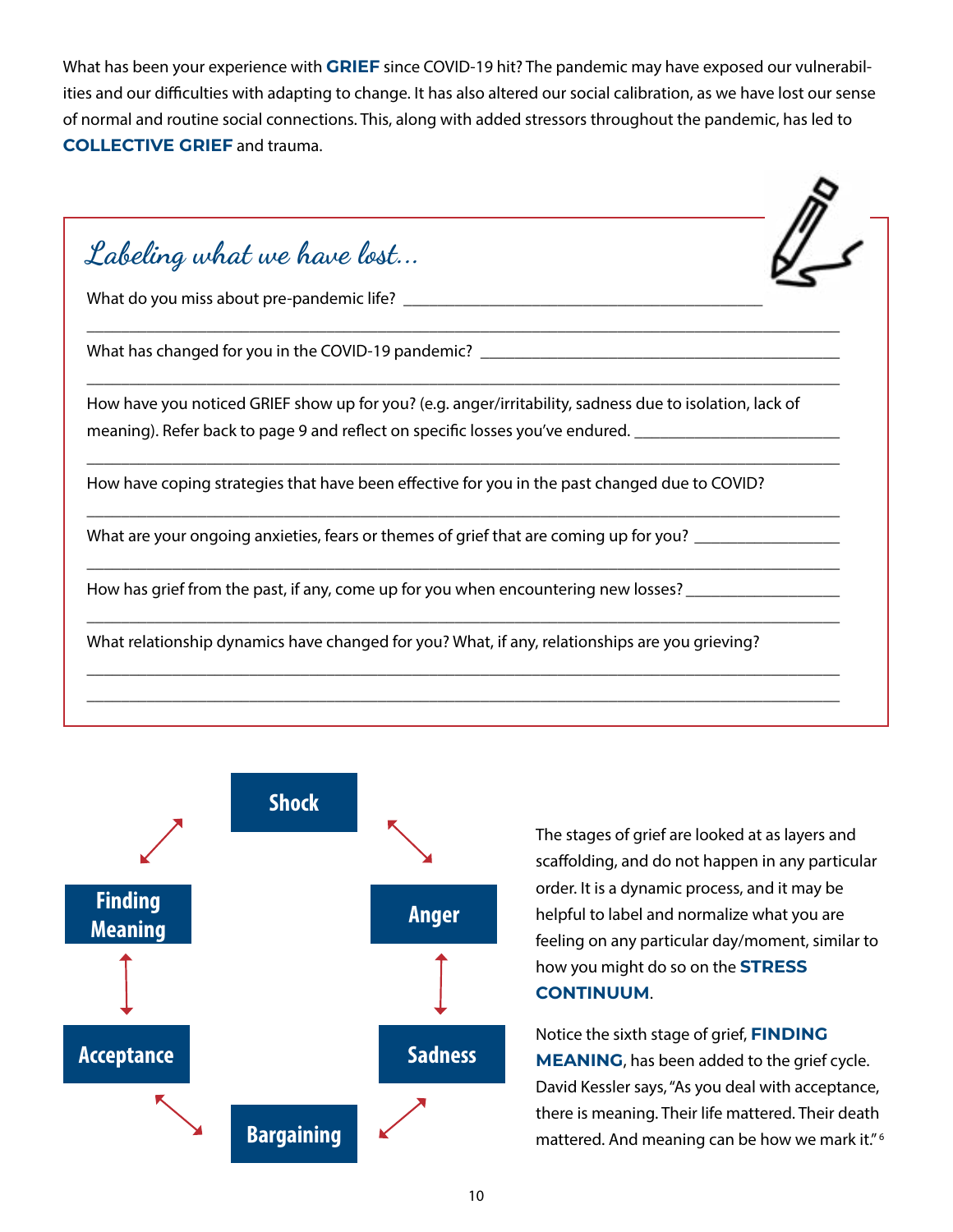### **Finding meaning moving forward...**

Consider the impact of grief in its multiple forms. This grief may interfere with our relationships and ability to connect, especially when the pandemic has disrupted many of our grieving processes, including our ability to be together and feel safe around one another. Having learned what struggles and vulnerabilities we've faced throughout the pandemic, we have an opportunity to elevate our connections and **FIND MEANING**.

Looking at how your life has changed in regard to the reflections on previous pages, it's likely that your ability to connect and grieve has changed as well. Hence, it is important now more than ever, to reflect on ways of managing this grief through the lens of finding meaning. We can find ways to move through the grieving process by **NAMING WHAT WE HAVE LOST** , making meaning of our grief, and marking it by recognizing its value in our life.

David Kessler says:

I (we) can't find meaning in a pandemic. But during this pandemic, you and I can create meaningful moments together. Let's name this as a meaningful moment.

*On Grief and Finding Meaning podcast, 20206*



How have you found connection in new ways? How are you reintegrating the activities/social connections you have missed?

\_\_\_\_\_\_\_\_\_\_\_\_\_\_\_\_\_\_\_\_\_\_\_\_\_\_\_\_\_\_\_\_\_\_\_\_\_\_\_\_\_\_\_\_\_\_\_\_\_\_\_\_\_\_\_\_\_\_\_\_\_\_\_\_\_\_\_\_\_\_\_\_\_\_\_\_\_\_\_\_\_\_\_\_\_\_\_\_\_\_\_\_

\_\_\_\_\_\_\_\_\_\_\_\_\_\_\_\_\_\_\_\_\_\_\_\_\_\_\_\_\_\_\_\_\_\_\_\_\_\_\_\_\_\_\_\_\_\_\_\_\_\_\_\_\_\_\_\_\_\_\_\_\_\_\_\_\_\_\_\_\_\_\_\_\_\_\_\_\_\_\_\_\_\_\_\_\_\_\_\_\_\_\_\_

Have any relationships strengthened or improved during this time?

It's important to make moments count and NAME their value as they're happening. What moments do you hope to TRULY BE PRESENT for as you move forward and make meaning in life?

\_\_\_\_\_\_\_\_\_\_\_\_\_\_\_\_\_\_\_\_\_\_\_\_\_\_\_\_\_\_\_\_\_\_\_\_\_\_\_\_\_\_\_\_\_\_\_\_\_\_\_\_\_\_\_\_\_\_\_\_\_\_\_\_\_\_\_\_\_\_\_\_\_\_\_\_\_\_\_\_\_\_\_\_\_\_\_\_\_\_\_\_

\_\_\_\_\_\_\_\_\_\_\_\_\_\_\_\_\_\_\_\_\_\_\_\_\_\_\_\_\_\_\_\_\_\_\_\_\_\_\_\_\_\_\_\_\_\_\_\_\_\_\_\_\_\_\_\_\_\_\_\_\_\_\_\_\_\_\_\_\_\_\_\_\_\_\_\_\_\_\_\_\_\_\_\_\_\_\_\_\_\_\_\_

What keeps you going and fuels your purpose?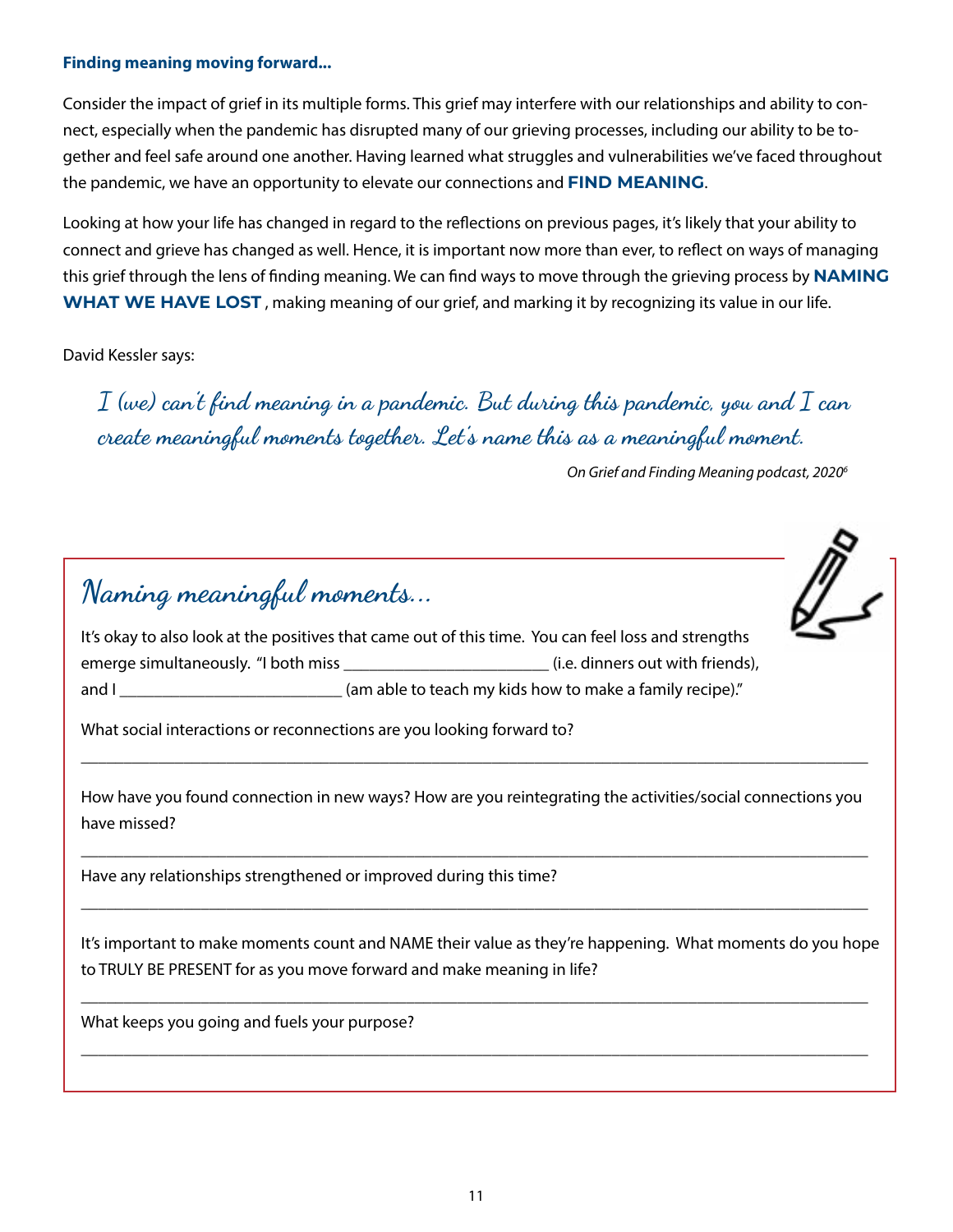## CONNECTION

Social connection with family, friends, colleagues, and community is an immensely important factor in building and maintaining resilience in the face of stress. Research has shown that high levels of social support reduce mortality and morbidity associated with many medical conditions<sup>7</sup> and play a significant role in protecting mental health<sup>8-10</sup>. Consider times in your life in which you felt seen, heard, and understood in your relationships. Chances are, you also felt more fulfilled at work and present in your life and interests. Although enhancing our connections requires an ongoing effort, a little intention goes a long way in terms of fueling your battery and recharging through connection.



We created this image to show the internal processes that occur when we act thoughtfully and deliberately to create connection in our lives, and how this is related to the external elements that show up in our lives when we successfully find and prioritize connection. Similar to how the stages of **GRIEF** are a dynamic process, this too is *fluid*. These two cycles are likely to interact and be impacted by the other.

Cycle of Connection, Doria & Choi, 2020

## *Brainstorm who your supports are in various areas of your life and where you find connection using the chart below.*

Think of people or groups who make you feel more connected to your sense of self and purpose. List people in each category who **REALLY** get you.

| <b>Home/Family</b> | <b>Work</b> | <b>Friends with shared</b><br>interests/life<br><b>situations</b> | <b>Deeper emotional</b><br>or spiritual<br>connections |
|--------------------|-------------|-------------------------------------------------------------------|--------------------------------------------------------|
|                    |             |                                                                   |                                                        |
|                    |             |                                                                   |                                                        |
|                    |             |                                                                   |                                                        |
|                    |             |                                                                   |                                                        |
|                    |             |                                                                   |                                                        |
|                    |             |                                                                   |                                                        |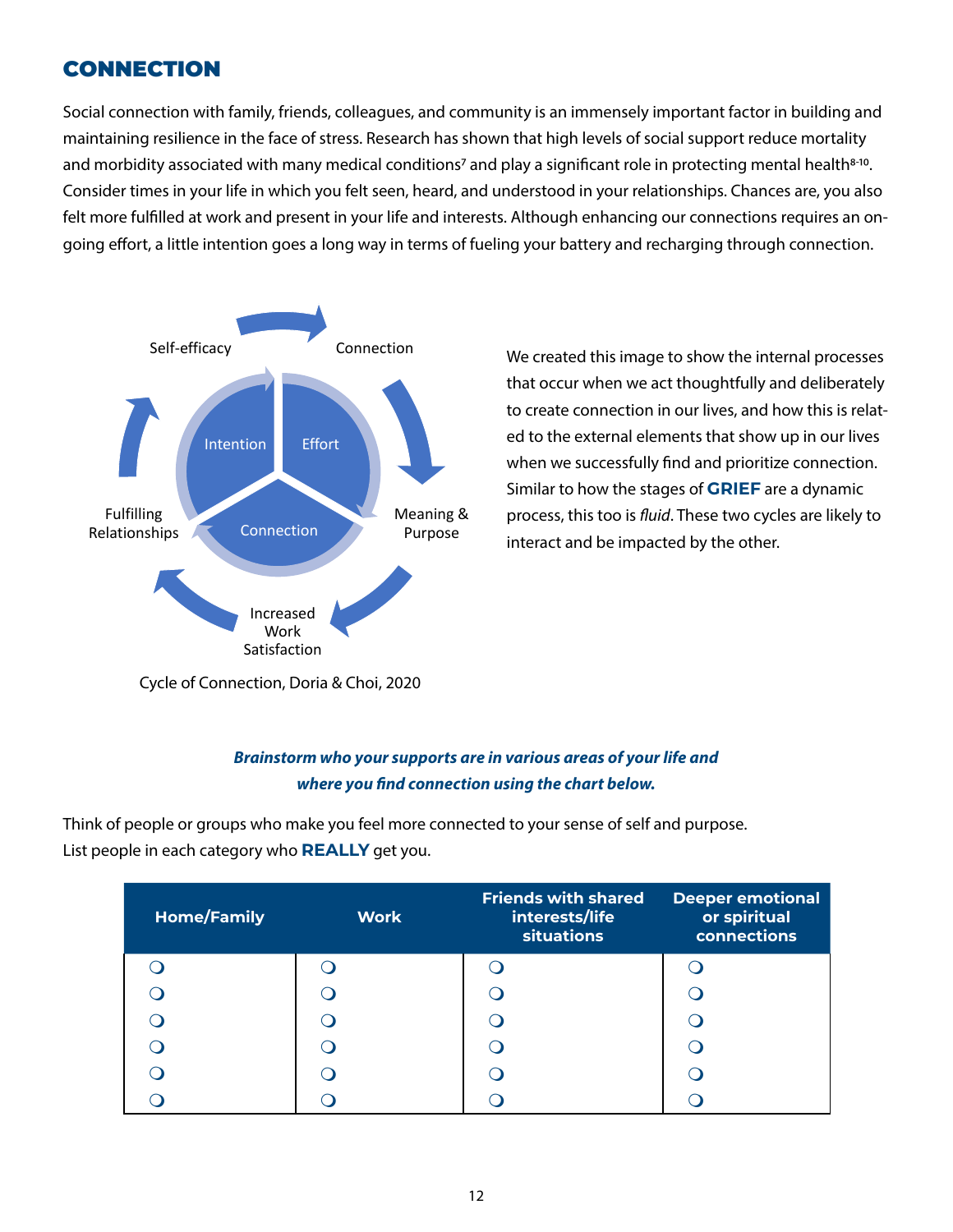Use the **STRESS CONTINUUM** adapted for relationships below to check in on how you are feeling about these connections and how they are going right now. Then consider the questions below.

| <b>READY</b>                                                                                                                                                                                                                                                                  | <b>REACTING</b>                                                                                                                                                                                                                                                                 | <b>INJURED</b>                                                                                                                                                                                                                                        | <b>CRITICAL</b>                                                                                                                                                                                                                                                                                                   |
|-------------------------------------------------------------------------------------------------------------------------------------------------------------------------------------------------------------------------------------------------------------------------------|---------------------------------------------------------------------------------------------------------------------------------------------------------------------------------------------------------------------------------------------------------------------------------|-------------------------------------------------------------------------------------------------------------------------------------------------------------------------------------------------------------------------------------------------------|-------------------------------------------------------------------------------------------------------------------------------------------------------------------------------------------------------------------------------------------------------------------------------------------------------------------|
| <b>Fulfilled and Satisfied in</b><br>Relationships<br><b>Feels:</b><br><b>Valued</b><br><b>Seen</b><br><b>Heard</b><br>Loved<br><b>Trust and Reliability</b><br><b>Emotionally Available</b><br><b>Open Communication</b><br><b>Supportive of Changing</b><br><b>Dynamics</b> | Loss of Interest<br><b>Distanced from Others</b><br><b>Feels:</b><br><b>Distant</b><br><b>Disengaged</b><br>Takes a Lot of Energy to<br><b>Get Together</b><br><b>Difficulty Practicing Active</b><br><b>Listening Skills</b><br>Social Interaction is<br><b>Often Draining</b> | <b>Inability to Resolve Conflict</b><br>Avoidant<br>Unsafe to Share<br><b>Feels:</b><br><b>Conflictual</b><br><b>Tension</b><br><b>Blame</b><br><b>Shame</b><br><b>Distant from Others</b><br><b>Wanting to Isolate</b><br><b>Pushing Others Away</b> | <b>Inability to Contribute</b><br><b>Relationships Feel Out of</b><br>Control/Broken<br><b>Feels:</b><br><b>Disconnected</b><br><b>Blaming Self or Others</b><br><b>Lashing Out</b><br><b>Isolating/Withdrawn</b><br><b>Apathy Toward Support</b><br><b>Feels Unsafe Physically</b><br>or Emotionally<br>Contempt |

## **STRESS CONTINUUM IN RELATIONSHIPS**

## CHANGE IN WORLDVIEW

*Adapted from Combat and Operational Stress First Aid by Doria, Choi & McGladrey, 2020*



Is there someone you feel fits in each color above?

What can you do for YOURSELF to trend toward green and make your relationships more fulfilling?

\_\_\_\_\_\_\_\_\_\_\_\_\_\_\_\_\_\_\_\_\_\_\_\_\_\_\_\_\_\_\_\_\_\_\_\_\_\_\_\_\_\_\_\_\_\_\_\_\_\_\_\_\_\_\_\_\_\_\_\_\_\_\_\_\_\_\_\_\_\_\_\_\_\_\_\_\_\_\_\_\_\_\_\_\_\_\_\_\_\_

\_\_\_\_\_\_\_\_\_\_\_\_\_\_\_\_\_\_\_\_\_\_\_\_\_\_\_\_\_\_\_\_\_\_\_\_\_\_\_\_\_\_\_\_\_\_\_\_\_\_\_\_\_\_\_\_\_\_\_\_\_\_\_\_\_\_\_\_\_\_\_\_\_\_\_\_\_\_\_\_\_\_\_\_\_\_\_\_\_\_

\_\_\_\_\_\_\_\_\_\_\_\_\_\_\_\_\_\_\_\_\_\_\_\_\_\_\_\_\_\_\_\_\_\_\_\_\_\_\_\_\_\_\_\_\_\_\_\_\_\_\_\_\_\_\_\_\_\_\_\_\_\_\_\_\_\_\_\_\_\_\_\_\_\_\_\_\_\_\_\_\_\_\_\_\_\_\_\_\_\_

\_\_\_\_\_\_\_\_\_\_\_\_\_\_\_\_\_\_\_\_\_\_\_\_\_\_\_\_\_\_\_\_\_\_\_\_\_\_\_\_\_\_\_\_\_\_\_\_\_\_\_\_\_\_\_\_\_\_\_\_\_\_\_\_\_\_\_\_\_\_\_\_\_\_\_\_\_\_\_\_\_\_\_\_\_\_\_\_\_\_

\_\_\_\_\_\_\_\_\_\_\_\_\_\_\_\_\_\_\_\_\_\_\_\_\_\_\_\_\_\_\_\_\_\_\_\_\_\_\_\_\_\_\_\_\_\_\_\_\_\_\_\_\_\_\_\_\_\_\_\_\_\_\_\_\_\_\_\_\_\_\_\_\_\_\_\_\_\_\_\_\_\_\_\_\_\_\_\_\_\_

What can you do for the OTHER PERSON to improve the connection and trend toward green?

What do your relationships need in order to be "recharged"?

Are there any relationships you would like to give space to or let go of?

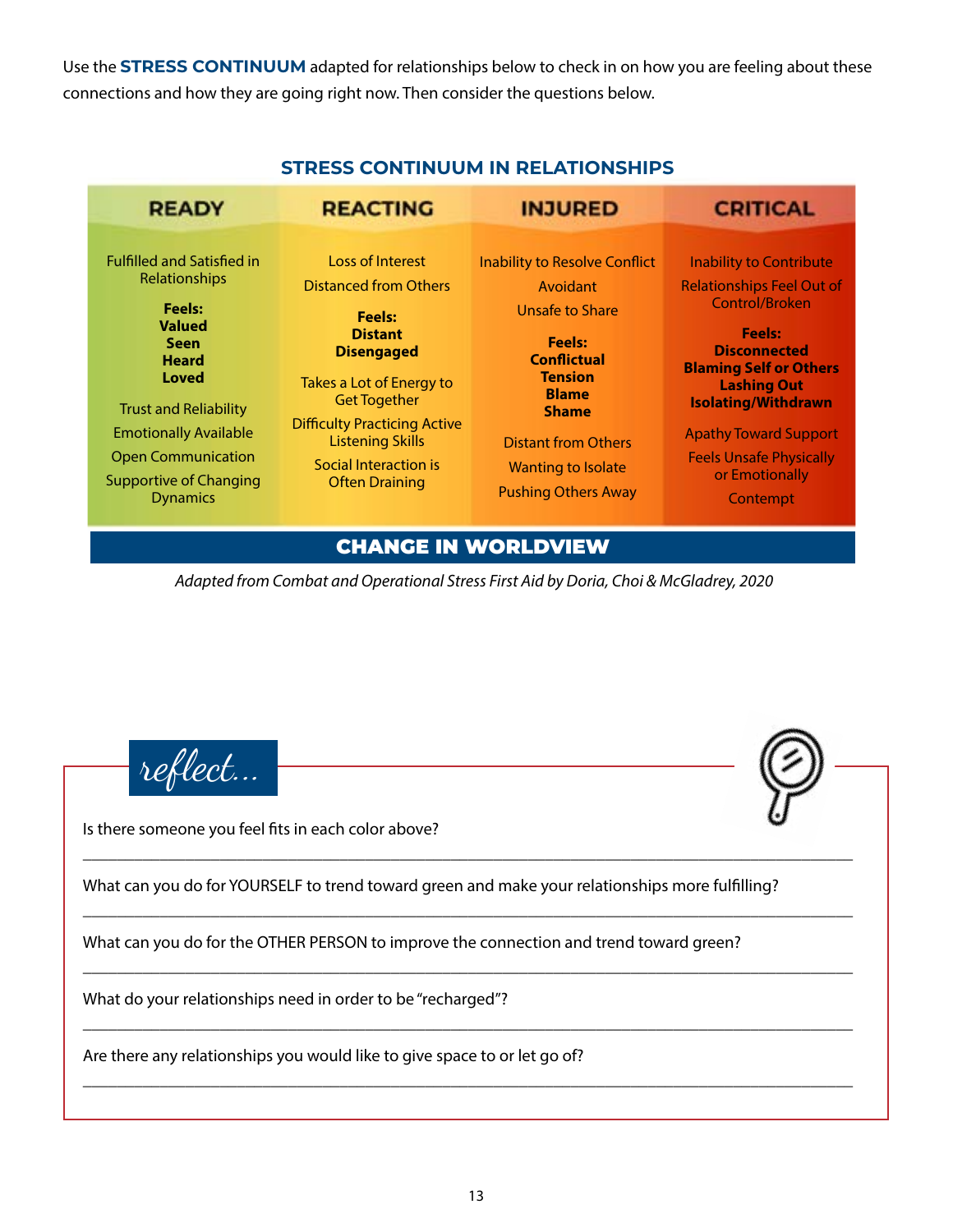Avoid **COMMON TRAPS** that often lead to disconnection or fractured relationships:

*Comparative Suffering:* Whether you feel someone has it worse than you or you feel your pain is more to bear than others around you, comparing struggle is never helpful. Comparing our situation, pain or trauma to someone else's—in either direction—is not only unhelpful to those involved, but may lead to self-blame, pity, shame, depression, or irritability. *If we want to build connection and show* **EMPATHY**, *we must access the uncomfortable part of ourselves and sit with painful emotions to meet someone where they are. We may also recognize and name if it is difficult for us to understand someone's personal struggle or situation.* 

References: [Podcast on Comparative Suffering with Brené Brown](http://brenebrown.com/podcast/brene-on-comparative-suffering-the-50-50-myth-and-settling-the-ball/) [Visualizations of Comparative Suffering](http://www.youtube.com/watch?v=LgGttG3jCpA)

*Projection and Displacement:* Avoid displacing negative feelings, anxieties or stressors from the original trigger onto another person, environment or situation. **NAME** *what is bothering you and ask yourself if you are reacting to the current situation or if you are reacting based on something else or something from your past. Then address that stress or stressor appropriately.*

References: *Psychology Today* [article on Projection](http://www.psychologytoday.com/us/basics/projection)  *Healthline* [article on Top 10 Most Common Defense Mechanisms](http://www.healthline.com/health/mental-health/defense-mechanisms#defense-mechanisms)

*Sympathy or Toxic Positivity:* It is hard to feel heard or seen when someone feels bad for us. Similarly, "looking on the bright side" or saying "everything happens for a reason" can minimize someone's struggle. *Instead, offer support when needed. Avoid shaming the person for how they are dealing and* **NORMALIZE** *their feelings and experience.*

References:

*Healthline* [article on Toxic Positivity during the pandemic](https://www.healthline.com/health/mental-health/toxic-positivity-during-the-pandemic#Toxic-positivity-is-especially-harmful-right-now)

*Pretending to care when you don't have the energy or capacity*... Instead, be **GENUINE** based on where you are at and what you can give. *Allowing yourself to be* **VULNERABLE** *may encourage others to do the same, which is the key to creating meaningful and fulfilling connections that are likely to last. It's okay to take a break, but be sure to follow up when you are ready to avoid a possible fracture or emotional distance/ disconnection in the long term.*



### References:

[Empathy vs. Sympathy: What's the Difference?](https://www.6seconds.org/2021/01/20/empathy-vs-sympathy-what-the-difference/) [Ted Talk on the Power of Vulnerability with Brené Brown](https://www.youtube.com/watch?v=iCvmsMzlF7o)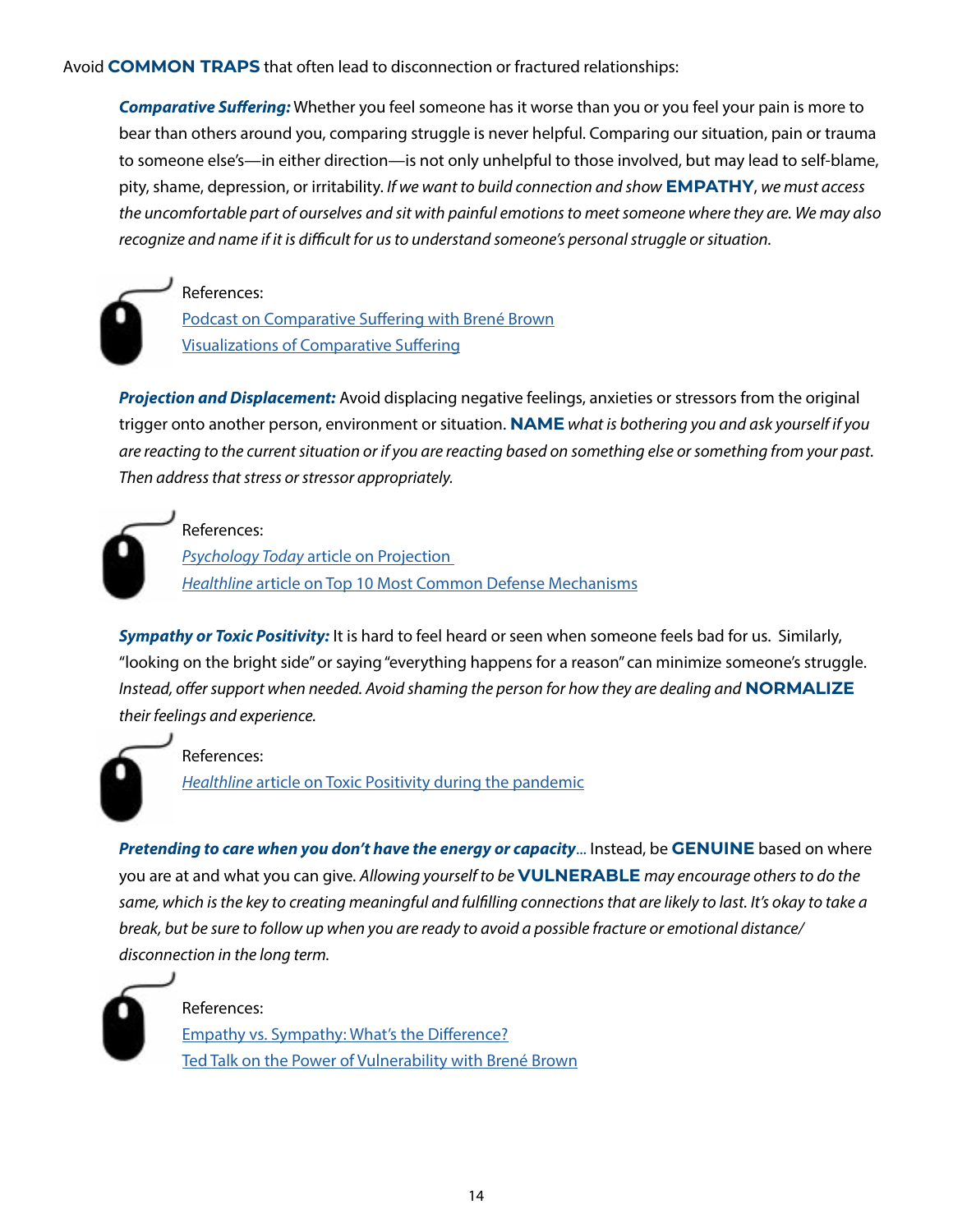## GETTING AND GIVING SUPPORT

Now try using your self-evaluation of where you are trending on the **RELATIONSHIP STRESS CONTINUUM** in combination with who you listed as your supports, and reflect on the connections you need right now. When starting to feel overwhelmed, stressed, shorter fused, or irritable, it's probably a sign that you need more people in your corner. So how can you reach out to get and give support?

Recall a situation that you have been struggling with lately. Fill in the blank about how you could ask for support: *"You may have noticed I've been \_\_\_\_\_\_\_\_\_\_\_\_\_\_\_\_\_\_\_\_ (for example, irritable/ off/not myself). I've been feeling \_\_\_\_\_\_\_\_\_\_\_\_\_\_\_\_\_\_\_ lately. I'm struggling with d* could really use *Do you have space to talk something out with me?"* reflect...

It is also helpful to know when and how to suggest help to others. Research shows that people are more likely to seek help if a trusted person suggests it<sup>11</sup>. Don't underestimate the power of planting a seed of encouragement for those around you to address their mental health. Here is an example of what you might say:

| $\bm{\mathit{I}}$ noticed you have been $\bm{\mathit{I}}$                             | (list behavior or observable fact).    |
|---------------------------------------------------------------------------------------|----------------------------------------|
| It sounds like you are_                                                               | (list possible feeling or experience). |
| How may $I$ help you? Would you be interested in talking to a mental health provider? |                                        |

## Example:

*I've noticed you've been late to work and saying you feel it's hard to keep up with everything. It sounds like you are overwhelmed and trying to manage a lot. Would you be willing to talk to a support who may be able to help with your stress?*

Consider sharing a current statistic from the following page to normalize help-seeking behaviors and that **they (or you) are not alone!** Early intervention and seeking treatment when needed can decrease chronicity, improve prognosis, and reduce impact in someone's life.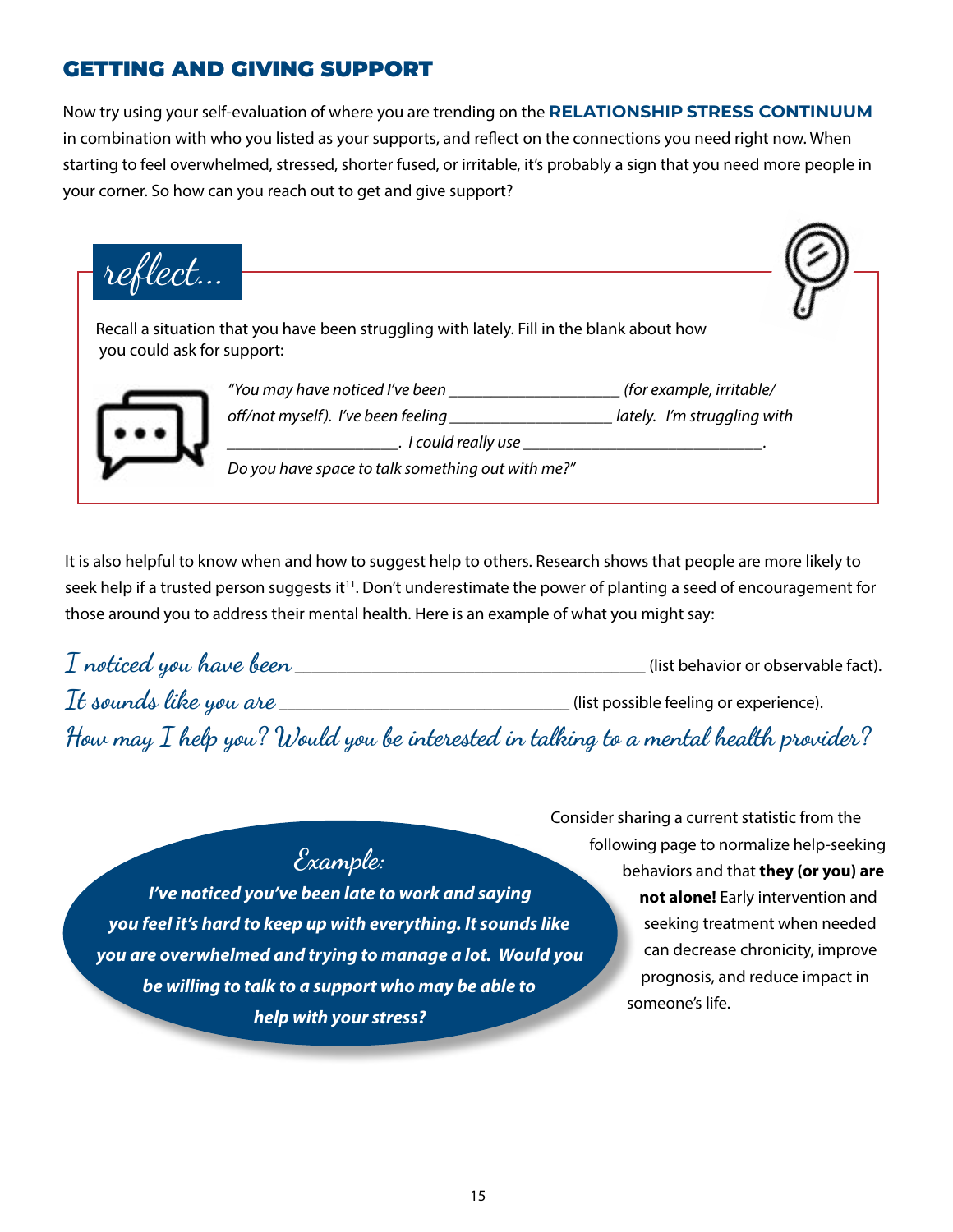

You Are Not Alone

In 2016, **71% of adults** reported at least one symptom of stress, such as a headache or feeling overwhelmed or anxious.12

One in five US adults experience mental illness (21%). In 2019, this was **51.5 million people**.

The average delay between symptom onset and treatment of mental illness is **11 years**.

**50%** of all lifetime mental illness begins by age 14, and 75% by age 24.

Suicide is the second leading cause of death among people ages 10 to 34.

People with depression have a **40% higher risk** of developing cardiovascular and metabolic diseases than the general population. People with serious mental illness are nearly **twice as likely** to develop these conditions.

18.4% of U.S. adults with mental illness also experienced a substance use disorder in 2019 (9.5 million individuals).

Check the [CDC website](https://www.cdc.gov/coronavirus/2019-ncov/daily-life-coping/managing-stress-anxiety.html
) for current updates on how COVID has impacted our mental health, including *[Coping With Stress in COVID-19](https://www.cdc.gov/coronavirus/2019-ncov/daily-life-coping/managing-stress-anxiety.html)* and *[Tips on Noticing Stress and Enhancing Resilience](https://www.cdc.gov/coronavirus/2019-ncov/hcp/mental-health-healthcare.html)*.

*Statistics shared from [www.nami.org/mhstats](http://www.nami.org/mhstats)*



If you or someone you know is in an emergency, call The National Suicide Prevention Lifeline at **800-273-TALK (8255)** or call 911 immediately. If you are in Colorado, you may call or text Colorado Crisis Services.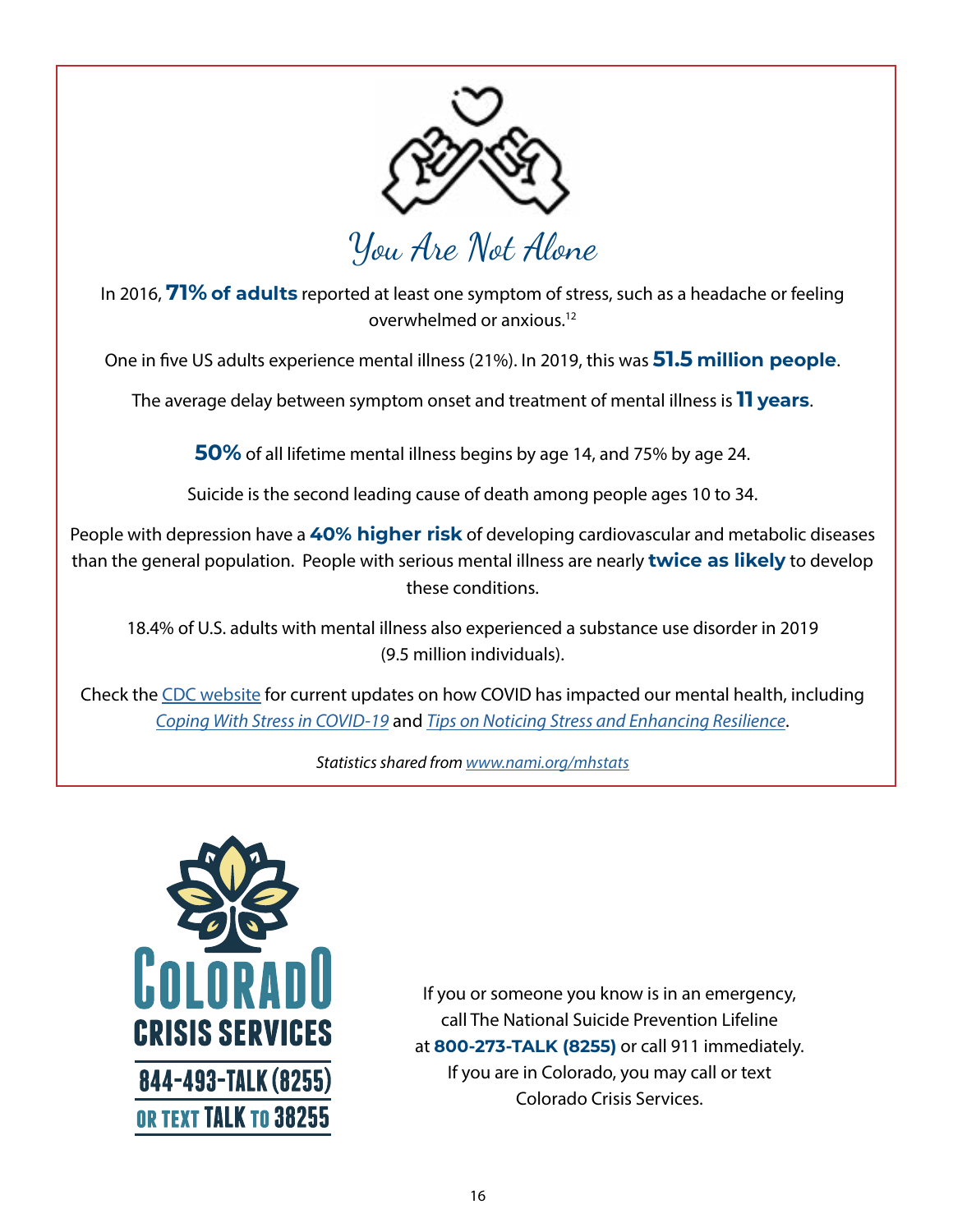## ROLE MANAGEMENT

Another important task in managing stress is recognizing that you cannot be all things to all the people in your life. Use the tools below to consider the different roles you identify with in your life, the expectations you have for yourself and that others have for you in each of these roles, and how you might need to adjust these expectations to reduce stress and increase self-efficacy. You may give yourself a rating or percentage, use a word or phrase, or provide any examples that come to mind when filling out the chart below.

| <b>Roles</b>   | How would I like to be<br>able to show up? | <b>How am I actually</b><br>showing up? | Who might I dissappoint<br>in this process? |
|----------------|--------------------------------------------|-----------------------------------------|---------------------------------------------|
| Worker         |                                            |                                         |                                             |
| Partner        |                                            |                                         |                                             |
| Friend         |                                            |                                         |                                             |
| Child          |                                            |                                         |                                             |
| Self-care      |                                            |                                         |                                             |
| Parent         |                                            |                                         |                                             |
| $\bigcirc$     |                                            |                                         |                                             |
| $\bigcirc$     |                                            |                                         |                                             |
| $\overline{O}$ |                                            |                                         |                                             |
| $\bigcirc$     |                                            |                                         |                                             |

### **Tips for parents:**

- Keep communication open, ask how each child is doing with any changes, milestones, school, etc.
- Weekly check-ins, asking THEM how YOU are doing as their parent (*e.g.,* ask them to grade you! Include follow-up conversations for how you can do better to meet their needs).
- Model for your children how you would like them to cope or carry out responsibilities (screen time, talking/ active listening, sharing tasks, asking for help).
- Do a **FAMILY BATTERY SNAPSHOT** (see example in Appendix B) together to notice more of what drains and charges your family dynamic.



See the resources section for podcast and book suggestions about the Five Love Languages, Vulnerability, Apologizing, the 50/50 Myth, and other partner and family topics around connection, support, and communication.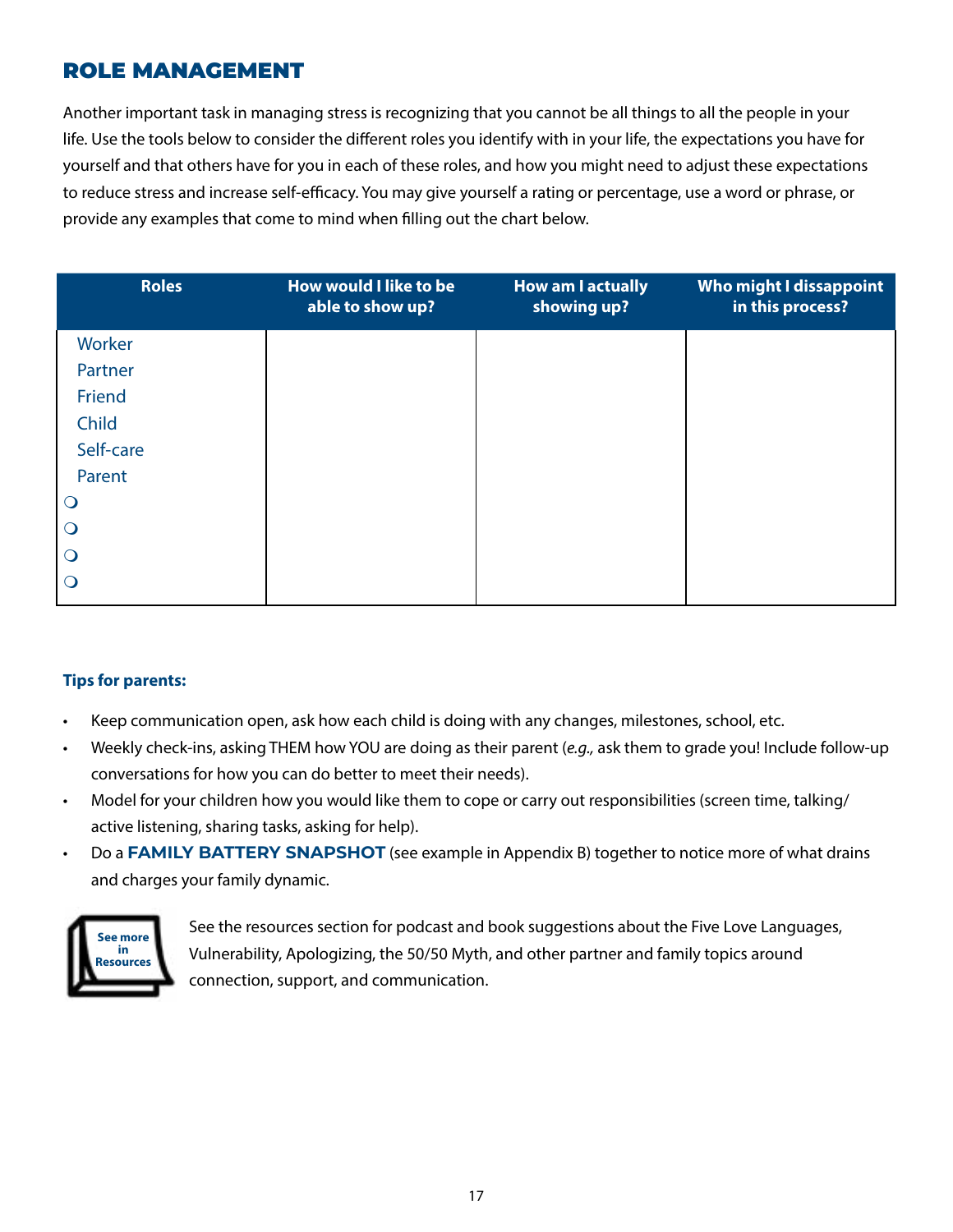



## Creating better connections

If you had to change how you're showing up in one or more of the roles you listed to reduce stress and align more closely with your values, what would that look like?

How can you communicate more clearly with those impacted to gain support and help them understand what they can and should expect from you? *See example below.*

\_\_\_\_\_\_\_\_\_\_\_\_\_\_\_\_\_\_\_\_\_\_\_\_\_\_\_\_\_\_\_\_\_\_\_\_\_\_\_\_\_\_\_\_\_\_\_\_\_\_\_\_\_\_\_\_\_\_\_\_\_\_\_\_\_\_\_\_\_\_\_\_\_\_\_\_\_\_ \_\_\_\_\_\_\_\_\_\_\_\_\_\_\_\_\_\_\_\_\_\_\_\_\_\_\_\_\_\_\_\_\_\_\_\_\_\_\_\_\_\_\_\_\_\_\_\_\_\_\_\_\_\_\_\_\_\_\_\_\_\_\_\_\_\_\_\_\_\_\_\_\_\_\_\_\_\_

\_\_\_\_\_\_\_\_\_\_\_\_\_\_\_\_\_\_\_\_\_\_\_\_\_\_\_\_\_\_\_\_\_\_\_\_\_\_\_\_\_\_\_\_\_\_\_\_\_\_\_\_\_\_\_\_\_\_\_\_\_\_\_\_\_\_\_\_\_\_\_\_\_\_\_\_\_\_ \_\_\_\_\_\_\_\_\_\_\_\_\_\_\_\_\_\_\_\_\_\_\_\_\_\_\_\_\_\_\_\_\_\_\_\_\_\_\_\_\_\_\_\_\_\_\_\_\_\_\_\_\_\_\_\_\_\_\_\_\_\_\_\_\_\_\_\_\_\_\_\_\_\_\_\_\_\_

\_\_\_\_\_\_\_\_\_\_\_\_\_\_\_\_\_\_\_\_\_\_\_\_\_\_\_\_\_\_\_\_\_\_\_\_\_\_\_\_\_\_\_\_\_\_\_\_\_\_\_\_\_\_\_\_\_\_\_\_\_\_\_\_\_\_\_\_\_\_\_\_\_\_\_\_\_\_ \_\_\_\_\_\_\_\_\_\_\_\_\_\_\_\_\_\_\_\_\_\_\_\_\_\_\_\_\_\_\_\_\_\_\_\_\_\_\_\_\_\_\_\_\_\_\_\_\_\_\_\_\_\_\_\_\_\_\_\_\_\_\_\_\_\_\_\_\_\_\_\_\_\_\_\_\_\_

What barriers prevent you from open communication and how might you confront or deal with them (*e.g.*, fear of hurting or burdening others, people pleasing, social anxiety, time and burnout)?

*Follow up with action:* To make myself better, I will \_\_\_\_\_\_\_\_\_\_\_\_\_\_\_\_\_\_\_\_\_\_\_\_\_\_\_\_\_\_\_\_\_\_\_\_\_\_. To make my relationships better, I will \_\_\_\_\_\_\_\_\_\_\_\_\_\_\_\_\_\_\_\_\_\_\_\_\_\_\_\_\_\_\_\_\_\_\_\_\_\_\_\_\_\_\_\_\_\_\_\_\_.

> *"I am struggling to take care of myself and I'm feeling really stressed recently. I want to take 20 minutes to go for a walk first thing in the morning a few days a week to blow off some steam and I know that means I won't be helping to get breakfast ready. I hope you'll support me in this and help me find other ways to contribute."*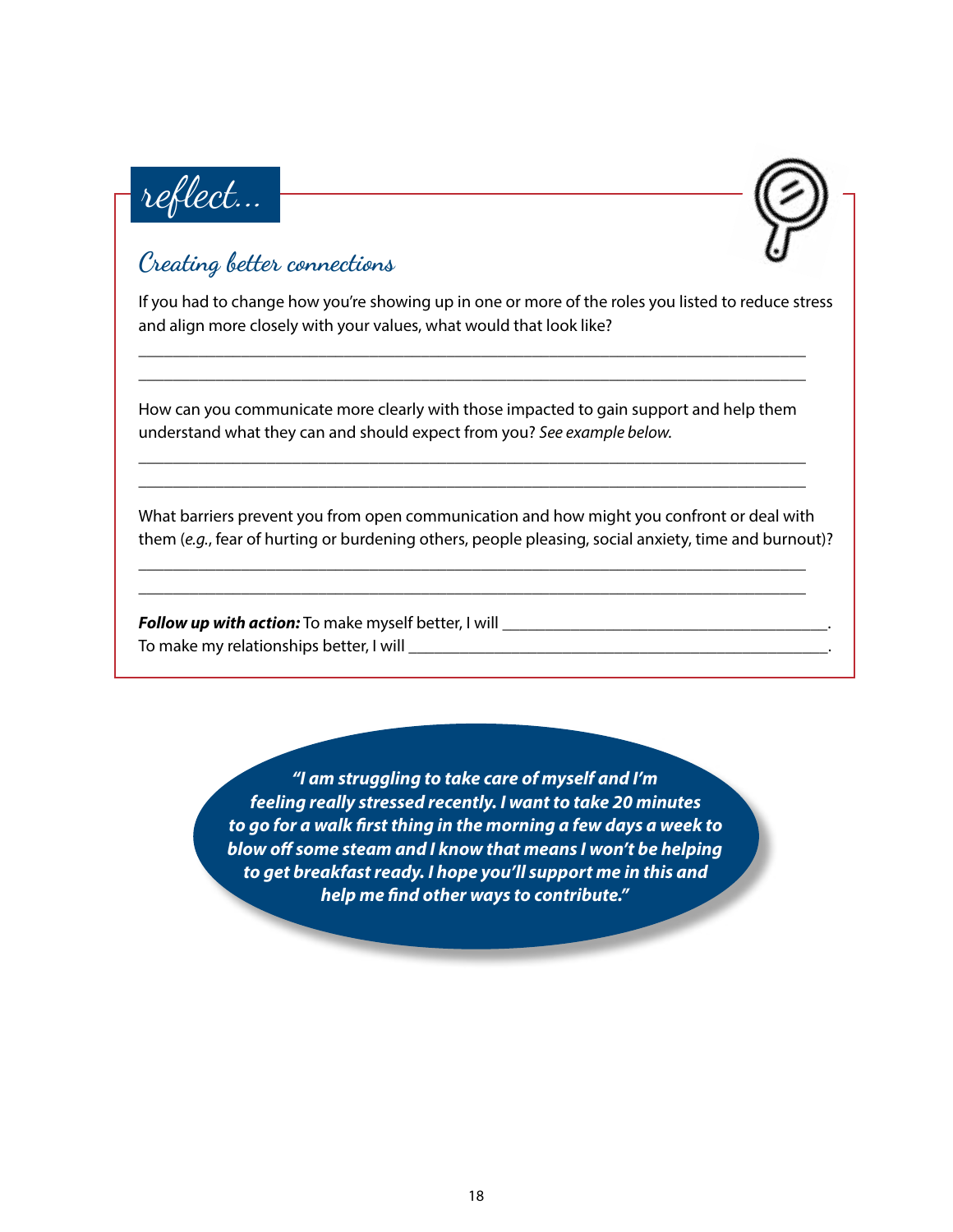## SLEEP

The physiology of sleep is complicated and there are numerous ways that it can be negatively impacted, but the importance of high-quality sleep cannot be overstated. There are numerous ways that sleep nourishes our brains and bodies, and how we are sleeping can tell us a lot about where we are trending on the Stress Continuum: Too little sleep due to stress or lack of time? Too much sleep with numbing or mood changes? What does your sleep look like when you are trending toward the yellow or orange?

Poor sleep can also be a depleting influence and can have significant health impacts. These are some of the outcomes associated with poor sleep<sup>13-16</sup>:



**IMMUNITY** Sleep improves our body's immune system. Some studies have found that lack of sleep can make vaccines less effective or increase your chances of developing a cold.



**MENTAL HEALTH** Quality sleep bolsters mood. Insufficient sleep can make people irritable, and can worsen or cause depression, anxiety, and other mental health disorders.



**CARDIAC HEALTH** Good sleep has been shown to lower blood pressure, reduce the risk of diabetes, and prevent weight gain.



**COMPLEX THOUGHT AND MEMORY** Sleep maximizes brain function. We have more capacity for complex thinking, learning, memory formation, concentration, and decision making when we sleep well.



**OTHER PHYSICAL HEALTH** Beyond fatigue, poor sleep can contribute to increased gastrointestinal complaints, headaches, decreased sex drive, and obesity.

## *Consider the domino effect of poor sleep and how each of these health impacts further drains your battery and pushes you out of the green and toward the yellow, orange, and red.*

Recognizing poor sleep and making changes to improve it can become a tool to help us improve our physical and mental health and trend more toward the green.

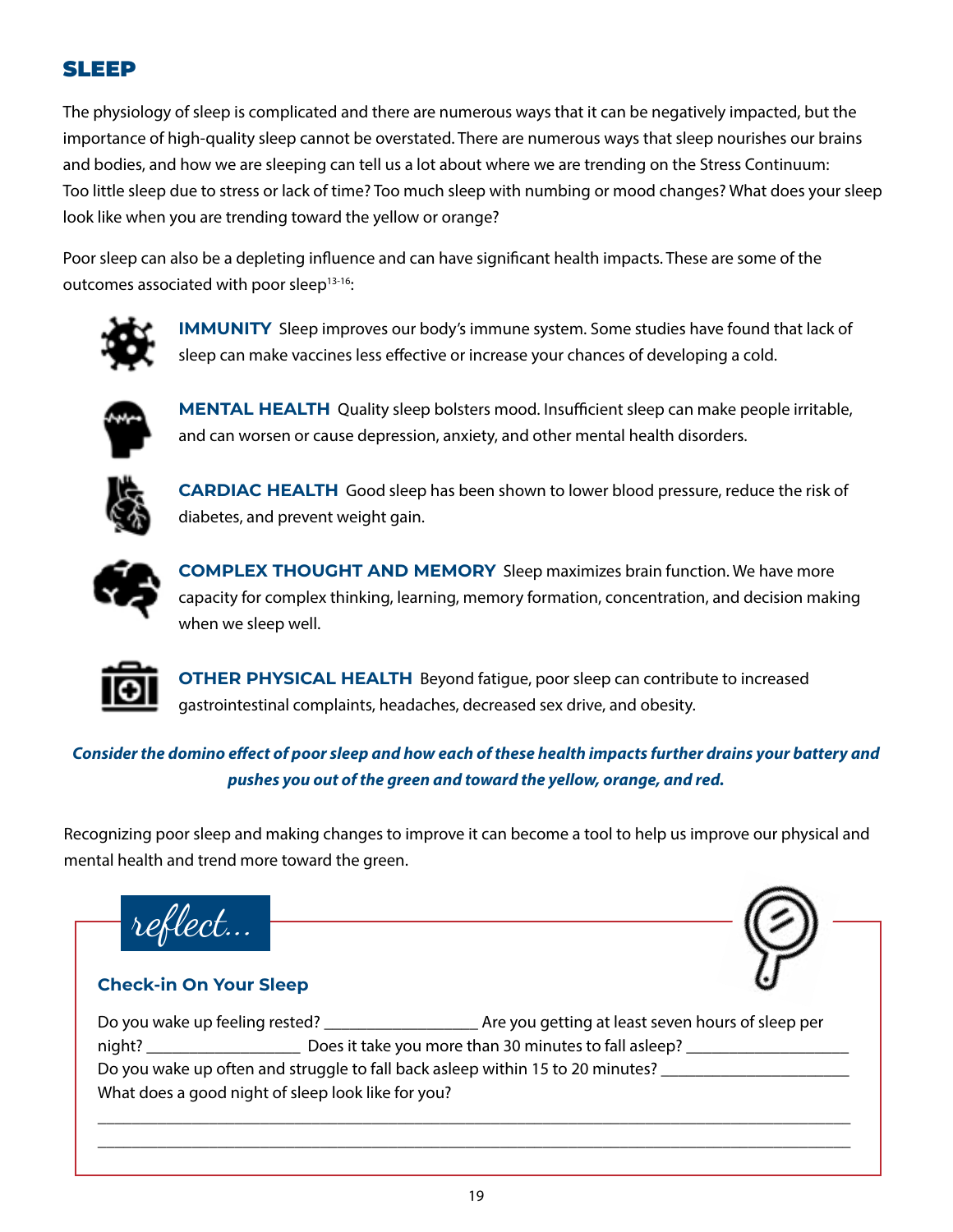



Using this Battery Snapshot reflect on your own sleep charges and drains.

*Circle a few action items that you want to focus on in the charges column and cross out things you would like to stop doing in the drains column. What else would you add?*

## WHAT CONTRIBUTES TO QUALITY SLEEP PATTERNS?

- Light during the day (getting outside)
- Good stress management to help you wind down
	- Relaxation techniques
	- Mindfulness
- Quiet, dark, cool, and relaxing bed and bedroom

\_\_\_\_\_\_\_\_\_\_\_\_\_\_\_\_\_\_\_\_\_\_\_\_\_\_\_\_\_\_\_\_\_\_\_\_\_\_\_ \_\_\_\_\_\_\_\_\_\_\_\_\_\_\_\_\_\_\_\_\_\_\_\_\_\_\_\_\_\_\_\_\_\_\_\_\_\_\_ \_\_\_\_\_\_\_\_\_\_\_\_\_\_\_\_\_\_\_\_\_\_\_\_\_\_\_\_\_\_\_\_\_\_\_\_\_\_\_

- Regular wake/sleep times and routines
	- Reduce time in bed awake
- **Exercise**

## WHAT AFFECTS OUR SLEEP IN NEGATIVE WAYS?

- Screen time (especially right before bed)
- Inability to keep a routine to relax or wind down
- Caffeine or alcohol in the evening
- Bed is used for activities other than sleep or sex (work/reading/TV)

\_\_\_\_\_\_\_\_\_\_\_\_\_\_\_\_\_\_\_\_\_\_\_\_\_\_\_\_\_\_\_\_\_\_\_\_\_\_\_ \_\_\_\_\_\_\_\_\_\_\_\_\_\_\_\_\_\_\_\_\_\_\_\_\_\_\_\_\_\_\_\_\_\_\_\_\_\_\_ \_\_\_\_\_\_\_\_\_\_\_\_\_\_\_\_\_\_\_\_\_\_\_\_\_\_\_\_\_\_\_\_\_\_\_\_\_\_\_

- Eating/drinking right before bed
- STRESS
	- Relationship conflict
	- Moving
	- Work stress
	- Long hours/shift work

These are all elements of **SLEEP HYGIENE** and you can learn more by going to the Resources section of this toolkit to find websites, apps, a workbook and other helpful strategies for implementing positive changes to improve your sleep.





*If you have sleep concerns that are impacting your functioning and you feel that you have "tried everything" on these lists and resources, please reach out to your healthcare provider for more individualized evaluation and treatment.*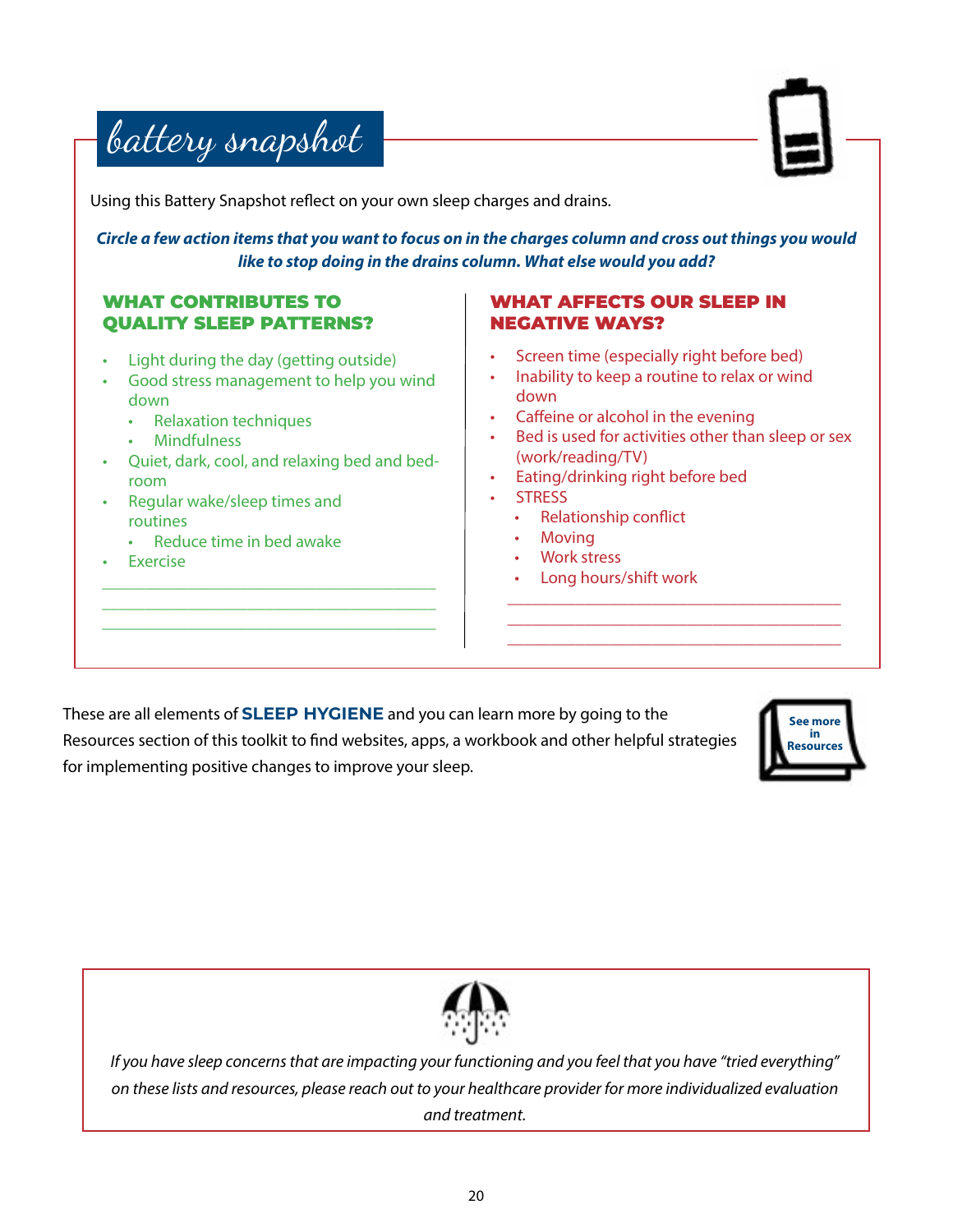## THE PRACTICE OF MINDFULNESS

One key concept in navigating these self-awareness tools, which also lends itself as a coping skill itself, is mindfulness. **MINDFULNESS** has been shown to reduce feelings of anxiety, depression, irritability, burnout, and helplessness, and can help improve memory, focus, distress tolerance, effective communication, and conflict resolution. There is strong evidence that supports using mindfulness practices to reduce job burnout among health care professionals and educators<sup>17</sup> as well as among medical professionals in training<sup>18</sup>. Mindfulness among physicians boosts compassion and empathy while helping them to be more present with their patients, listen attentively, practice patient-centered communication, recognize their errors, and make evidence-based decisions while looking at a range of possibilities $19-23$ .



Consciously paying attention in the present moment without judgement. Noticing and making observations, without attachment to the moment. Watching quality of thoughts and experiences without subjectivity.

**Doing so on purpose, with an open mind, and with self-compassion and patience.**



We hope that this universal, evidence-based skill elevates our awareness of our individual signs of stress, anxiety, and burnout, and helps us label where we are trending on the **STRESS CONTINUUM**. We can then create the space to respond with more green choices. Below are some suggestions to get started. Mindfulness skills can also lend a hand in helping us notice, intervene, and mitigate impact of stress injury.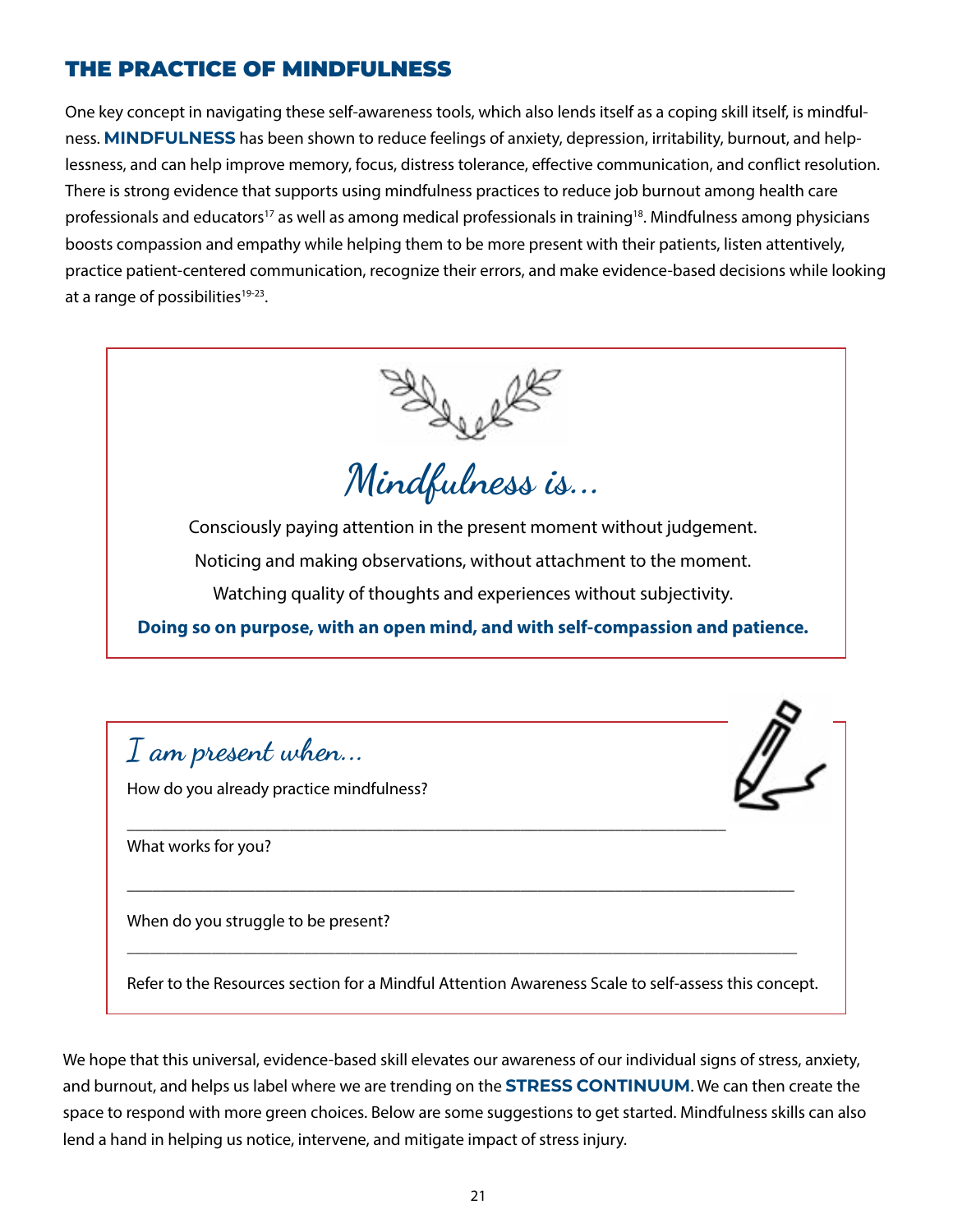Mindfulness does not always need to be practiced in a meditation form or guided exercise. Consider slowing down and adapting your lifestyle and attitude with the following perspectives.



## *INSTEAD OF...*

## *CAN I PAUSE TO...*

| <b>RUNNING</b>     | into the next room or from<br>place to place   | <b>STOP</b>              | and ask "Where am I feeling<br>tension right now?"                                                                  |
|--------------------|------------------------------------------------|--------------------------|---------------------------------------------------------------------------------------------------------------------|
|                    |                                                |                          |                                                                                                                     |
| <b>JUMPING</b>     | out of my car as soon as I<br>get home/to work | <b>SIT &amp; BREATHE</b> | before I get out of the car                                                                                         |
|                    |                                                |                          |                                                                                                                     |
| <b>IGNORING</b>    | that headache or stomach<br>in knots           | <b>NOTICE</b>            | where the physical sensations<br>are and how they are shifting,<br>labeling them as best I can                      |
|                    |                                                |                          |                                                                                                                     |
| <b>RUSHING</b>     | through my meals to eat or<br>drink            | <b>APPRECIATE</b>        | the flavors and textures, where<br>my food comes from, eat<br>slowly, and notice how it feels to<br>nourish my body |
|                    |                                                |                          |                                                                                                                     |
| <b>COMPLAINING</b> | about how tired I am                           | <b>LABEL</b>             | the physical feelings and sensa-<br>tions in my body ("My legs feel<br>heavy," "My head feels pressured.")          |

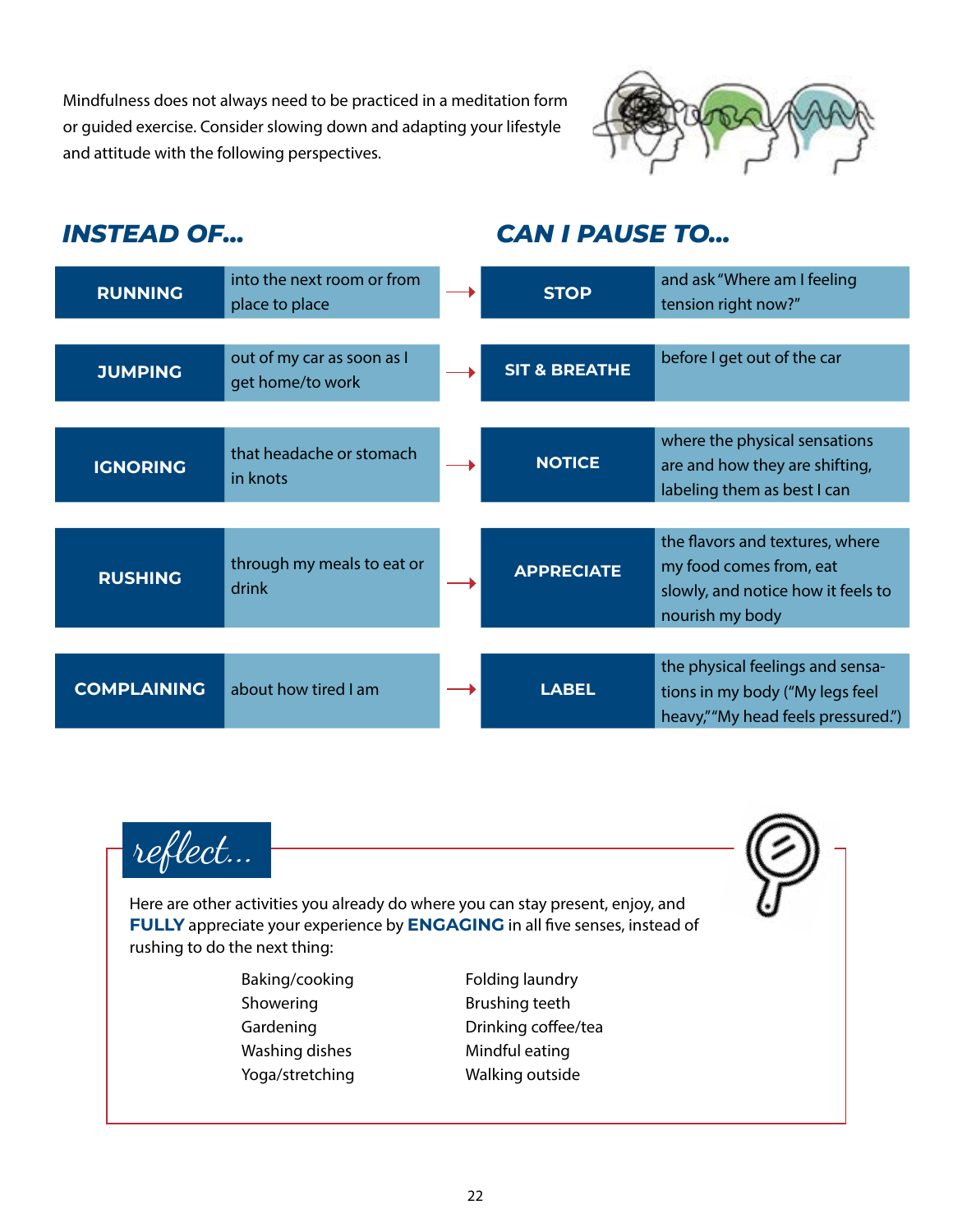## BREATHING AND GROUNDING TECHNIQUES

**SQUARE BREATHING** Square breathing (also known as "box breathing") is a breath retention exercise often practiced in yoga and within relaxation training for Cognitive Behavioral Therapy. It can be used to combat stress



and anxiety, gain more clarity of thought and focus, and take a step back when overwhelmed. It can lower your heart rate, increase the flow of oxygen to the brain, and invite a deeper, calmer breath. Some anxiety may arise initially when first retaining the breath. This is your fight or flight response. Acknowledge this and stick with it! It will get easier with practice.

**DIRECTIONS** Breathe in and out of your nose, as it is a more direct route of oxygen to the brain. Close your eyes or gaze down to create an internal focus. Complete these steps for 4-6 cycles or 2-3 minutes. Consider tapping your foot or hand to maintain a steady, even pace of counted breath.

|  |  | <b>INHALE</b> for 4 counts $\longrightarrow$ <b>HOLD</b> for 4 counts $\longrightarrow$ <b>EXHALE</b> for 4 counts $\longrightarrow$ <b>HOLD</b> for 4 counts |  |
|--|--|---------------------------------------------------------------------------------------------------------------------------------------------------------------|--|
|--|--|---------------------------------------------------------------------------------------------------------------------------------------------------------------|--|

Notice how you feel afterwards. Practice this simple exercise and observe how it invites a present, mindful attitude into your day to create more capacity and make more green choices.

**5-4-3-2-1 AS A GROUNDING TECHNIQUE** Getting grounded through our five senses is an easily accessible tool to use regardless of the time, setting or circumstance. This simple technique only takes a moment, helps to press pause, and provides quick access to the practice of mindfulness through objective statements. Imagine you are describing your surroundings to someone not in the room to invite a deeper awareness. Use as many **ADJECTIVES** as possible to describe color, texture, temperature, and shape, as if you are a human microscope zooming in to clearly see your environment!

For smell, it may be helpful to bring in a candle, lotion, or something that calms you and describe the nature of that smell and how you might categorize it. Remember, it's okay to describe the neutrality of something like taste as well! Notice sensations in your body throughout the day and borrow from this exercise to get grounded in your physical space.

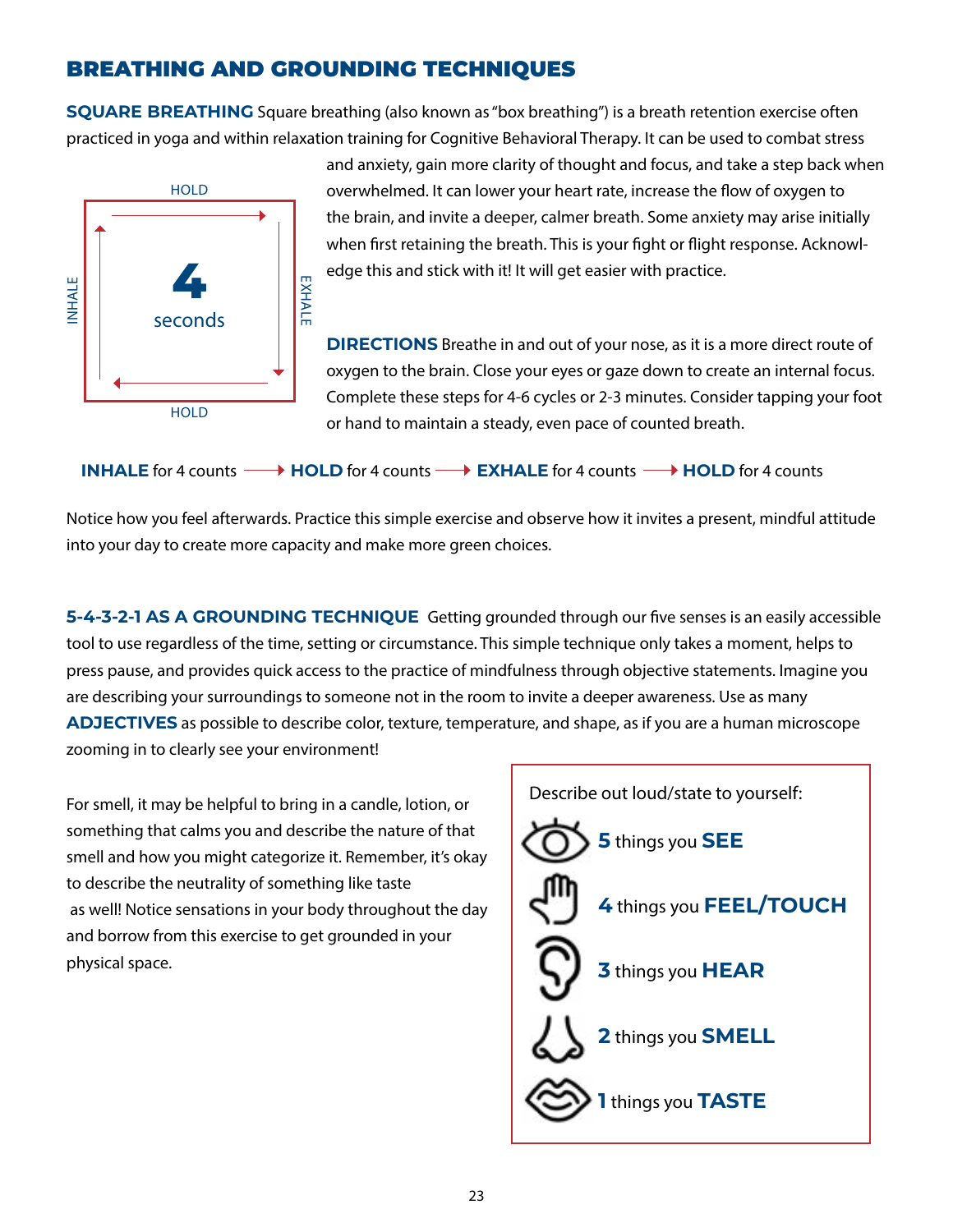## LOVING KINDNESS MEDITATION AS A VISUALIZATION

The COVID-19 pandemic and other layered trauma and stressors can leave us feeling helpless, bitter, and disconnected. The following meditation may help to lift your mood, sense of gratitude, and create feelings of connection and wellbeing for all. Start simply by repeating the following phrases towards yourself, someone you love, someone you admire, and someone you wish to be closer to. Then consider expanding that to someone with whom you are in conflict, someone who brings up difficult or negative feelings, and then expand the meditation to send the phrases out to your local community, your nation, and then your world/universe. The longer you practice this, the more you may experience feelings of compassion, forgiveness, and peace. Studies have shown it may be useful in the management of social anxiety, marital conflict, anger, and coping with the strains of long-term caregiving.

May (I/you/they) be safe, happy, and well... May (I/you/they) be free from inner and outer harm... May (I/you/they) be free of physical or mental pain and suffering... May (I/you/they) be able to live in this world happily, peacefully, joyfully with ease.

Take a deep breath and sit in silence in between each phrase and before starting a new round. Notice any thoughts, feelings, or sensations that arise, label them, and return to your breath and the meditation. Then notice how you feel throughout your day/week.

We encourage you to keep an open mind while exploring and trying these practices, as not every tool works for everyone.It's more important to find and access strategies that help you take a step back, press pause, and stay grounded and present.If we can avoid reacting to stress with habit and impulse, and instead respond with conscious intention and care, we may have more capacity to engage with distressing situations rather than react automatically and withdraw from them.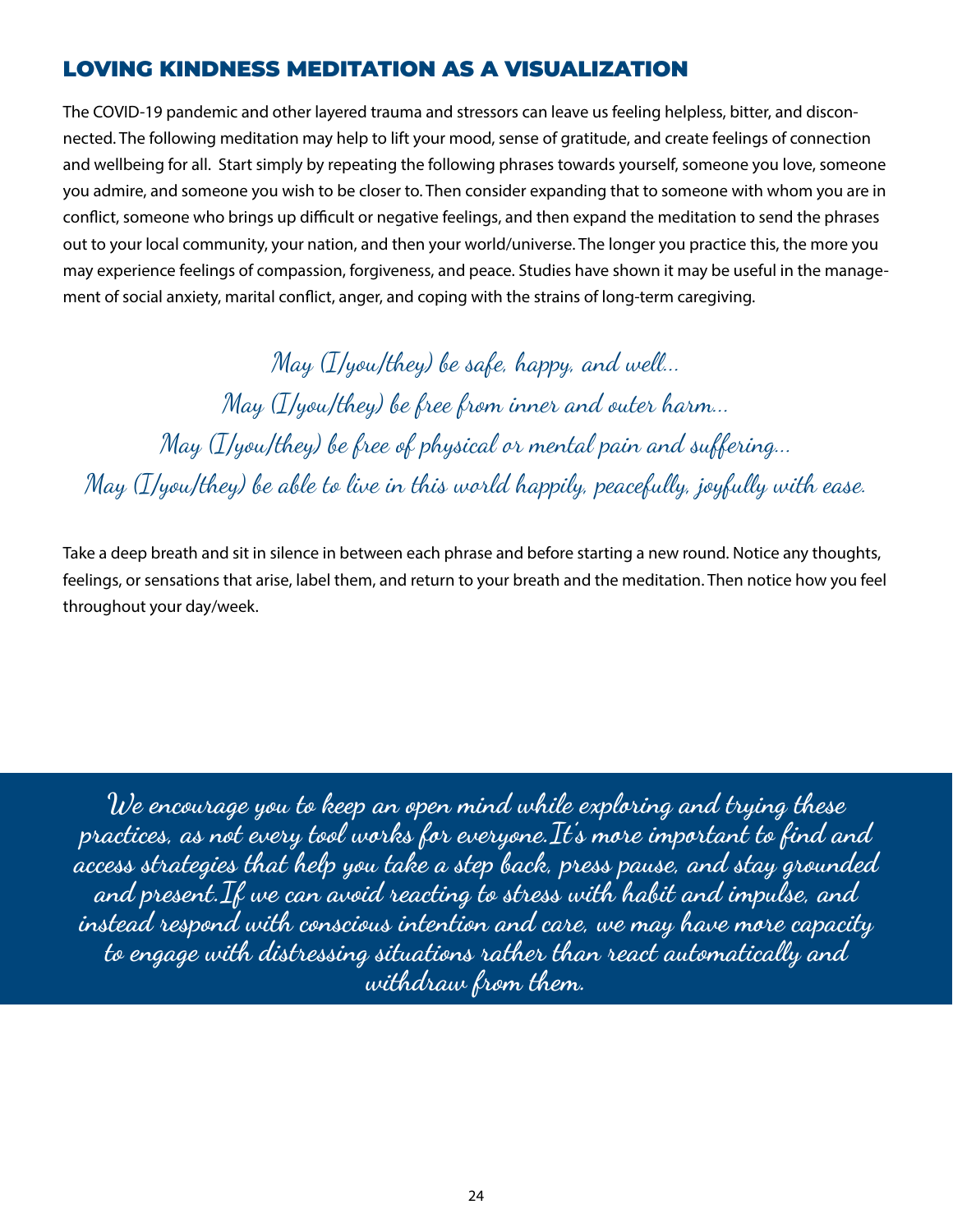## MINDFUL EATING

Bringing mindfulness into our eating habits can help to increase green choice behaviors and ultimately lead to us feeling better physically and emotionally. Mindful eating is about honoring your hunger and feeling your fullness, focusing on how you feel and what your body needs, and developing a healthy self-talk language including food neutrality and removing the moral value or labels we often attach to food. Focus on food being a source of fuel for your body (similar to sleep) and consider practicing body awareness or mindfulness techniques to pay attention to your body's hunger and satiation cues, such as body scans or mindful breathing.

If you work long hours, have busy days, or are back-to-back, it can be hard to prioritize nutrition. Try some of the following tips for fueling your body when you are busy:

- Choose calorically dense and nutrient rich snacks.
- Prep meals ahead of time.
- Keep snacks in multiple locations (car, office, bag, desk).
- Make smoothies or shakes with supplements.
- Build in time for lunch even if for ten to15 minutes.

# battery snapshot

## WHAT CONTRIBUTES TO QUALITY NUTRITION?

- $\bigcirc$  Eating regularly
- $\Omega$  Incorporating a variety and balance of foods into daily nutrition
- $\bigcirc$  Access to a variety of foods
- $\Omega$  Prioritizing meals and snacks
- $\bigcirc$  Meal prepping
- $\Omega$  Neutralizing food choices
- $\overline{O}$
- $\overline{O}$
- $\overline{O}$
- $\overline{O}$
- $\Omega$
- $\overline{O}$
- $\overline{O}$

## WHAT AFFECTS NUTRITION IN NEGATIVE WAYS?

- $\Omega$  Lack of time during the day to eat
- $\Omega$  Busy schedule leading to overwhelm and inability to pay attention to hunger cues
- $\bigcirc$  Not making time for meals/snacks
- $\Omega$  Lack of access to a variety and balance of foods
- $\bigcirc$  Judgements about what we should and shouldn't eat
- $\bigcirc$  Body image distress
- $\overline{O}$
- $\overline{O}$
- $\overline{O}$
- $\Omega$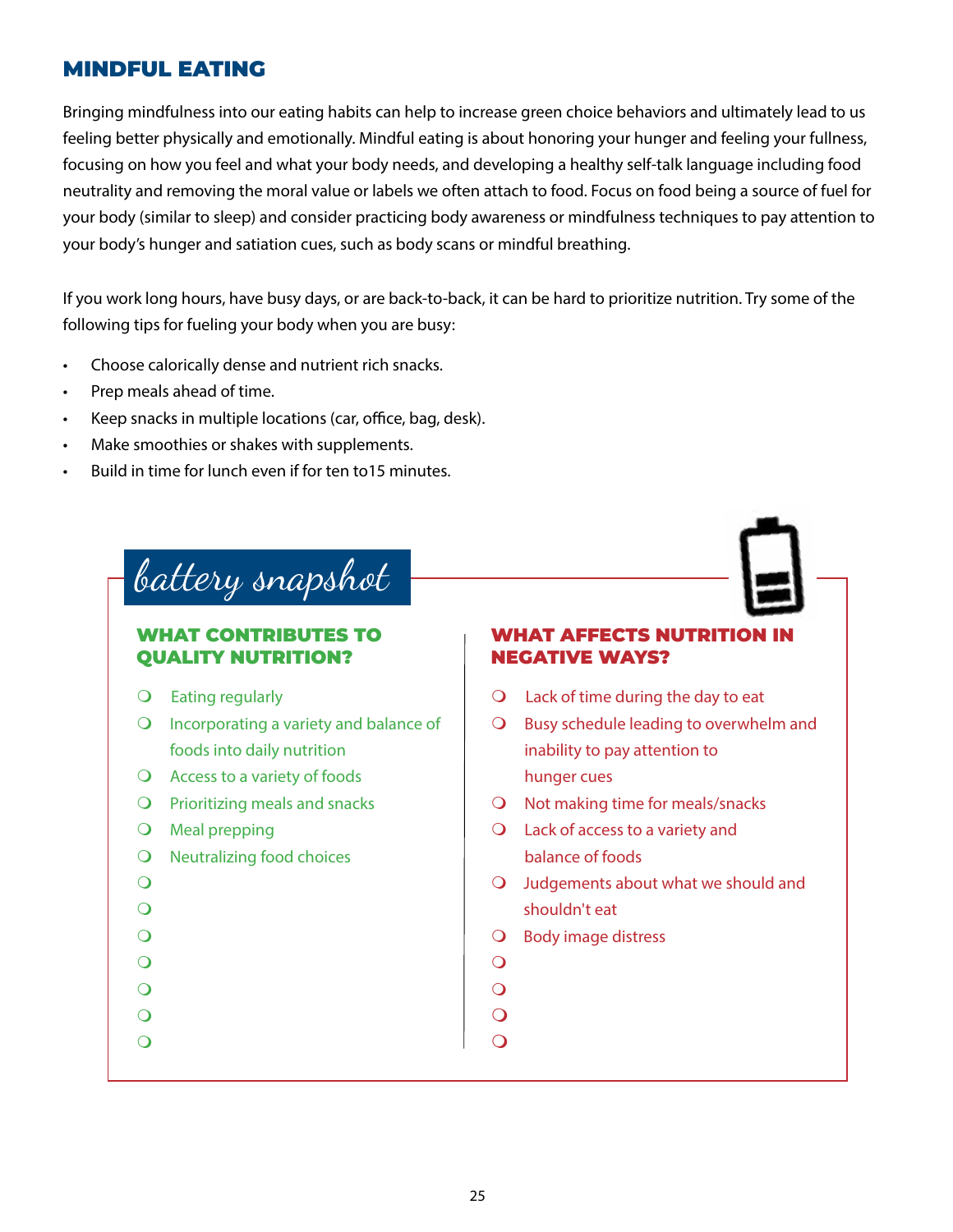## MINDFUL MOVEMENT

We can also apply mindfulness principals to engage in a healthy relationship with our bodies, reduce stress, and practice regular exercise without guilt, shame, or expectation.

- Focus on how it **FEELS** to move your body.
- Engage in activities you truly **ENJOY.**
- Remain **JUDGEMENT FREE** on the quality of your exercise based on the amount of calories it burns.
- Set a **SCHEDULE** for the week to remove the mental drain of thinking and planning your workout/movement.
- **LISTEN** to your body and skip days if you don't feel up to it.
- **REMOVE** any "should" statements from your self-talk and take the focus off changing your body.
- If you're struggling with motivation to work out, **RECALL** how you usually feel after moving your body . (*e.g.,* strong, invigorated, confident) and try utilizing your **SUPPORT** system to make plans, in person or virtually.

## *Remember! You don't have to eat or move your body perfectly to be healthy and feel good!*

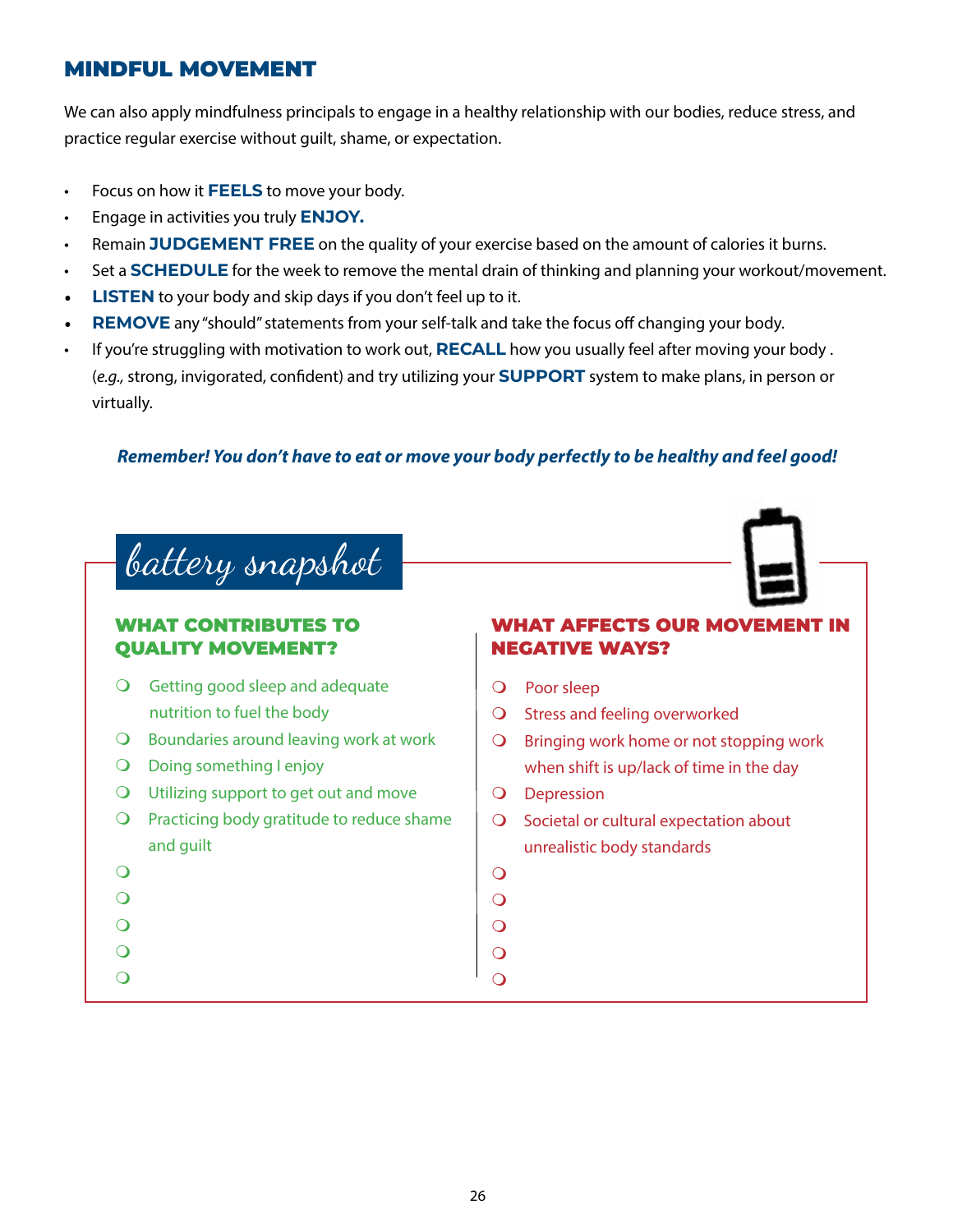### Ideas for **MINDFUL MOVEMENT**:

- Have dance parties with family or colleagues.
- Shake it out!
- Take walks with co-workers.
- Take time to stretch at your desk or take a yoga break (see Resources section for videos).
- Park in a spot further away from your walking destination.
- Do ten or 20 jumping jacks to get your blood flowing and create a mental shift of energy.

If you are having difficulty growing into a healthy relationship with food or your body, or if you struggle with negative self-talk, consider practicing **BODY GRATITUDE** exercises. We can move towards mindful eating and movement by getting more in touch with our body sensations. One way to do this is by practicing a body scan. Body scans can also be used to practice gratitude for all the hard work our body does for us, each and every day. See the Resources section for links to guided body scans.

Instead of focusing on the negative self-talk about my **\_\_\_\_\_\_\_\_\_\_\_\_\_\_** (part of my body), I will instead practice a body scan, breathe into those areas, and choose body neutrality.  $I$  will focus on what this body part does for me throughout the day.



Consider different body parts and **"THANK"** them for the function they serve for you and how they carry you through your day, your hobbies, and your life.

I am grateful for my \_\_\_\_\_\_\_\_\_\_\_\_\_\_\_\_\_\_\_\_\_\_\_ because they allow me to \_\_\_\_\_\_\_\_\_\_

I notice the strength of my \_\_\_\_\_\_\_\_\_\_\_\_\_\_\_\_\_\_\_\_\_\_\_ which helps me to \_\_\_\_\_\_\_\_\_\_\_

*"I am grateful for the strength of my legs, the consistent and determined work of my heart and lungs because they allow me to climb mountains."*

*"Instead of focusing on feeling negative about my arms, I will instead remember that my arms help me cuddle my pets, cook my meals, and hug my loved ones."*

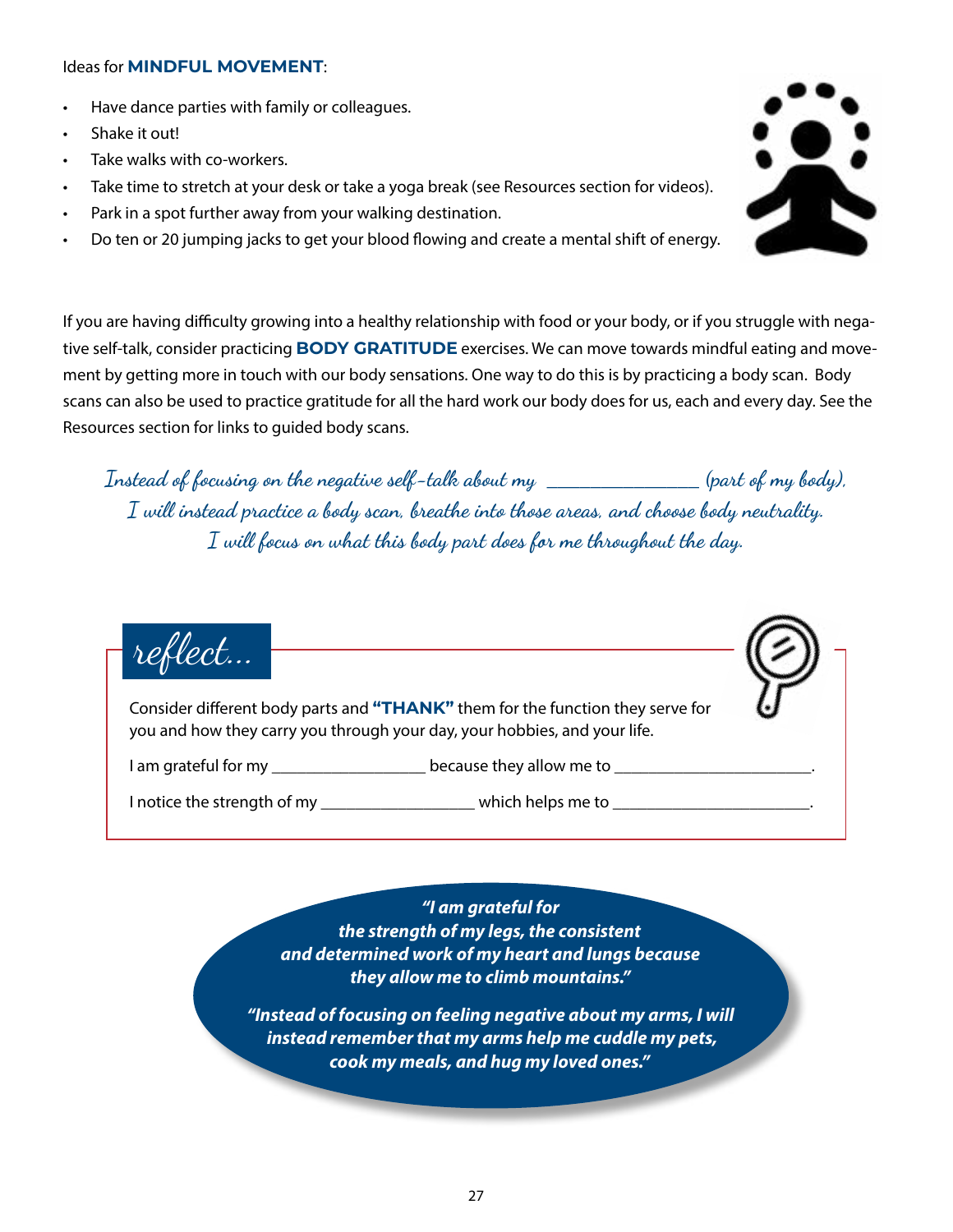## INDIVIDUALIZED RESILIENCY PLAN

Now that you've gone through this toolkit, learned some ways to charge your battery and "trend toward the green," think about these five key components of resiliency<sup>24</sup>. Each is integral to allowing us to grow, thrive, and persevere and may be compared to the components of a tree as the image here shows.

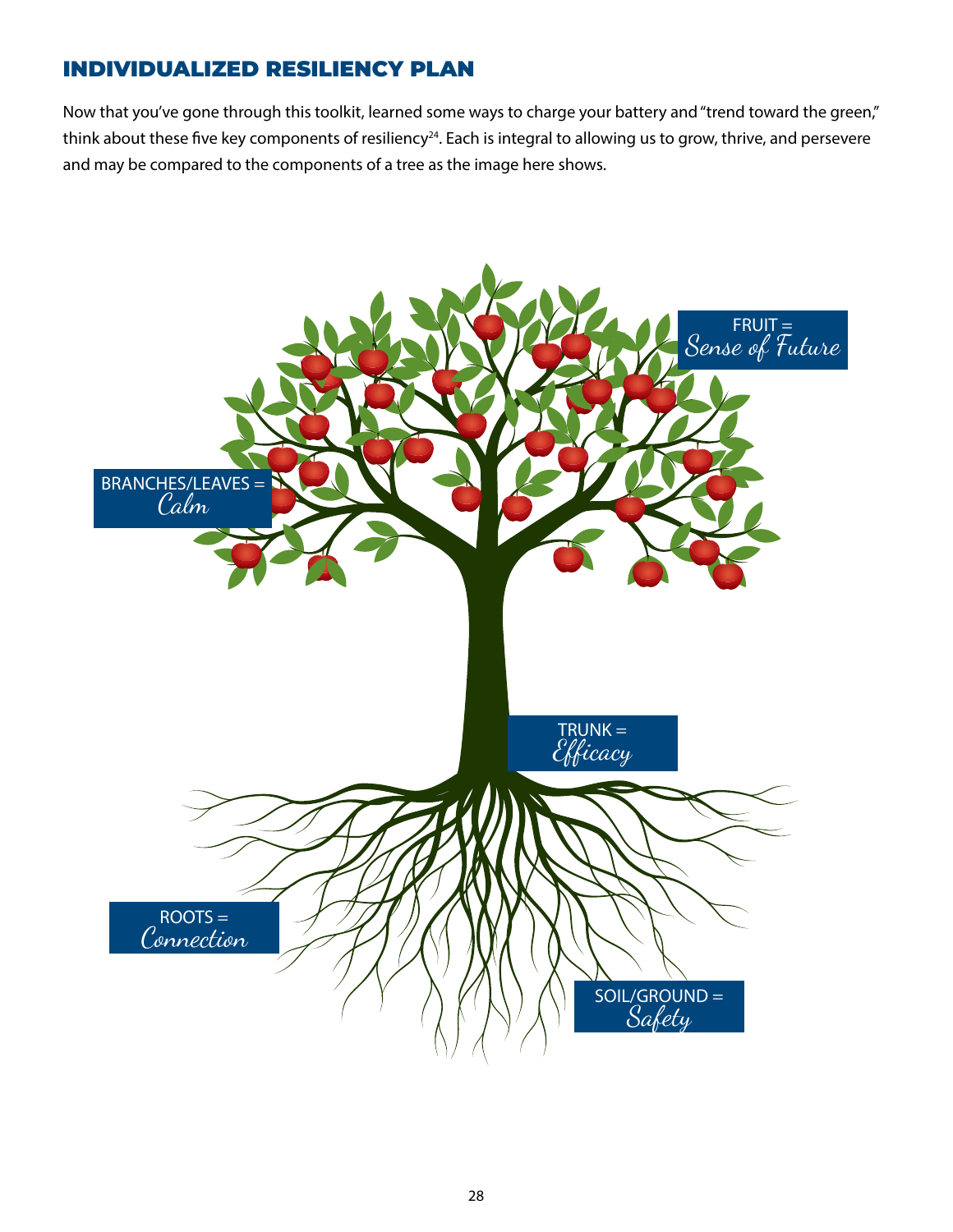Use the following prompts to brainstorm and create your own **INDIVIDUALIZED RESILIENCY PLAN**.

**\_\_\_\_\_\_\_\_\_\_\_\_\_\_\_\_\_\_\_\_\_\_\_\_\_\_\_\_\_\_\_\_\_\_\_ \_\_\_\_\_\_\_\_\_\_\_\_\_\_\_\_\_\_\_\_\_\_\_\_\_\_\_\_\_\_\_\_\_\_\_ \_\_\_\_\_\_\_\_\_\_\_\_\_\_\_\_\_\_\_\_\_\_\_\_\_\_\_\_\_\_\_\_\_\_\_ \_\_\_\_\_\_\_\_\_\_\_\_\_\_\_\_\_\_\_\_\_\_\_\_\_\_\_\_\_\_\_\_\_\_\_ \_\_\_\_\_\_\_\_\_\_\_\_\_\_\_\_\_\_\_\_\_\_\_\_\_\_\_\_\_\_\_\_\_\_\_ \_\_\_\_\_\_\_\_\_\_\_\_\_\_\_\_\_\_\_\_\_\_\_\_\_\_\_\_\_\_\_\_\_\_\_ \_\_\_\_\_\_\_\_\_\_\_\_\_\_\_\_\_\_\_\_\_\_\_\_\_\_\_\_\_\_\_\_\_\_\_**

**\_\_\_\_\_\_\_\_\_\_\_\_\_\_\_\_\_\_\_\_\_\_\_\_\_\_\_\_\_\_\_\_\_\_\_ \_\_\_\_\_\_\_\_\_\_\_\_\_\_\_\_\_\_\_\_\_\_\_\_\_\_\_\_\_\_\_\_\_\_\_ \_\_\_\_\_\_\_\_\_\_\_\_\_\_\_\_\_\_\_\_\_\_\_\_\_\_\_\_\_\_\_\_\_\_\_ \_\_\_\_\_\_\_\_\_\_\_\_\_\_\_\_\_\_\_\_\_\_\_\_\_\_\_\_\_\_\_\_\_\_\_ \_\_\_\_\_\_\_\_\_\_\_\_\_\_\_\_\_\_\_\_\_\_\_\_\_\_\_\_\_\_\_\_\_\_\_ \_\_\_\_\_\_\_\_\_\_\_\_\_\_\_\_\_\_\_\_\_\_\_\_\_\_\_\_\_\_\_\_\_\_\_ \_\_\_\_\_\_\_\_\_\_\_\_\_\_\_\_\_\_\_\_\_\_\_\_\_\_\_\_\_\_\_\_\_\_\_**

**\_\_\_\_\_\_\_\_\_\_\_\_\_\_\_\_\_\_\_\_\_\_\_\_\_\_\_\_\_\_\_\_\_\_\_ \_\_\_\_\_\_\_\_\_\_\_\_\_\_\_\_\_\_\_\_\_\_\_\_\_\_\_\_\_\_\_\_\_\_\_ \_\_\_\_\_\_\_\_\_\_\_\_\_\_\_\_\_\_\_\_\_\_\_\_\_\_\_\_\_\_\_\_\_\_\_ \_\_\_\_\_\_\_\_\_\_\_\_\_\_\_\_\_\_\_\_\_\_\_\_\_\_\_\_\_\_\_\_\_\_\_ \_\_\_\_\_\_\_\_\_\_\_\_\_\_\_\_\_\_\_\_\_\_\_\_\_\_\_\_\_\_\_\_\_\_\_ \_\_\_\_\_\_\_\_\_\_\_\_\_\_\_\_\_\_\_\_\_\_\_\_\_\_\_\_\_\_\_\_\_\_\_ \_\_\_\_\_\_\_\_\_\_\_\_\_\_\_\_\_\_\_\_\_\_\_\_\_\_\_\_\_\_\_\_\_\_\_**

## $SOL/GROUND =$ Safety

Who do I feel I can be myself around? How much news or media do I need to engage in to be informed based on my values? Where do I feel safe? What health precautions do I take?

- Plan to check the news just once or twice a day in a safe, comfortable place
- Talk to the people you trust about what makes you feel safe
- Find a place in your home or neighborhood you can go to when overwhelmed



Do you know what feels satisfying to you? Do you follow through with what you need when you need it? What impact did you make today/this week/this past year?

- Make your bed and brush your teeth every day
- Recognize your accomplishments at work and congratulate yourself on them
- Name three good things that happened in your day (keep it simple!)
- Set time aside daily to do something you enjoy



Who can I reach out to more? Have I expressed support or asked for the support I need when I need it? Who do I enjoy spending time with? What give me a sense of community?

- When feeling lonely, reach out to a friend to check in and offer support and kindness
- List 3-5 important people in your life and what you need from them
- Smile and say hello to your neighbors, the store clerk, people in the hallway at work
- Invite someone you normally wouldn't socialize with to do something fun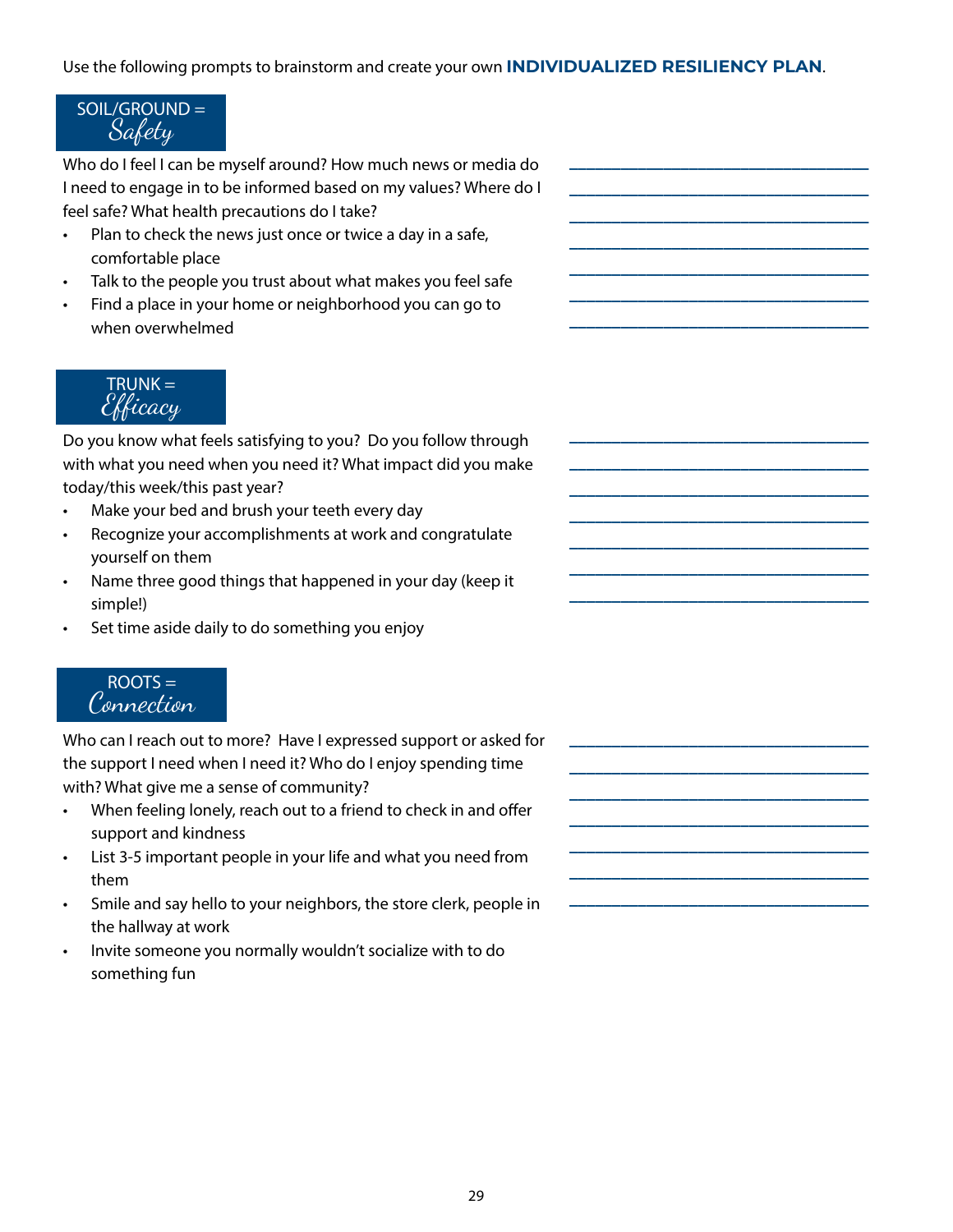## **CALM** BRANCHES/LEAVES = Calm

What truly relaxes you or helps you return to your sense of self? What helps you lose your awareness or sense of time? How can you be more compassionate to yourself? Do you give yourself permission to relax?

- Create space for a mindfulness practice before a set bedtime. (*e.g.,* deep breathing, washing the dishes, cuddling your pet)
- Practice 5-4-3-2-1 grounding during a daily walk outside or while gazing out the window
- Do Square Breathing every day for a month and notice how you feel



What short term or long-term plans in your personal or professional life are you looking forward to? What gives you a sense of purpose, meaning and hope?

- Make plans for things you enjoy and look forward to
- Dream of what it will be like to travel, have reunions, go to concerts
- Reflect about your work, education, or hobby goals (and consider writing them down or creating a Vision Board)
- Tell someone you believe in them; hold hope for others who need it

| Now that you have learned all of these strategies and thought<br>about your own Individualized Resiliency Plan, you can think<br>of ways to change your behavior, actions, and coping strategies through the<br>lens of a traffic light. What would you like to STOP, KEEP, and START<br>doing to effect change in your life?<br><b>STOP</b><br><b>KEEP</b> |
|-------------------------------------------------------------------------------------------------------------------------------------------------------------------------------------------------------------------------------------------------------------------------------------------------------------------------------------------------------------|
| <b>START</b>                                                                                                                                                                                                                                                                                                                                                |

**\_\_\_\_\_\_\_\_\_\_\_\_\_\_\_\_\_\_\_\_\_\_\_\_\_\_\_\_\_\_\_\_\_\_\_ \_\_\_\_\_\_\_\_\_\_\_\_\_\_\_\_\_\_\_\_\_\_\_\_\_\_\_\_\_\_\_\_\_\_\_ \_\_\_\_\_\_\_\_\_\_\_\_\_\_\_\_\_\_\_\_\_\_\_\_\_\_\_\_\_\_\_\_\_\_\_ \_\_\_\_\_\_\_\_\_\_\_\_\_\_\_\_\_\_\_\_\_\_\_\_\_\_\_\_\_\_\_\_\_\_\_ \_\_\_\_\_\_\_\_\_\_\_\_\_\_\_\_\_\_\_\_\_\_\_\_\_\_\_\_\_\_\_\_\_\_\_ \_\_\_\_\_\_\_\_\_\_\_\_\_\_\_\_\_\_\_\_\_\_\_\_\_\_\_\_\_\_\_\_\_\_\_ \_\_\_\_\_\_\_\_\_\_\_\_\_\_\_\_\_\_\_\_\_\_\_\_\_\_\_\_\_\_\_\_\_\_\_**

**\_\_\_\_\_\_\_\_\_\_\_\_\_\_\_\_\_\_\_\_\_\_\_\_\_\_\_\_\_\_\_\_\_\_\_ \_\_\_\_\_\_\_\_\_\_\_\_\_\_\_\_\_\_\_\_\_\_\_\_\_\_\_\_\_\_\_\_\_\_\_ \_\_\_\_\_\_\_\_\_\_\_\_\_\_\_\_\_\_\_\_\_\_\_\_\_\_\_\_\_\_\_\_\_\_\_ \_\_\_\_\_\_\_\_\_\_\_\_\_\_\_\_\_\_\_\_\_\_\_\_\_\_\_\_\_\_\_\_\_\_\_ \_\_\_\_\_\_\_\_\_\_\_\_\_\_\_\_\_\_\_\_\_\_\_\_\_\_\_\_\_\_\_\_\_\_\_ \_\_\_\_\_\_\_\_\_\_\_\_\_\_\_\_\_\_\_\_\_\_\_\_\_\_\_\_\_\_\_\_\_\_\_ \_\_\_\_\_\_\_\_\_\_\_\_\_\_\_\_\_\_\_\_\_\_\_\_\_\_\_\_\_\_\_\_\_\_\_**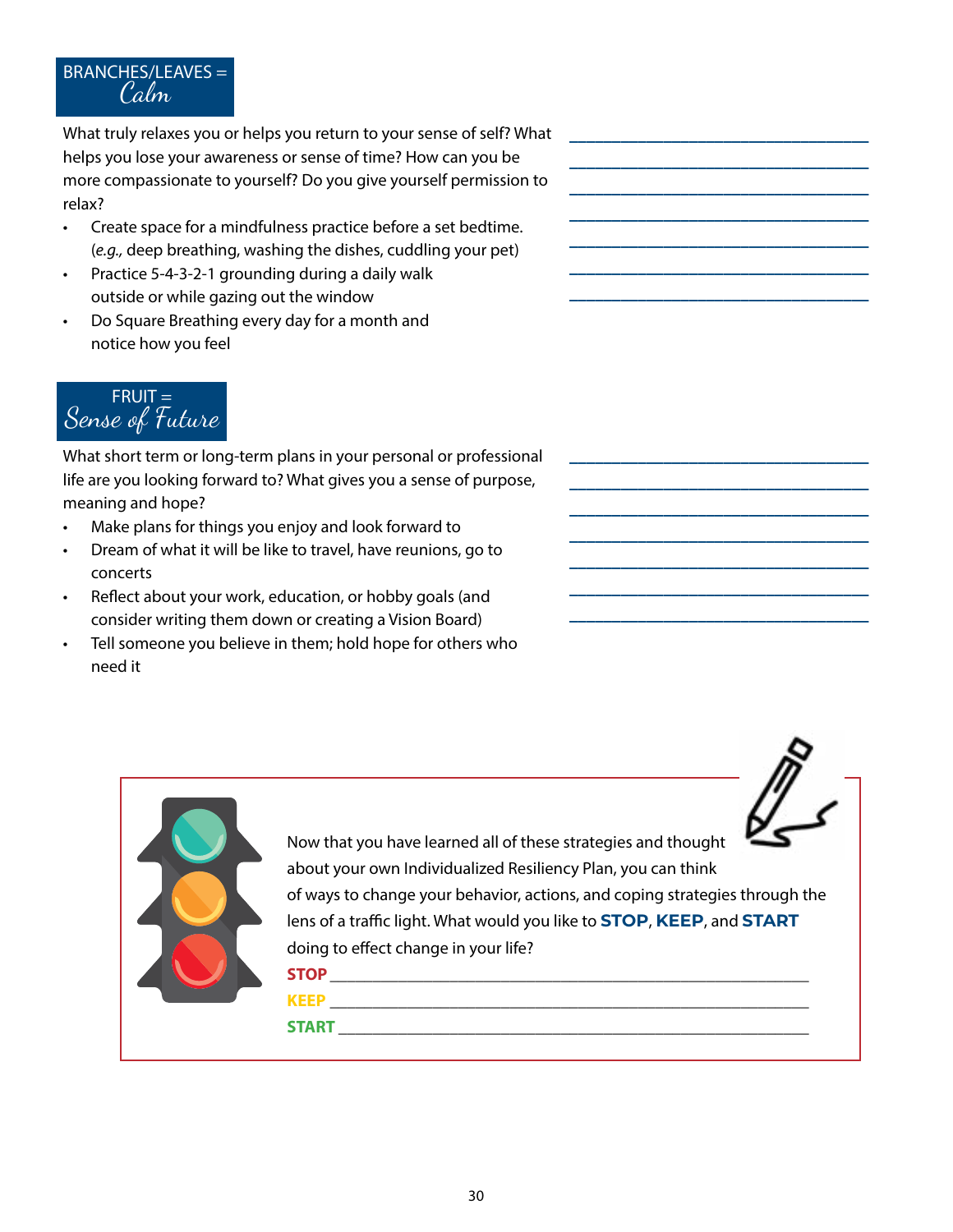## **GLOSSARY**

**COMPARATIVE SUFFERING** The practice of comparing one's situation, struggle, or pain to someone else's, either to minimize their own suffering, or to judge others' feelings, reactions, and actions.

**CORTISOL** A steroid hormone which regulates a number of processes in the body. Blood cortisol levels rise in response to physical or psychological stress or injury, which increases glucose levels and blood pressure, and decreases activity of the immune system and release of inflammatory substances. Exposure to prolonged stress can lead to excessive levels of cortisol, which can have harmful effects on the body (*e.g.*, hyperglycemia).25

**DISPLACEMENT** The transfer of feelings or behavior from their original object to another person or thing. <sup>25</sup>

**MINDFULNESS** The practice of maintaining a nonjudgmental state of heightened or complete awareness of one's thoughts, emotions, or experiences on a moment-to-moment basis.26

**NOREPINEPHRINE** (also known as noradrenaline) A neurotransmitter and hormone primarily in the sympathetic nervous system that affects mood, energy, and alertness.<sup>27</sup>

**PROJECTION** The process by which one attributes one's own individual positive or negative characteristics, affects, and impulses to another person or group. This is often a defense mechanism in which unpleasant or unacceptable impulses, stressors, ideas, affects, or responsibilities are attributed to others.<sup>25</sup>

**SELF-EFFICACY** An individual's subjective perception of his or her capability to perform in a given setting or to attain desired results, proposed by Albert Bandura as a primary determinant of emotional and motivational states and behavioral change. Also called perceived self-efficacy.<sup>25</sup>

**TOXIC POSITIVITY** Putting a positive spin on negative or difficult things, or providing only encouraging and upbeat suggestions and comments to someone who is struggling, instead of offering empathy, understanding, normalization, and space for negative emotions and challenges.

**YERKES-DODSON LAW** A law stating that the relation between motivation (arousal) and performance can be represented by an inverted U-curve.25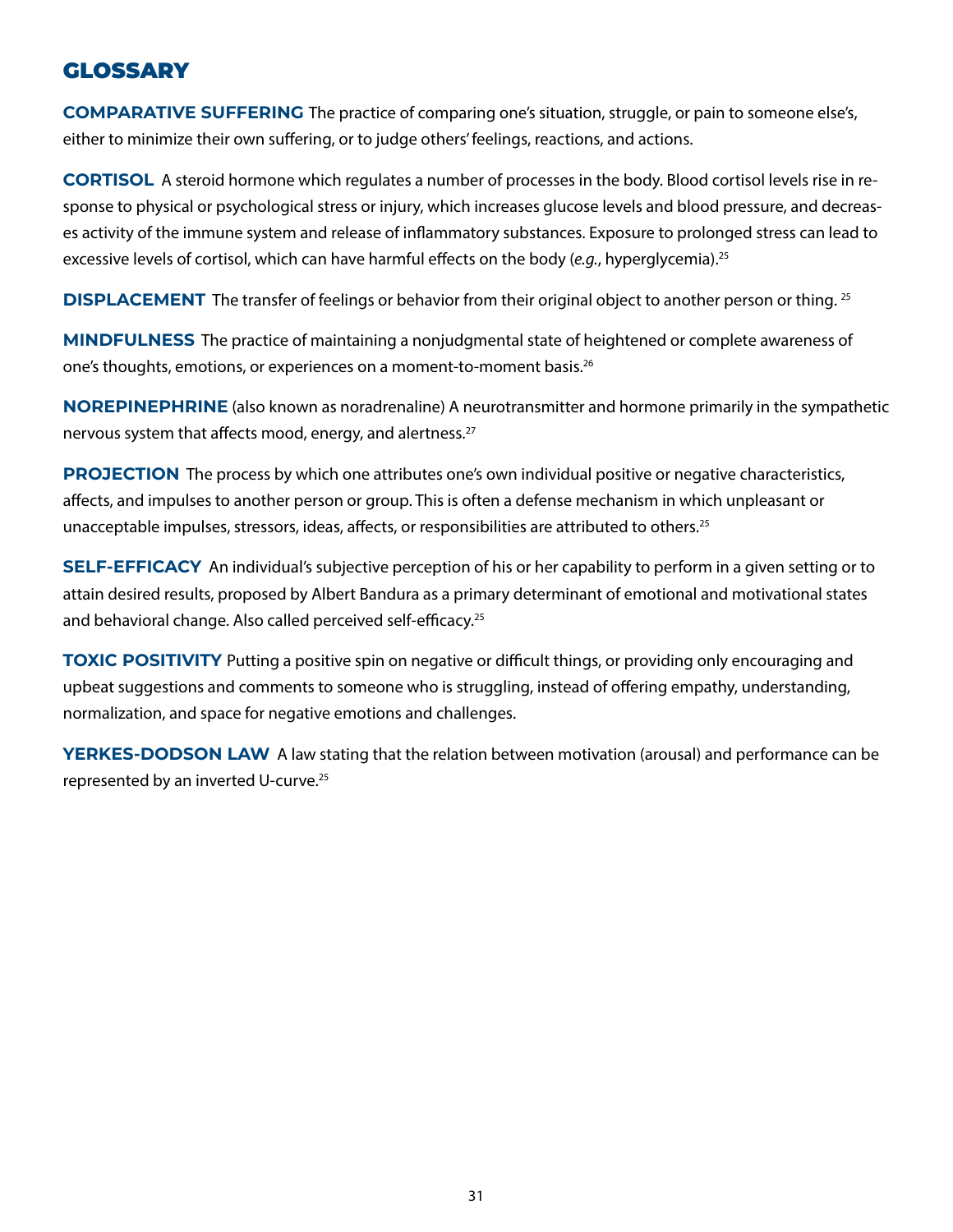## REFERENCES

- 1. US Department of the Army. Combat and Operational Stress Control. Washington, DC: DA; 2006. *Field Manual* 4-02.51.
- 2. McGladrey L. Chapter 10: Psychological First Aid and Stress Injuries. In Hawkins SC, ed. *Wilderness EMS*. Philadelphia, PA: Wolters Kluwer, 2018, pp 189-202.
- 3. Yerkes, R. M., & Dodson, J. D. (1908). The relation of strength of stimulus to rapidity of habit-formation. Journal of Comparative Neurology and Psychology, 18(5), 459–482.
- 4. Kubler-Ross, D., & Kessler, E. (2014). *On grief and grieving*. Simon & Schuster.
- 5. Kavan, M. G., & Barone, E. J. (2014). Grief and Major Depression—Controversy Over Changes in DSM-5 Diagnostic Criteria. *American family physician*, 90(10), 690–694.
- 6. Brown, B. (Host). (2020, March 31). David Kessler and Brené on Grief and Finding Meaning (No. 6). [Audio podcast episode]. In *Unlocking Us*. Brené Brown Education and Research Group, LLC. https://brenebrown.com/ podcast/david-kessler-and-brene-on-grief-and-finding-meaning/
- 7. Ozbay, F., Johnson, D. C., Dimoulas, E., Morgan, C. A., Charney, D., & Southwick, S. (2007). Social support and resilience to stress: from neurobiology to clinical practice. Psychiatry (Edgmont (Pa. : Township)), 4(5), 35–40.
- 8. Rickwood DJ, Thomas KA. (2019) Mental wellbeing interventions: an Evidence Check rapid review brokered by the Sax Institute for VicHealth.
- 9. Wang, J., Mann, F., Lloyd-Evans, B., Ma, R., & Johnson, S. (2018). Associations between loneliness and perceived social support and outcomes of mental health problems: A systematic review. *BMC Psychiatry*, 18.
- 10. Cohen Sheldon (2004). Social Relationships and Health. *American Psychologist*, 59. 676–84.
- 11. Mental Health First Aid USA. (2020). *Mental Health First Aid*. Washington, DC: National Council for Mental Wellbeing.
- 12. American Psychological Association. *Stress in America: Coping with Change, Part 1*. Washington, DC: American Psychological Association; 2017.
- 13. Institute of Medicine (US) Committee on Sleep Medicine and Research; Colten HR, Altevogt BM, editors. *Sleep Disorders and Sleep Deprivation: An Unmet Public Health Problem*. Washington (DC): National Academies Press (US); 2006. Available from: <https://www.ncbi.nlm.nih.gov/books/NBK19961/>
- 14. Taylor, D., Lichstein, K., Durrence, H., Reidel, B., Bush, A. (2005). Epidemiology of Insomnia, Depression, and Anxiety. *Sleep*, 28(11). 1457-1464.<https://doi.org/10.1093/sleep/28.11.1457>
- 15. Ibarra-Coronado, E. G., Pantaleón-Martínez, A. M., Velazquéz-Moctezuma, J., Prospéro-García, O., Méndez-Díaz, M., Pérez-Tapia, M., ... & Morales-Montor, J. (2015). The bidirectional relationship between sleep and immunity against infections. *Journal of immunology research*, 2015.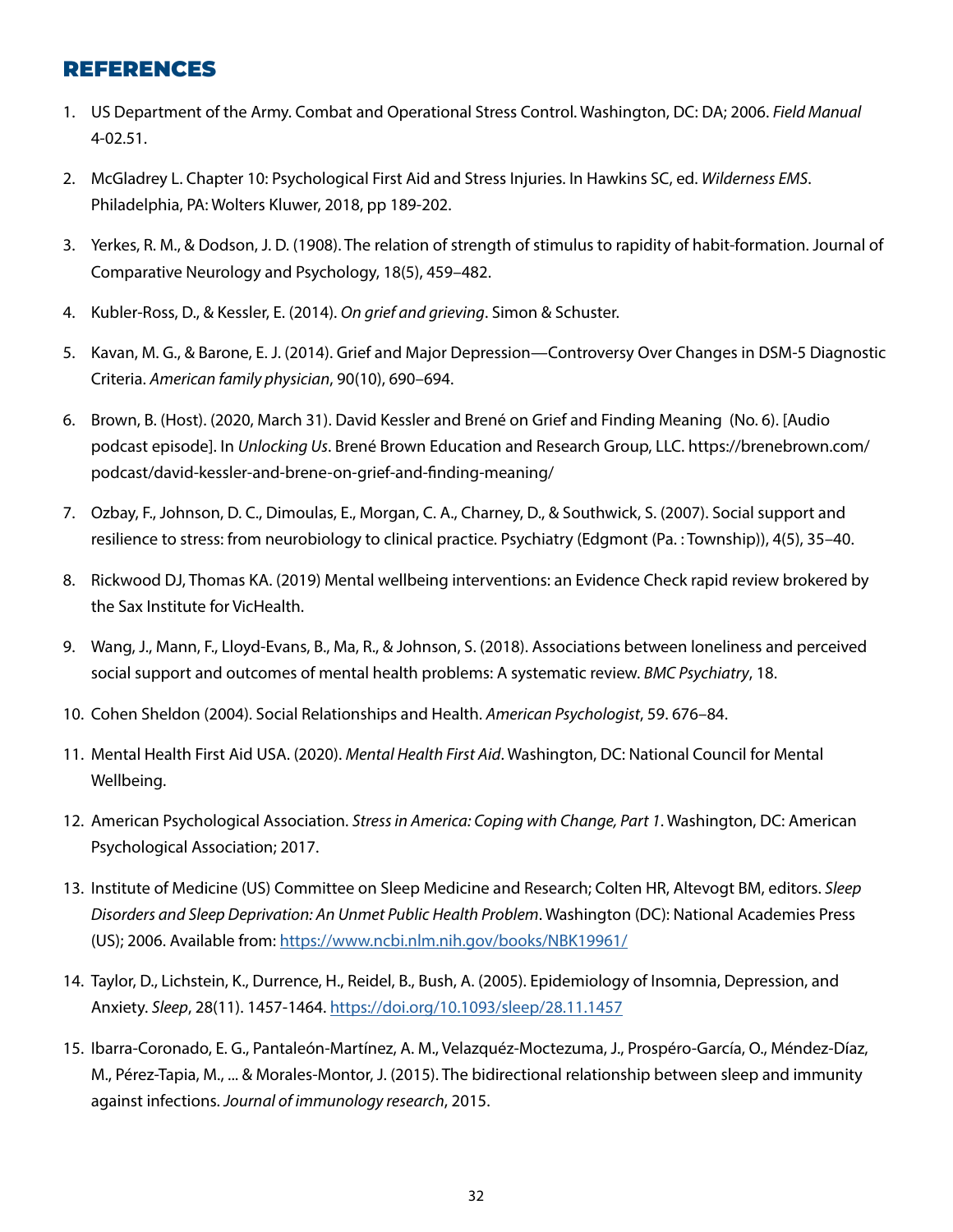- 16. Brodwin, E & Lee, S. (2015, December 15). What too little sleep does to your brain and body. Business Insider. <https://www.businessinsider.com/health-effects-of-not-sleeping-enough-2015-12>
- 17. Luken, M., & Sammons, A. (2016). Systematic Review of Mindfulness Practice for Reducing Job Burnout. The American journal of occupational therapy : official publication of the American Occupational Therapy Association, 70(2), 7002250020p1–7002250020p10. <https://doi.org/10.5014/ajot.2016.016956>
- 18. Michael J. Ireland, Bonnie Clough, Kim Gill, Fleur Langan, Angela O'Connor & Lyndall Spencer (2017) A randomized controlled trial of mindfulness to reduce stress and burnout among intern medical practitioners, *Medical Teacher*, 39:4, 409-414, DOI: 10.1080/0142159X.2017.1294749
- 19. Amutio-Kareaga, A., García-Campayo, J., Delgado, L. C., Hermosilla, D., & Martínez-Taboada, C. (2017). Improving Communication between Physicians and Their Patients through Mindfulness and Compassion-Based Strategies: A Narrative Review. *Journal of clinical medicine*, 6(3), 33. https://doi.org/10.3390/jcm6030033
- 20. Fortney L, Luchterhand C, Zakletskaia L, Agierska A, Rakel D. Abbreviated mindfulness intervention for job satisfaction, quality of life, and compassion in primary care clinicians: A pilot study. *Annals of Family Medicine*. 2013;11(5)412-420.
- 21. Goodman MJ, Schorling JB. A mindfulness course decreases burnout and improves well-being among healthcare providers. *International Journal of Psychiatry in Medicine*. 2013;43(2):119-128.
- 22. Beach CM, Roter D, Korthuis PT, Epstein RM, Sharp V, Ratanawongsa N, Cohn J, Eggly S, Sankar A, Moore RD, Saha S. A multicenter study of physician mindfulness and health care quality. *Annals of Family Medicine*. 2013;11(5)421-428.
- 23. Krasner MS, Epstein RM, Beckman H, Suchman AL, Chapman B, Mooney CJ, Quill TE. Association of an educational program in mindful communication with burnout, empathy, and attitudes among primary care physicians. *JAMA*. 2009;302(12):1284-1293.
- 24. Hobfoll, S. E., Watson, P., Bell, C. C., Bryant, R. A., Brymer, M. J., Friedman, M. J., Friedman, M., Gersons, B. P., de Jong, J. T., Layne, C. M., Maguen, S., Neria, Y., Norwood, A. E., Pynoos, R. S., Reissman, D., Ruzek, J. I., Shalev, A. Y., Solomon, Z., Steinberg, A. M., & Ursano, R. J. (2007). Five essential elements of immediate and mid-term mass trauma intervention: empirical evidence. *Psychiatry*, 70(4), 283–369. https://doi.org/10.1521/psyc.2007.70.4.283
- 25. American Psychological Association. (n.d.). Multiple entries. In *APA dictionary of psychology*. Retrieved August 10, 2021, from https://dictionary.apa.org/
- 26. Merriam-Webster. (n.d.). Multiple entries. In *Merriam-Webster.com dictionary*. Retrieved August 10, 2021, from https://www.merriam-webster.com/dictionary/
- 27. Rogers, K. (26 May, 2020). "Norepinephrine". *Encyclopedia Britannica*. Retrieved on August 10, 2021, from https:// www.britannica.com/science/norepinephrine.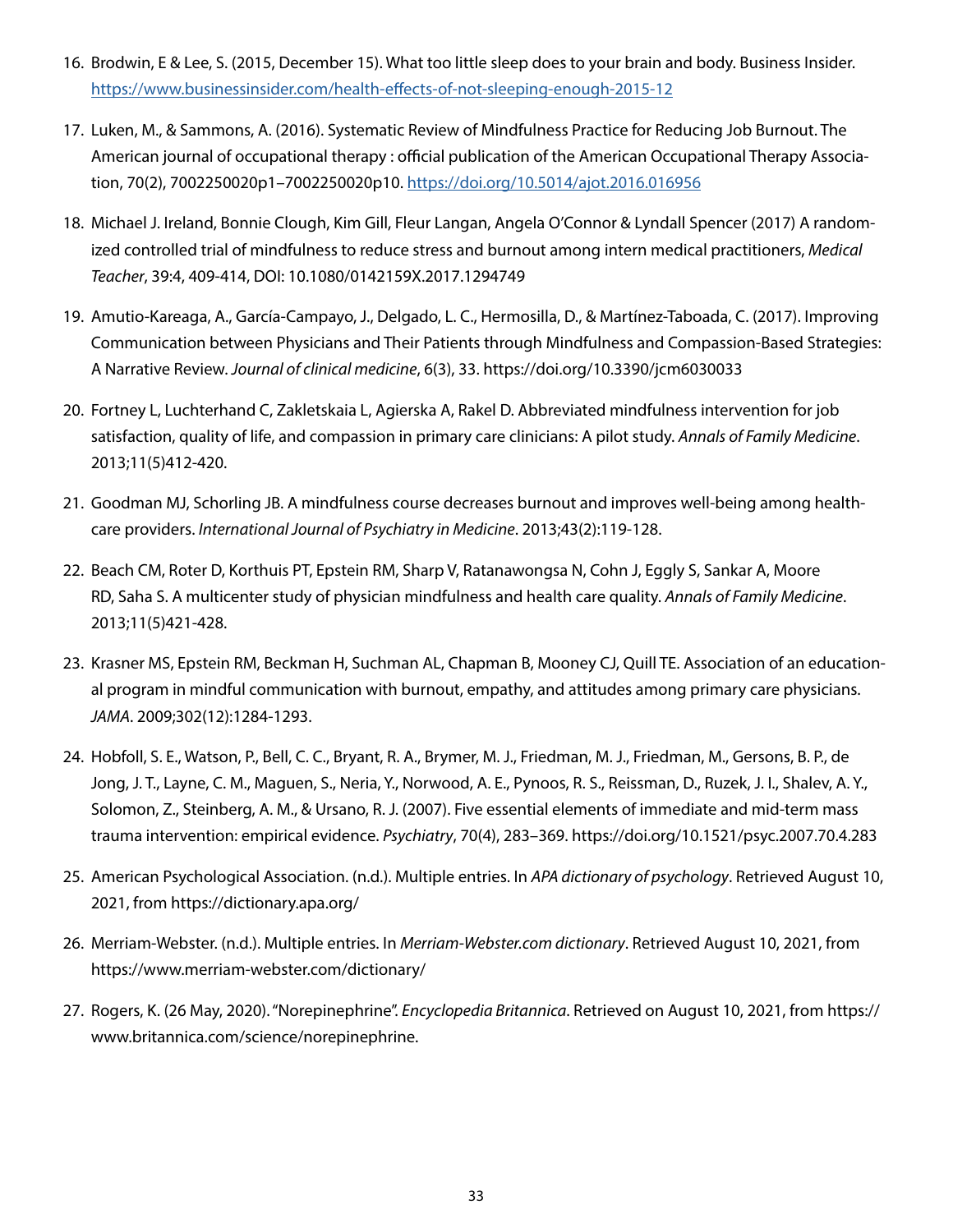## APPENDIX A: Green Choices Worksheet

|                       | <b>Green Choices</b> |                                  |                      |                                 |
|-----------------------|----------------------|----------------------------------|----------------------|---------------------------------|
| <b>HEALTH</b>         | <b>AT WORK</b>       | <b>OUTSIDE OF</b><br><b>WORK</b> | <b>RELATIONSHIPS</b> | <b>SURVIVAL</b><br><b>TOOLS</b> |
| 1.                    | 1.                   | 1.                               | 1.                   | 1.                              |
| Sleep 8 hours a night | Review what          | Get to the moun-                 | My 2 best friends    | One beer turns into             |
| (5 days/week)         | worked on a call vs. | tains twice/month                | know how I'm         | four                            |
|                       | talking shit         |                                  | doing                |                                 |
| 2.                    | 2.                   | 2.                               | 2.                   | 2.                              |
| Go on a run 3 times/  | Volunteer to teach a | Have dinner with                 | Choose time with     | Busyness/constant               |
| week                  | training             | friends/family                   | my family            | noise, too much                 |
|                       |                      | once/week                        |                      | screen time                     |
| 3.                    | 3.                   | 3.                               | 3.                   | $\overline{3}$ .                |
| Meditation/prayer     | I am enjoying my     | I say "no" when I'm              | Spend time with      | Drink coffee to stay            |
| 4-5 times/week        | work                 | overwhelmed                      | people who aren't    | awake                           |
|                       |                      |                                  | healthcare workers   |                                 |

Green Choices

A

*McGladrey, 2020*

## You, Greener

| <b>HEALTH</b> | <b>AT WORK</b> | <b>OUTSIDE OF</b><br><b>WORK</b> | <b>RELATIONSHIPS</b> | <b>SURVIVAL</b><br><b>TOOLS</b> |
|---------------|----------------|----------------------------------|----------------------|---------------------------------|
| 1.            | 1.             | 1.                               | 1.                   | 1.                              |
| 2.            | 2.             | 2.                               | 2.                   | 2.                              |
| 3.            | 3.             | 3.                               | 3.                   | 3.                              |

*McGladrey, 2020*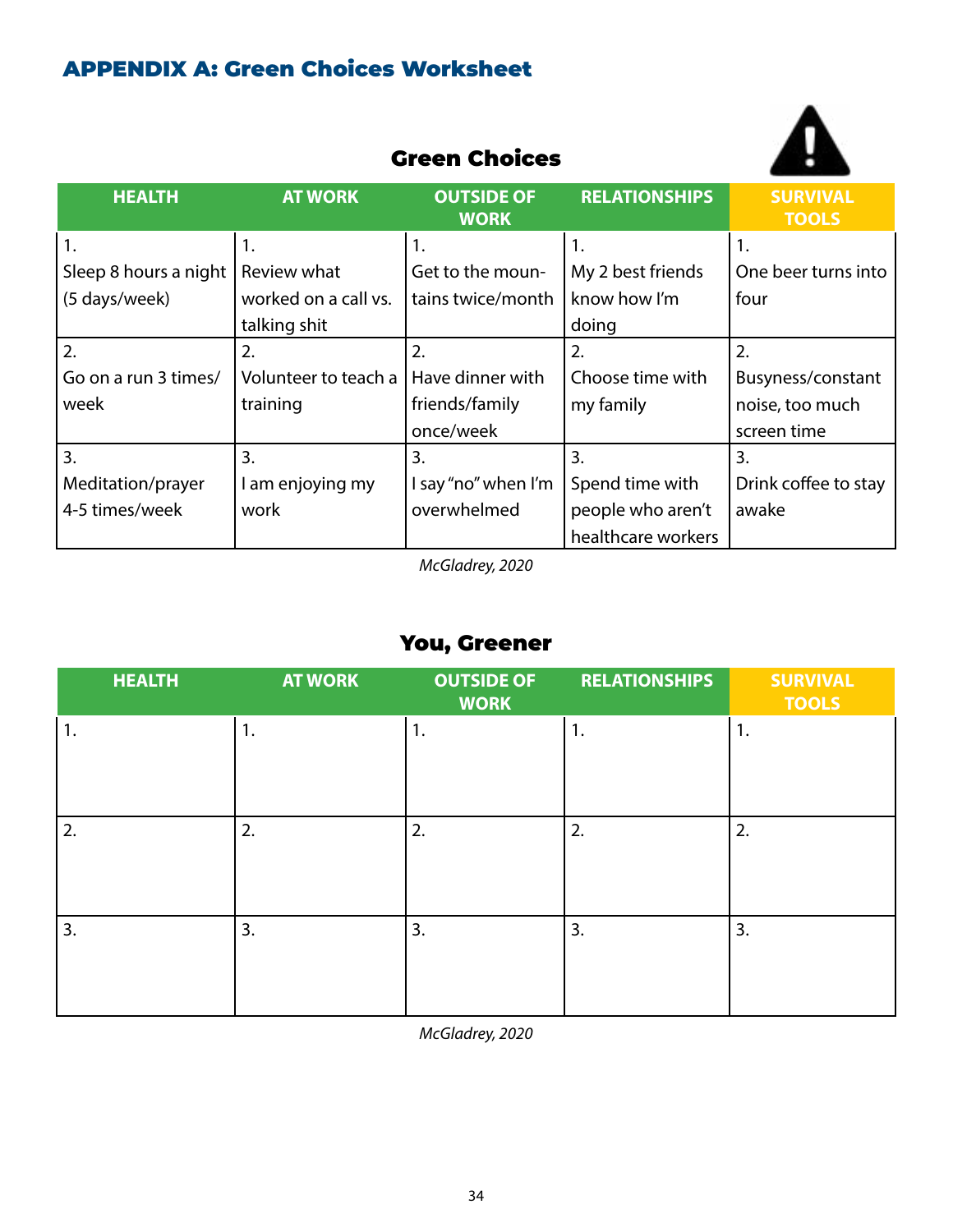## APPENDIX B: Family Battery Snapshot

battery snapshot

### WHAT CHARGES THE BATTERY? **O** Carved out time together **O** Open communication  $\overline{O}$  Quality time  $\bigcirc$  Time away from family  $\bigcirc$  Words of appreciation  $\bigcirc$  Thoughtful gifts **O** Touch (hugs, back scratches, massages) **O** Acts of service  $\bigcirc$  Words of affirmation **O** Feeling heard/understood  $\overline{O}$  $\overline{O}$  $\overline{O}$  $\overline{O}$  $\bullet$  $\Omega$  $\overline{O}$  $\overline{O}$ **WHAT DRAINS THE BATTERY O** Isolation  $\Omega$  Lack of clear rules and expectations O Other family stress (loss, birth, death) **O** Changing school policies **Q** Fighting/chronic conflict **O** Juggling priorities/responsibilities **O** Lack of planning ahead **O** Childcare **O** Fears of COVID  $\Omega$  Lack of familial or community support  $\bigcirc$  Lack of feeling valued  $\overline{O}$  $\overline{O}$  $\overline{O}$  $\overline{O}$  $\overline{O}$  $\overline{O}$  $\overline{O}$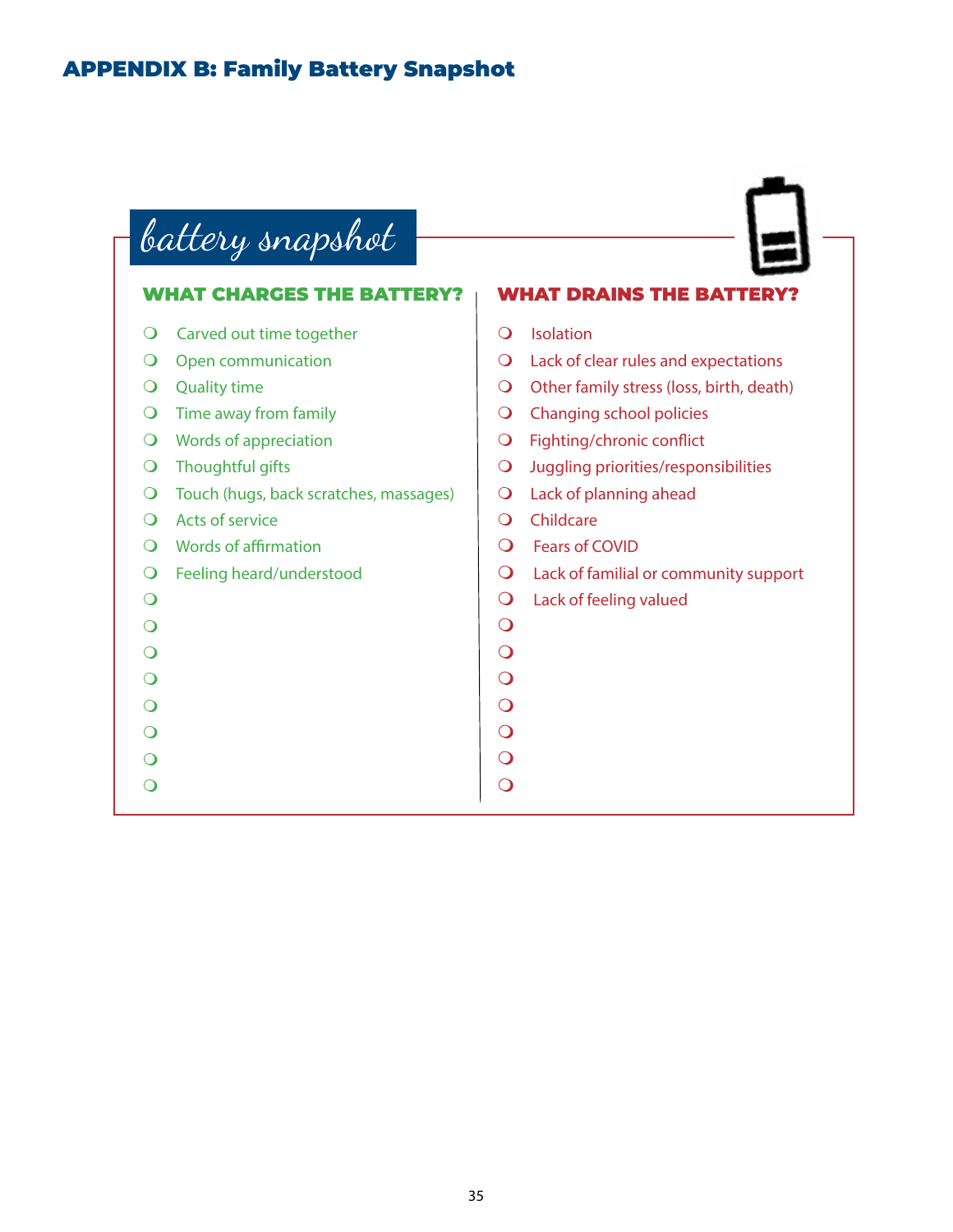## APPENDIX C: Team Stress Continuum

## **STRESS CONTINUUM FOR THE TEAM**

| <b>READY</b>                                                                                                                                                                                                 | <b>REACTING</b>                                                                                                                                                                                           | <b>INJURED</b>                                                                                                                                                                                           | <b>CRITICAL</b>                                                                                                                                                                                                |
|--------------------------------------------------------------------------------------------------------------------------------------------------------------------------------------------------------------|-----------------------------------------------------------------------------------------------------------------------------------------------------------------------------------------------------------|----------------------------------------------------------------------------------------------------------------------------------------------------------------------------------------------------------|----------------------------------------------------------------------------------------------------------------------------------------------------------------------------------------------------------------|
| <b>Transparency</b><br>Vulnerability<br><b>Requests for Help</b><br><b>Met With Support</b><br>Connection<br><b>Team Approach to</b><br>Overwhelm<br><b>Curiosity Culture</b><br><b>Mission Satisfaction</b> | <b>Normalizing Depletion</b><br><b>Staff Dreading Work</b><br><b>Mistakes are Personal</b><br><b>Transactional</b><br>Communication<br><b>Requests for Help are</b><br>Criticized<br><b>Mission Drift</b> | <b>Resources Scarce</b><br><b>Rigid Perspectives</b><br><b>Members Undervalued</b><br><b>Poor Communication</b><br><b>Silos</b><br><b>Suffering in Silence</b><br>Helplessness<br><b>Mission Fatique</b> | <b>Cliques and Hierarchy</b><br><b>Lack of Trust</b><br><b>Gas Lighting</b><br><b>Culture of Blame</b><br><b>Vulnerability Punished</b><br><b>Fear at Work</b><br><b>Hopelessness</b><br><b>Moral Injuries</b> |

**MISSION SATISFACTION/MISSION DRIFT**

Adapted from Combat and Operational Stress First Aid by Laura McGladrey | *[responderalliance.com](http://responderalliance.com)*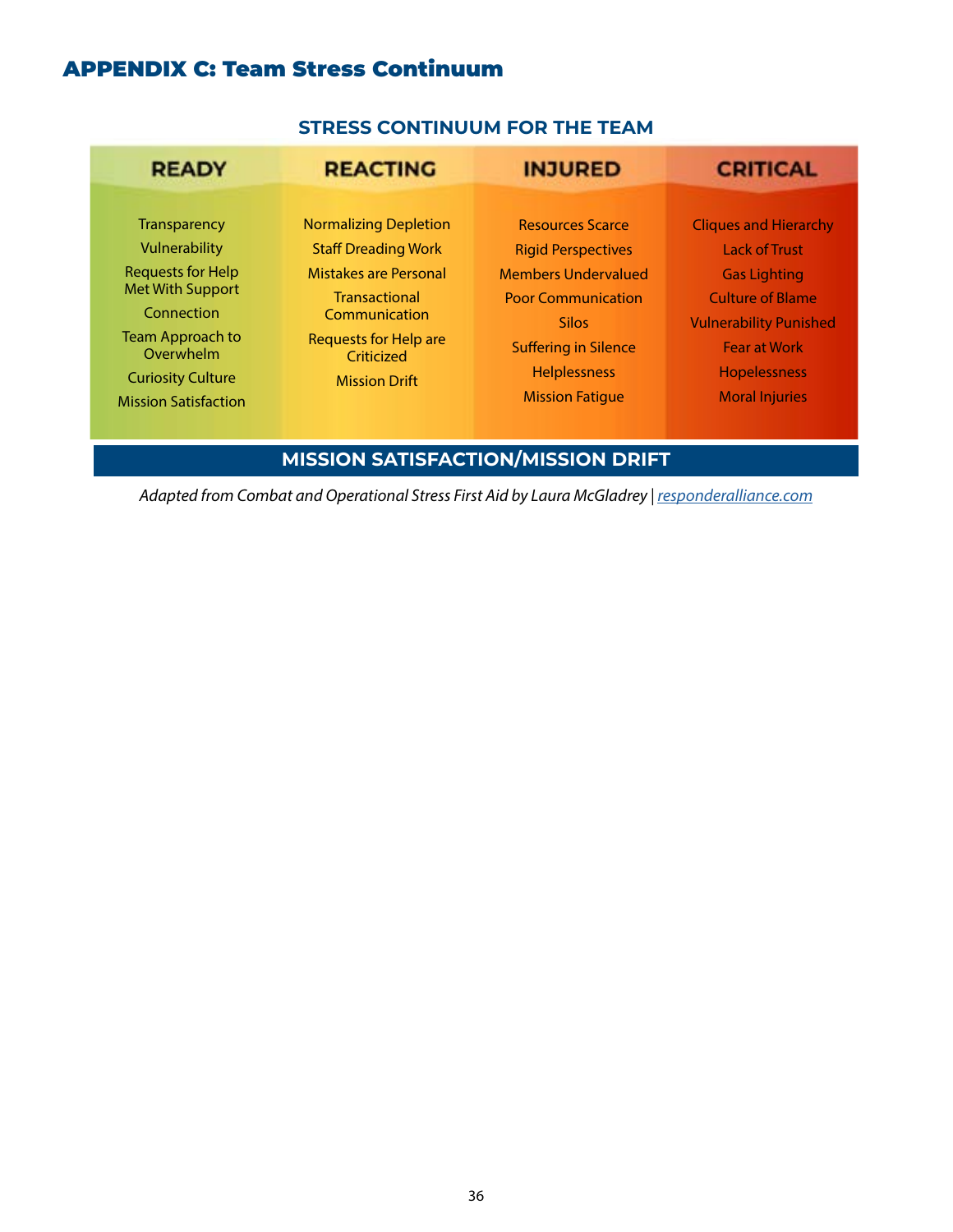## RESOURCES

# The Stress Continuum and the Biology of Stress

## Websites

- [CU School of Medicine COVID-19 Support page](https://medschool.cuanschutz.edu/psychiatry/covid-19-support)
- [The Centre for Studies on Human Stress](https://humanstress.ca/stress/what-is-stress/biology-of-stress/)
- [Mental Health Foundation: How to look after your mental health in the coronavirus outbreak](https://www.mentalhealth.org.uk/coronavirus)

### Podcasts

- [Stress First Aid during COVID19](https://podcasts.apple.com/us/podcast/responding-to-covid-19/id1504022880) from Apple Podcasts
- [Burn out & How to Complete the Stress Cycle](https://brenebrown.com/podcast/brene-with-emily-and-amelia-nagoski-on-burnout-and-how-to-complete-the-stress-cycle/) with Brené Brown and Emily and Amelia Nagoski
- [Burnout Isn't Just Exhaustion. Here is How to Deal with It](https://www.npr.org/2021/03/08/974787023/burnout-isnt-just-exhaustion-heres-how-to-deal-with-it) from NPR's Life Kit

## Video

• [Intro to Healthcare Workers](https://vimeo.com/489297304)

## Book

*• Burnout: The Secret to Unlocking the Stress Cycle* - Emily Nagoski, Ph.D. and Amelia Nagoski, D.M.A.

## Article

• [Completing Our Body's Stress Response Cycle](https://www.uky.edu/hr/thrive/11-17-2020/completing-our-bodys-stress-response-cycle) by Amy Rodquist-Kodet, MA, CHWC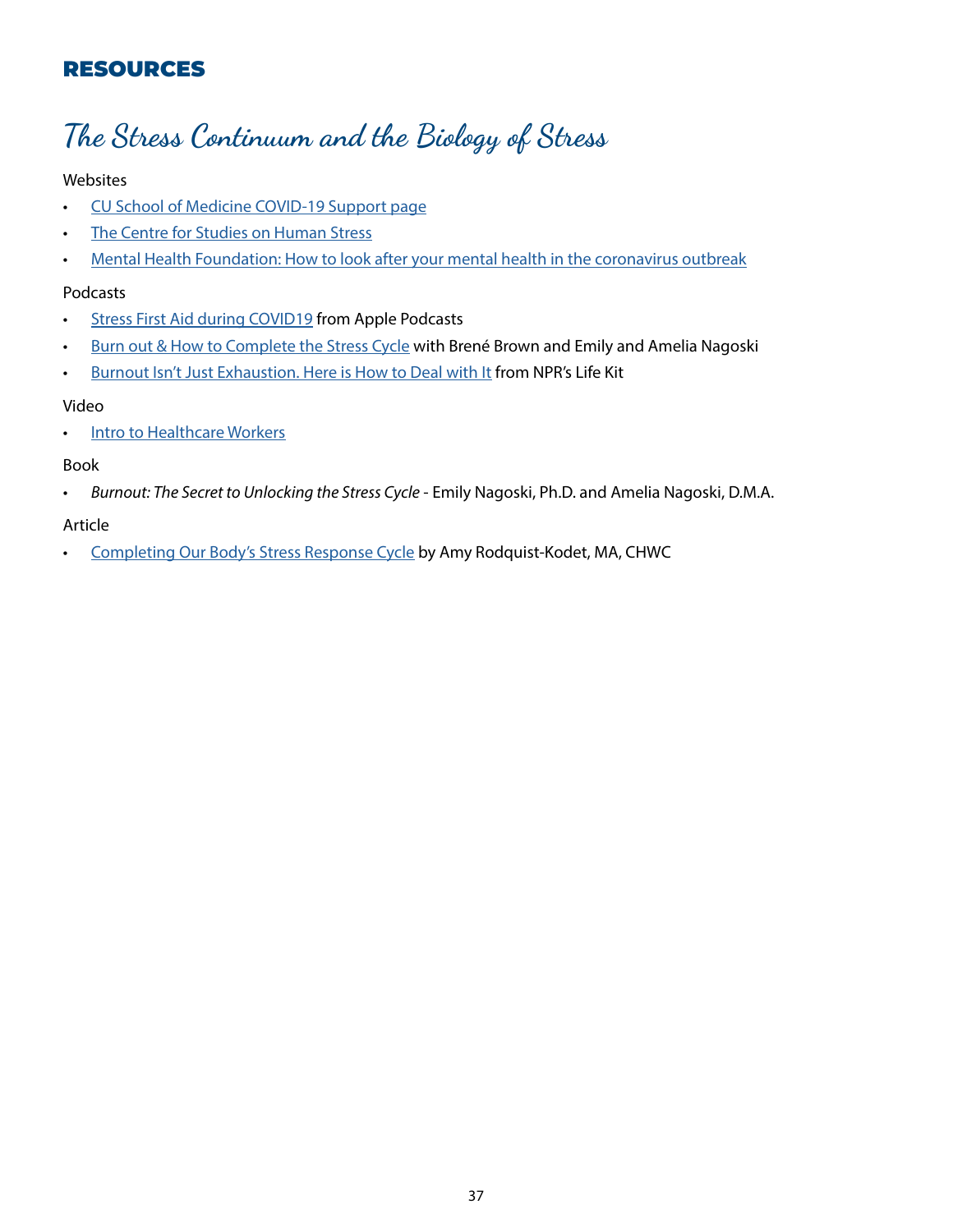Grief

Grief and Grieving [Suggestions from CDC](https://www.cdc.gov/mentalhealth/stress-coping/grief-loss/index.html?CDC_AA_refVal=https%3A%2F%2Fwww.cdc.gov%2Fcoronavirus%2F2019-ncov%2Fdaily-life-coping%2Fstress-coping%2Fgrief-loss.html) including recognizing signs of mental health concerns and how to reach out for help

### Podcasts

- Unlocking Us: [David Kessler and Brené on](https://brenebrown.com/podcast/david-kessler-and-brene-on-grief-and-finding-meaning/) *Grief and Finding Meaning*
- Unlocking Us: [Brené and Judd Apatow on](https://brenebrown.com/podcast/brene-with-judd-apatow-on-vulnerability-and-laughter/) *Vulnerability and Laughter*
- [A list of other podcasts about grief](https://www.choosingtherapy.com/grief-podcasts/)
- [The Importance of Mourning Losses \(Even When they Seem Small\)](https://www.npr.org/2021/06/02/1002446604/the-importance-of-mourning-losses-even-when-they-seem-small) from NPR's Life Kit

### Videos

- TED Talk from Nora McInerny about the death of a loved one and how to support others "We don't move on from [grief. We move forward with it"](https://www.youtube.com/watch?v=khkJkR-ipfw)
- [Grief and COVID-19: Mourning What We're Missing](https://www.youtube.com/watch?v=fcBTBSrAg-8) from the American Psychological Association

### Books

- *• Finding Meaning*  Elisabeth Kübler-Ross and David Kessler
- *• Man's Search for Meaning*  Victor Frankl
- *• Broken Open: How Difficult Times Help Us Grow*  Elizabeth Lesser
- *• On Death and Dying* Elisabeth Kübler-Ross, M.D.
- *• On Grief and Grieving*  Elisabeth Kübler-Ross, M.D. and David Kessler
- *• When Things Fall Apart* Pema Chödrön

### Articles

- Harvard Business Review: [That Discomfort You're Feeling is Grief](https://hbr.org/2020/03/that-discomfort-youre-feeling-is-grief)
- The New York Times: [Making Meaning out of Grief](https://www.nytimes.com/2019/11/04/well/mind/making-meaning-out-of-grief.html)
- WebMD: [What Is Normal Grieving, and What Are the Stages of Grief?](https://www.webmd.com/balance/normal-grieving-and-stages-of-grief)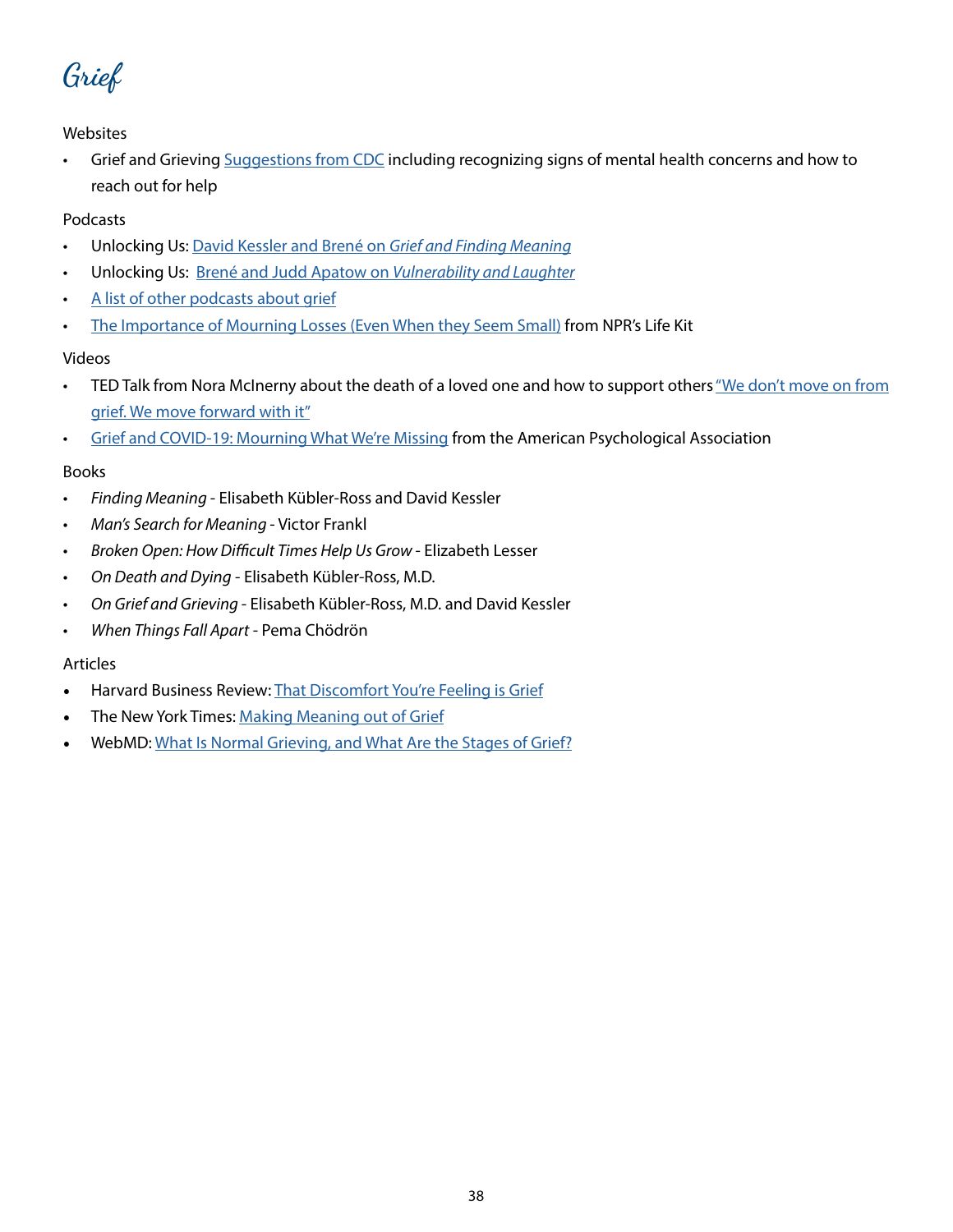Connection

- [COVID 19 Support Resources for Parents](https://www.coloradodepressioncenter.org/covid/) from the Colorado Depression Center
- [Worry Wise Kids](http://www.worrywisekids.org/node/69) from Tamar Chansky, Ph.D.
- [Nurturing our relationships during the coronavirus pandemic](https://www.mentalhealth.org.uk/coronavirus/nurturing-our-relationships-during-coronavirus-pandemic) from the Mental Health Foundation UK

### Podcasts

- Kind World podcast: [Former U.S. Surgeon General on the Front Line of Another Health Crisis: Loneliness](https://www.wbur.org/kindworld/2020/07/14/loneliness-vivek-murthy)
- Brené Brown "Unlocking Us" podcasts
	- Brené on *[Comparative Suffering](https://brenebrown.com/podcast/brene-on-comparative-suffering-the-50-50-myth-and-settling-the-ball/)*, the *50/50 Myth*, and *Settling the Ball*
	- [Dr. Vivek Murthy and Brené on](https://brenebrown.com/podcast/dr-vivek-murthy-and-brene-on-loneliness-and-connection/) *Loneliness and Connection*
	- Brené on *[Shame and Accountability](https://brenebrown.com/podcast/brene-on-shame-and-accountability/)*
	- *• [I'm Sorry: How to Apologize and Why it Matters](https://brenebrown.com/podcast/harriet-lerner-and-brene-im-sorry-how-to-apologize-why-it-matters/)*

### Books

- *• The 5 Love Languages* Gary Chapman (Find "Learn Your Love Language" quizzes at [5lovelanguages.com\)](http://5lovelanguages.com)
- *• The 7 Principles for Making Marriage Work* John Gottman and Nan Silver
- *• Getting the Love You Want: A Guide For Couples* Harville Hendrix, PhD
- *• Attached: The New Science of Adult Attachment and How It Can Help You Find—And Keep—Love* Amir Levine, M.D., and Rachel S.F. Heller, M.A. (Take the Attachment quiz on their website [attachedthebook.com\)](https://www.attachedthebook.com/wordpress/)
- *• Freeing Your Child from Anxiety* Dr. Tamar Chansky

### Article

• [Talking to Your Children about the Corona virus Pandemic](https://childmind.org/article/talking-to-kids-about-the-coronavirus/)

### **Other**

- [DIMENSIONS: Work & Well-Being Toolkit for Physicians](https://www.bhthechange.org/wp-content/uploads/2017/11/Work-and-Well-Being-Toolkit-for-Physicians.pdf)
- **[Self-Care Toolkit for Coping with Social Distancing](https://medschool.cuanschutz.edu/docs/librariesprovider45/covid-19-support/self-care-toolkit-for-coping-with-social-distancing.pdf?sfvrsn=2d8707b9_2) by Mandy Doria, LPC**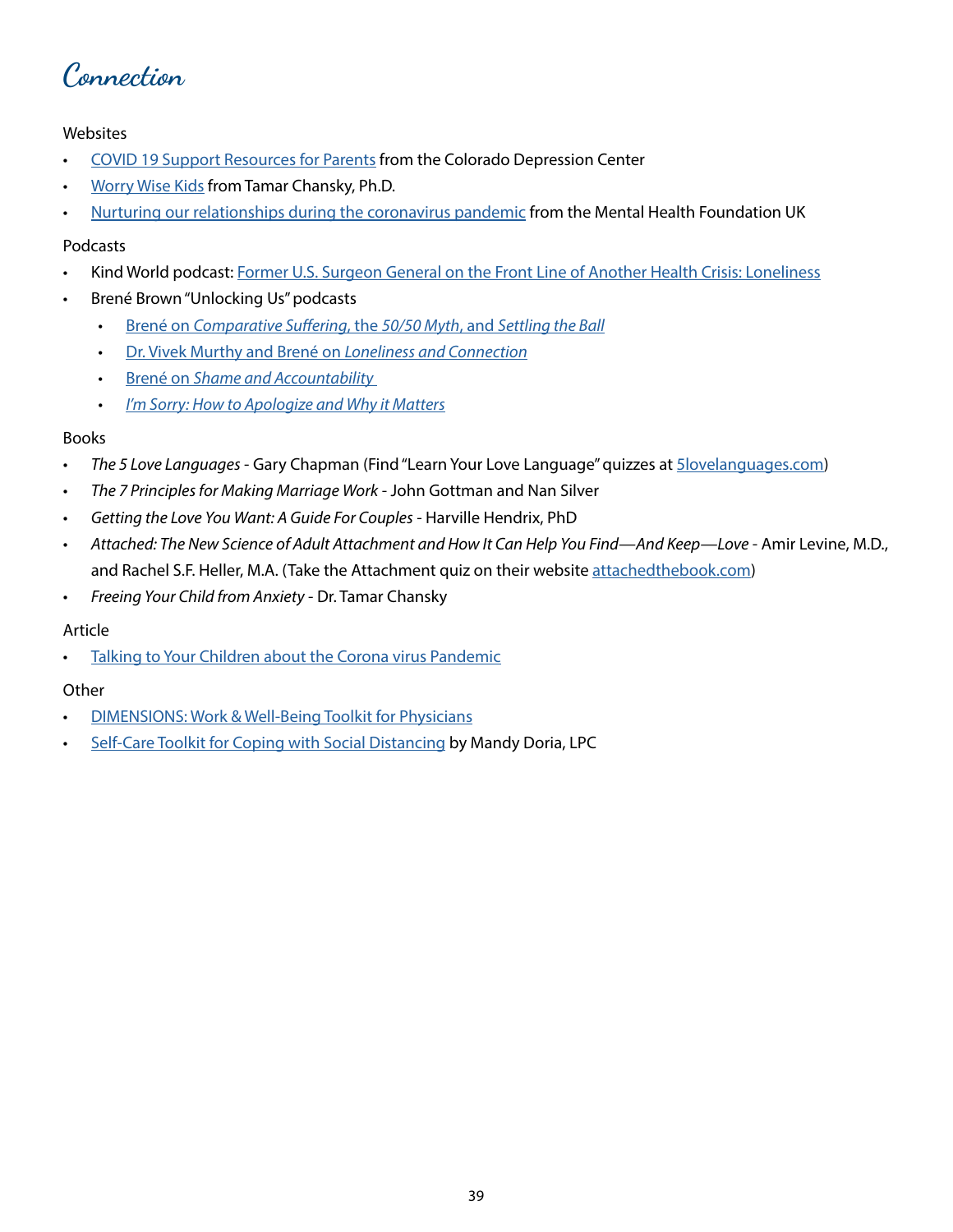Sleep

- [National Sleep Foundation](https://www.sleepfoundation.org/)
- [CDC's sleep web pag](https://www.cdc.gov/sleep/index.html)e
- [American Academy of Sleep Medicine](https://sleepeducation.org/healthy-sleep/)
- Sleep Hygiene
	- [For adults](https://www.cci.health.wa.gov.au/-/media/CCI/Mental-Health-Professionals/Sleep/Sleep---Information-Sheets/Sleep-Information-Sheet---04---Sleep-Hygiene.pdf) from the Centre for Clinical Interventions in Australia
	- [For children](https://www.choc.org/wp/wp-content/uploads/2016/04/Sleep-Hygiene-Children-Handout.pdf) from CHOC.org (Children's Health Orange County)
- CBT-I Online course through [sleepio.com](https://www.sleepio.com/)

## Podcasts

- [Sleep with Me podcast](https://www.sleepwithmepodcast.com/?correlationId=eb3407b4-391f-46f2-8d94-7d864218c9fc)
- [How To Sleep Better With These Bedtime Rituals](https://podcasts.apple.com/us/podcast/how-to-sleep-better-with-these-bedtime-rituals/id1461493560?i=1000477129416) from NPR's Life Kit
- [The Infinite Monkey Cage on the Science of Sleep](https://www.bbc.co.uk/sounds/play/b07knqxy)

### Books

- *Sink Into Sleep: A Step-by-Step Workbook for Reversing Insomnia* Judith R. Davidson, Ph.D
- *Sleep Through Insomnia: End the Anxiety and Discover Sleep Relief with Guided CBT-I Therapy* Brandon Peters, MD

## Article

• [COVID-19 is wrecking our sleep with coronasomnia – tips to fight back](https://health.ucdavis.edu/health-news/newsroom/covid-19-is-wrecking-our-sleep-with-coronasomnia--tips-to-fight-back-/2020/09)

### **Other**

- Sleep diaries
	- [from sleepfoundation.org](https://www.sleepfoundation.org/sleep-diary)
	- [from sleepeducation.org](https://sleepeducation.org/resources/sleep-diary/)
- [Audible resource](https://www.audible.com/ep/sleep)
- Apps for Sleep and Meditation
	- [Headspace](https://www.headspace.com/)
	- [Calm](https://www.calm.com/)
	- [SleepCycle](https://www.sleepcycle.com/)
	- [Breethe](https://breethe.com/)
	- [CBT-i Coach from the VA](https://mobile.va.gov/app/cbt-i-coach)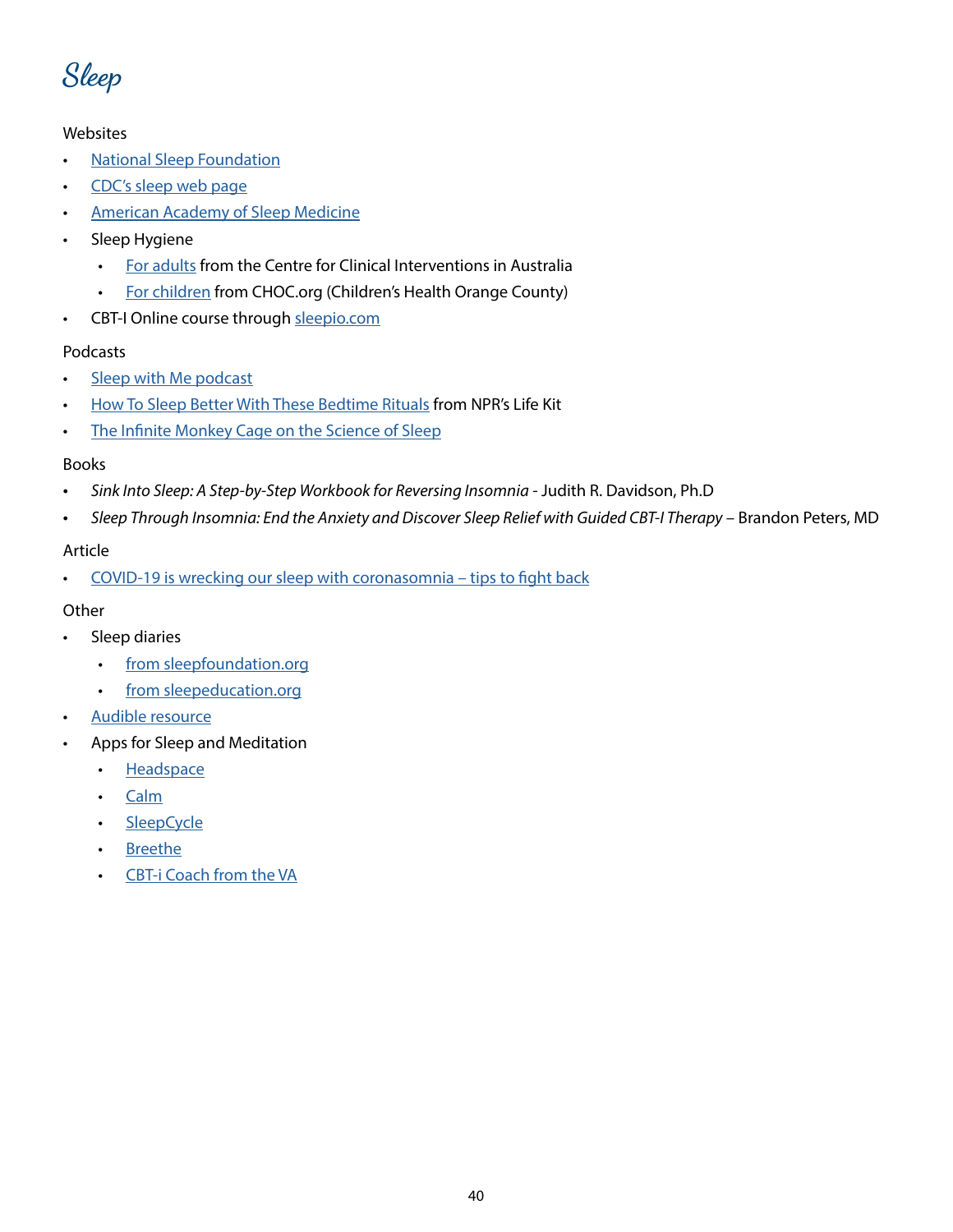Mindfulness

- CU Anschutz SOM Department of Psychiatry Resources on [Mindfulness, Relaxation, Anxiety & Well-being](https://medschool.cuanschutz.edu/psychiatry/covid-19-support/destress-video-links)
- [Self-Care toolkit for Coping with Social Distancing](https://medschool.cuanschutz.edu/docs/librariesprovider45/covid-19-support/self-care-toolkit-for-coping-with-social-distancing.pdf?sfvrsn=2d8707b9_2) has links to quick breathing exercises
- [Mindfulness](https://www.viacharacter.org/topics/mindfulness) resources from the VIA Institute on Character
- [Ten Percent Happier](https://www.tenpercent.com/) from Dan Harris
- [Mindful Attention Awareness Scale](https://ggsc.berkeley.edu/images/uploads/The_Mindful_Attention_Awareness_Scale_-_Trait_(1).pdf) to self-assess characteristics of mindfulness
- [The Myrna Brind Center for Mindfulness](https://hospitals.jefferson.edu/departments-and-services/mindfulness-institute.html) at Jefferson University Hospital, leader of MBSR research/programs

### Podcasts

- Brené Brown on *[Anxiety, Calm, + Over/Under-Functioning](https://brenebrown.com/podcast/brene-on-anxiety-calm-over-under-functioning/)*
- Dr. Marc Brackett and Brené o[n "Permission to Feel"](https://brenebrown.com/podcast/dr-marc-brackett-and-brene-on-permission-to-feel/)
- [21 Best Meditation Podcasts](https://www.verywellmind.com/best-meditation-podcasts-4771686)

### Videos

- [Box breathing/Square breathing](https://www.healthline.com/health/box-breathing#slowly-exhale) from Healthline.com
- [Guided audio and video practices](https://hospitals.jefferson.edu/departments-and-services/mindfulness-institute/mbsr-guided-practice.html) from The Myrna Brind Center for Mindfulness Other

### Books

- *• Being Peace* Thich Nhat Nanh
- *• The Tao of Pooh* Benjamin Hoff
- *• Wherever You Go There You Are* Jon Kabat-Zinn
- *• The Things You Can See Only When You Slow Down: How to be Calm and Mindful in a Fast-Paced World* Haemin Sunim
- *• The Miracle of Mindfulness* Thich Nhat Nanh
- *• The Power of Now* Eckhart Tolle
- *• Untethered Soul* Michael A. Singer
- *• When Things Fall Apart // Comfortable with Uncertainty* Pema Chödrön
- *• Tao te Ching* Lao Tzu translated by William Scott WIlson
- *• The Alchemist* Paulo Coelho

### Article

• [What is Loving-Kindness Meditation?](https://positivepsychology.com/loving-kindness-meditation/) from PositivePsychology.com

### Other/Apps

- **[Waking Up](https://wakingup.com/) from Sam Harris**
- [Aura app](https://www.aurahealth.io/) asks you questions and give you a 3-minute mindfulness meditation based on your answers
- [Relax Lite app](https://apps.apple.com/us/app/relax-lite-stress-and-anxiety-relief/id409665681) voted the top mind and body app by doctors in 2014